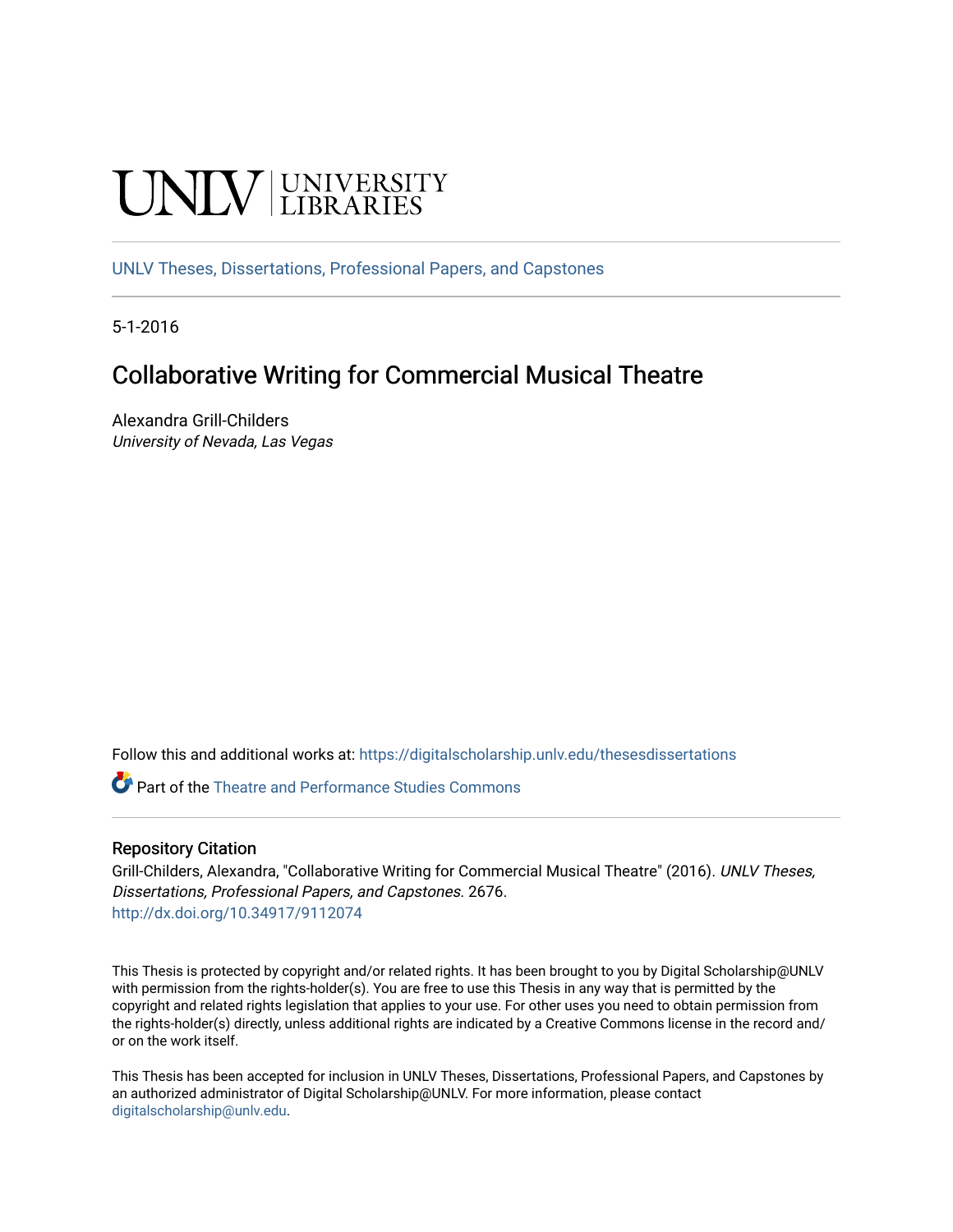## COLLABORATIVE WRITING FOR COMMERCIAL MUSICAL THEATRE

By

Alexandra Grill-Childers

Bachelor of Fine Arts — Illustration Academy of Art University 2013

A thesis submitted in partial fulfillment of the requirements for the

Master of Arts — Theatre

Department of Theater College of Fine Arts The Graduate College

University of Nevada, Las Vegas May 2016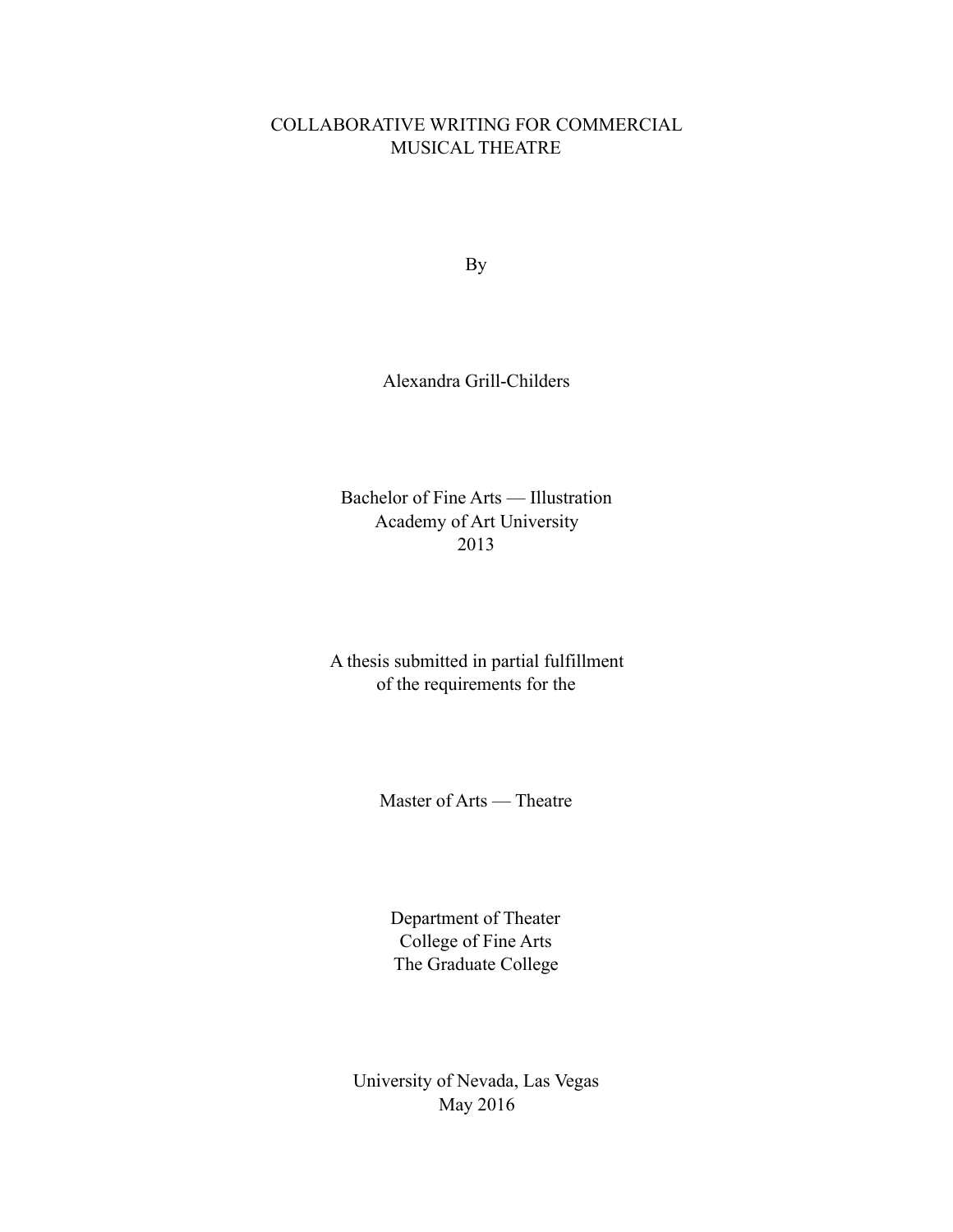Copyright 2016 Alexandra Grill-Childers

All Rights Reserved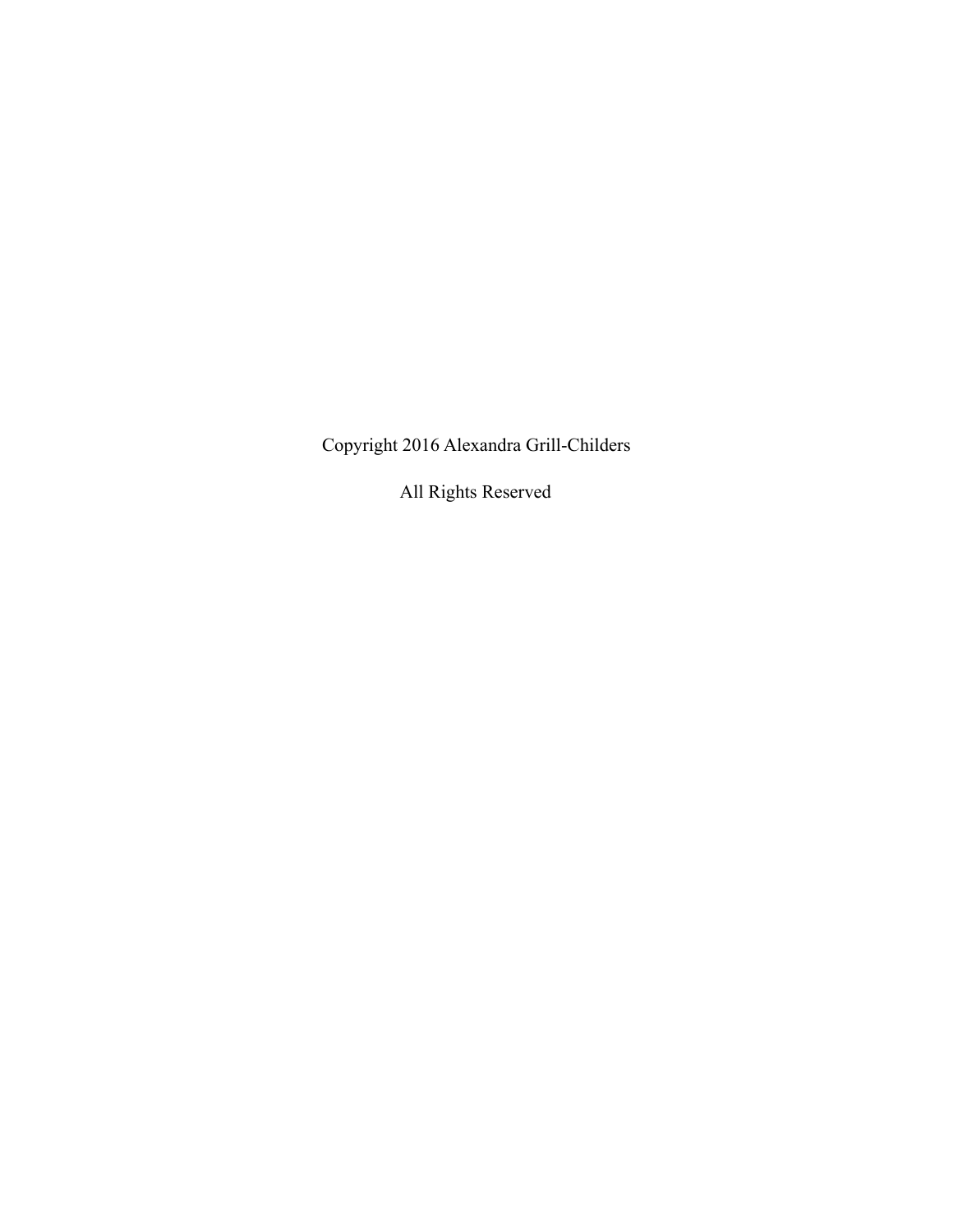

The Graduate College The University of Nevada, Las Vegas

April 14, 2016

This thesis prepared by

Alexandra Grill-Childers

entitled

Collaborative Writing for Commercial Musical Theatre

is approved in partial fulfillment of the requirements for the degree of

Master of Arts — Theatre Department of Theater

Brian Smallwood, M.F.A. *Examination Committee Member*

Nate Bynum, M.F.A. *Examination Committee Member*

Nathan Tanouye, M.M *Graduate College Faculty Representative*

Lezlie Cross, Ph.D.<br>
Examination Committee Chair<br>
Graduate College Interim Dean *Examination Committee Chair Graduate College Interim Dean*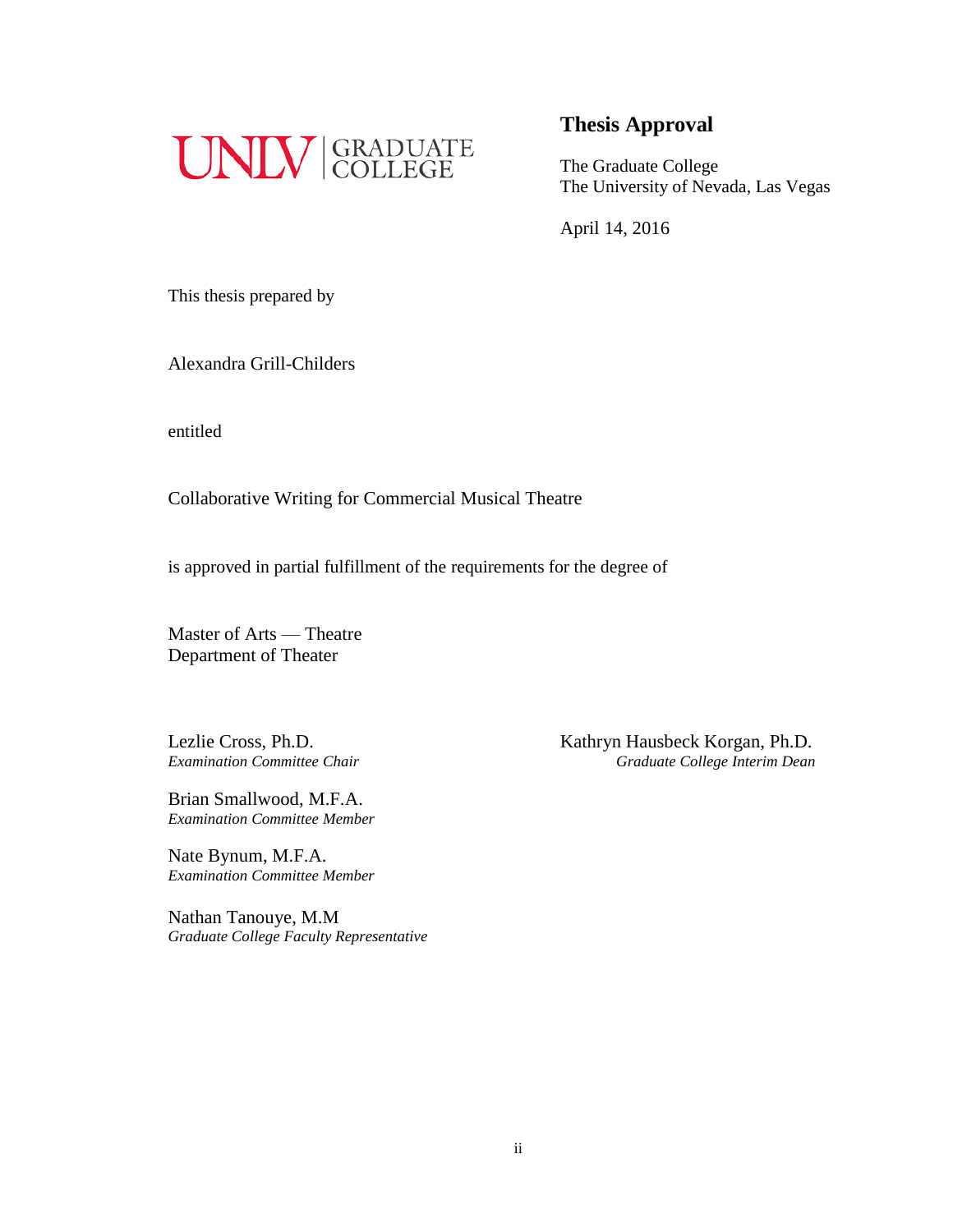# **Abstract**

 Collaborative writing has produced some of the world's most important work for the stage, especially in the field of multidisciplinary theatre, which includes musical theatre, operetta, spectacle theatre, circus, ballet, and any other form of theatre employing multiple modes of performance (i.e. music, dance, acting, mime, etc.). Without collaborative writing teams, we would retain little of the multidisciplinary theatrical repertoire that has been produced in the past 120 years.

 I argue that although the solo creative genius holds a position of great esteem in Western culture, creative collaboration has long been a more reliable, if less romantic, approach to the complex art of writing for the stage. In this thesis, I will look at successful collaborative writing for commercial musical theatre, in order to uncover effective collaborative methodologies and techniques. I will demonstrate that there are many effective approaches to collaborative writing for the stage, but these approaches have important commonalities. Most important among these commonalities, successful commercial collaboration is consistently marked by an overriding commitment to a unity of concept that guides the work of all the collaborators involved.

 I will base my findings on two contrasting case studies: Rodgers and Hammerstein's *Oklahoma!,* and Disney Theatrical's stage version of *The Lion King,* directed by Julie Taymor. Both productions were among the most commercially successful Broadway musicals of their times, and both were produced through collaborative processes, but they differed in very significant ways. The two shows were created with a different scope and scale from one another,

iii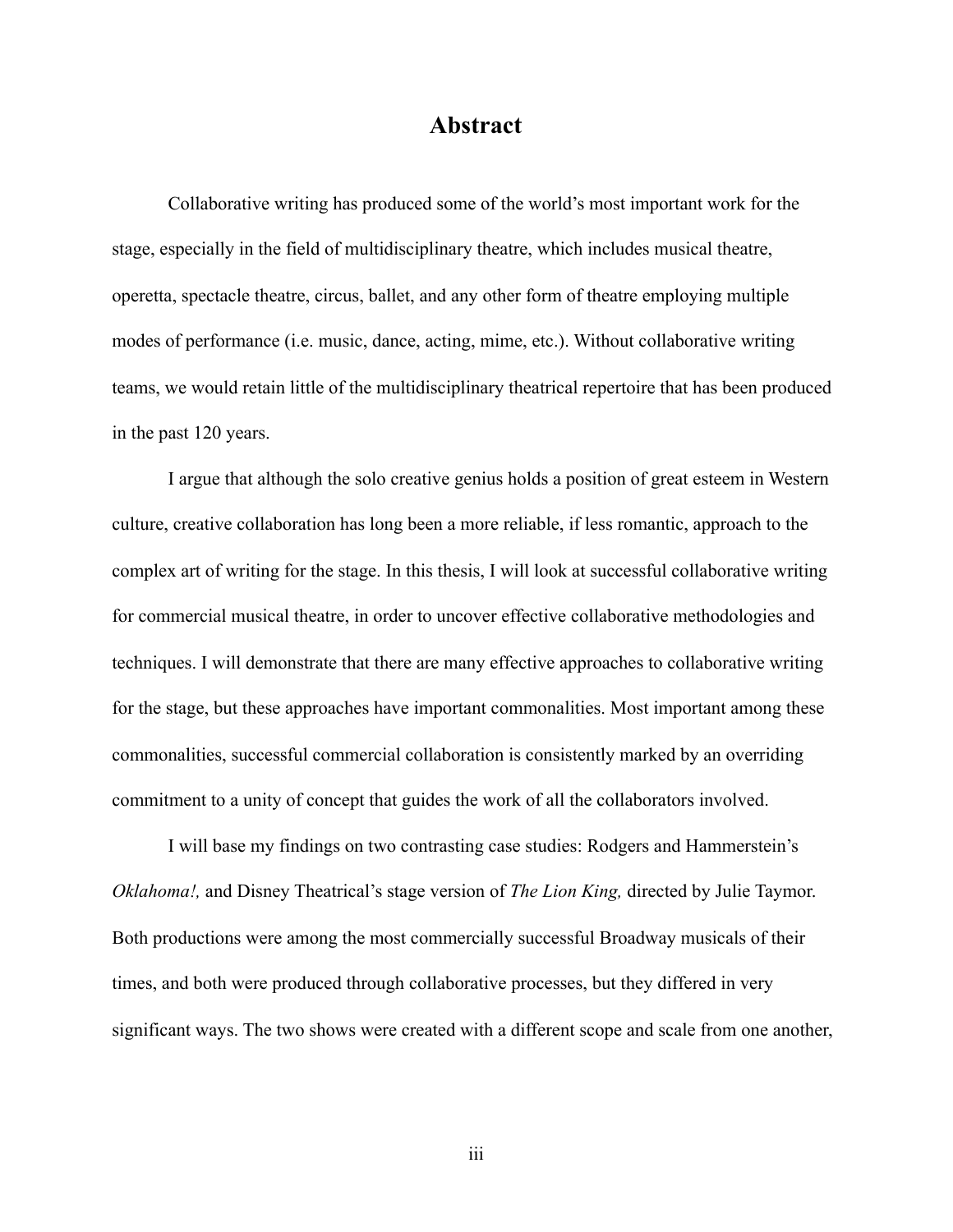and they each employed extremely different internal hierarchies. The differences in their development make them excellent case studies for a comparison of collaborative methodology.

 This study provides a framework for effective collaborative writing for commercial theatre. It helps to distinguish the most effective processes for collaborative, commercial theatrical writing, providing useful insights for practical application. Furthermore, it suggests concrete and specific processes that can be used by collaborators who are writing for the commercial stage. In musical theatre, a field in which collaboration is not only desirable, but often necessitated by circumstances, insights into creative collaborative processes are valuable, and worth the attention of a study such as this one.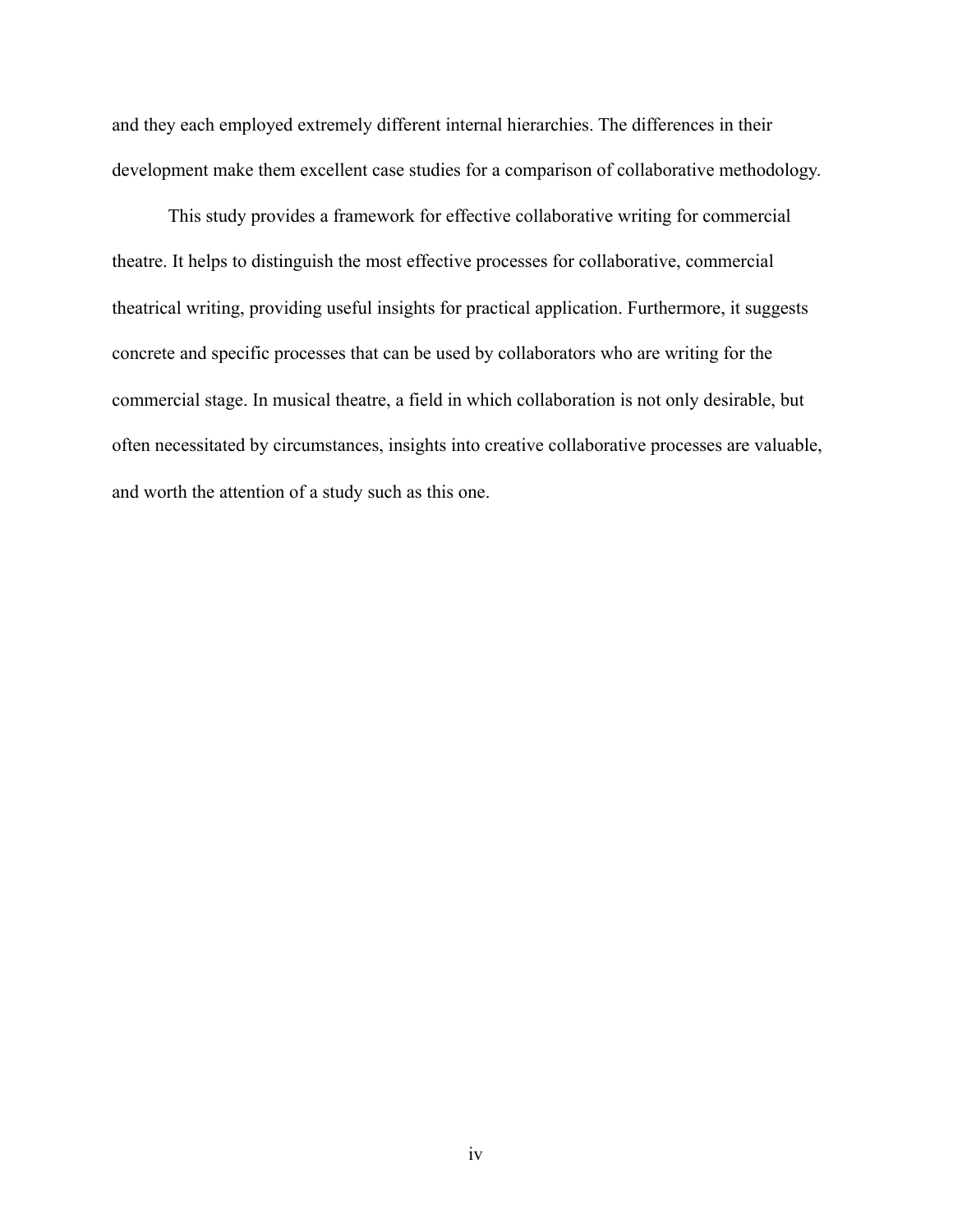# **Acknowledgements**

I would like to thank Dr. Lezlie Cross, of the University of Nevada, Las Vegas for her tireless assistance in research, analysis, and editing; and Sam Owen and Lórien Patton for formatting assistance, late-night coffee runs and endless tolerance.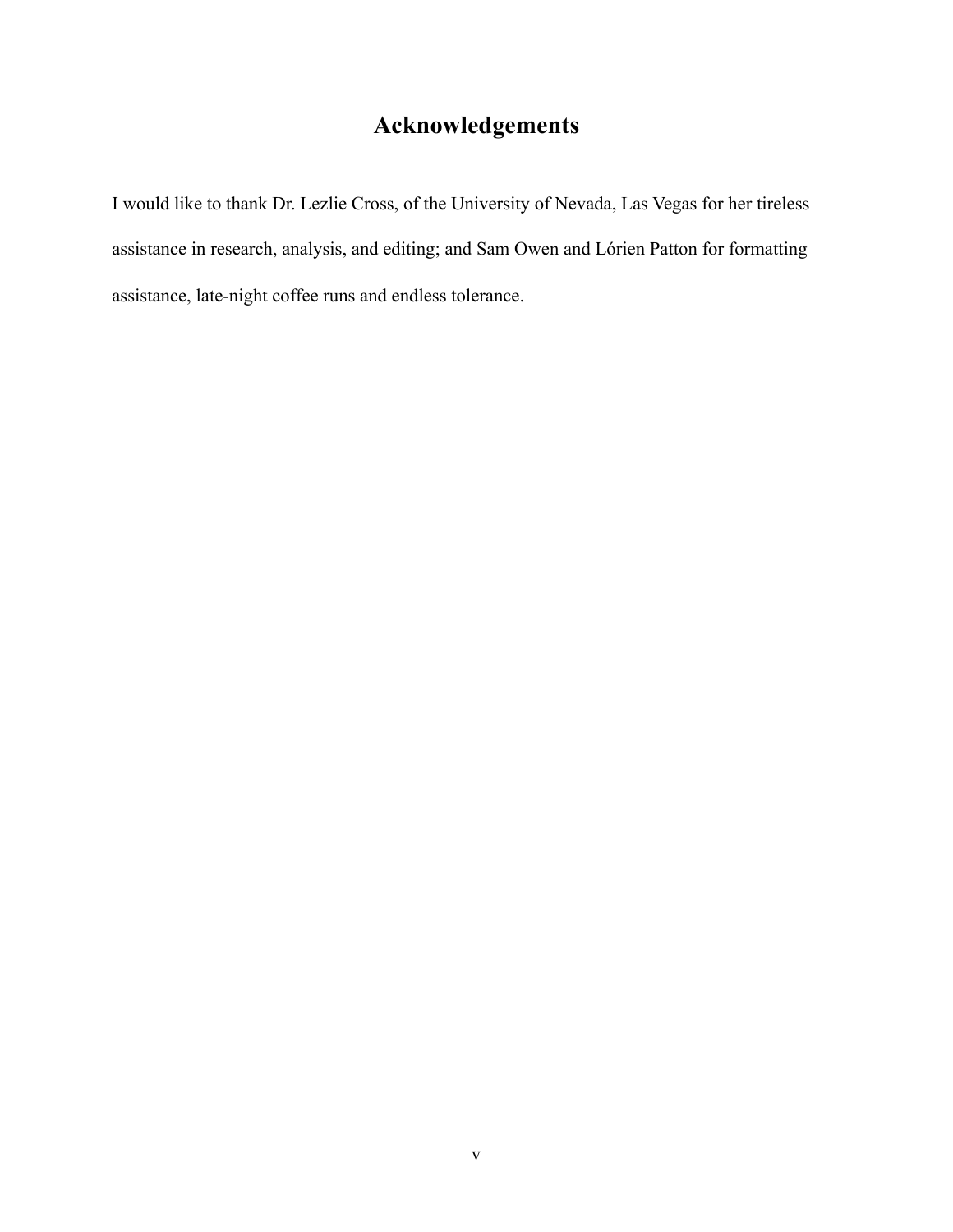# **Table of Contents**

| Abstract                                                               | $\overline{\text{iii}}$ |
|------------------------------------------------------------------------|-------------------------|
| Acknowledgments                                                        | $\mathbf{V}$            |
| Table of Contents                                                      | vi                      |
| Chapter 1: Creative Collaboration, Writing, and the Stage              | 1                       |
| Chapter 2: Oklahoma!: Inventing the Classic American Musical           | 17                      |
| Chapter 3: The Lion King: Innovation Transforms the Broadway Tradition | 35                      |
| Chapter 4: Risk, Reward, and the Path to Collaborative Innovation      | 55                      |
| Bibliography                                                           | 64                      |
| Curriculum Vitae                                                       | 74                      |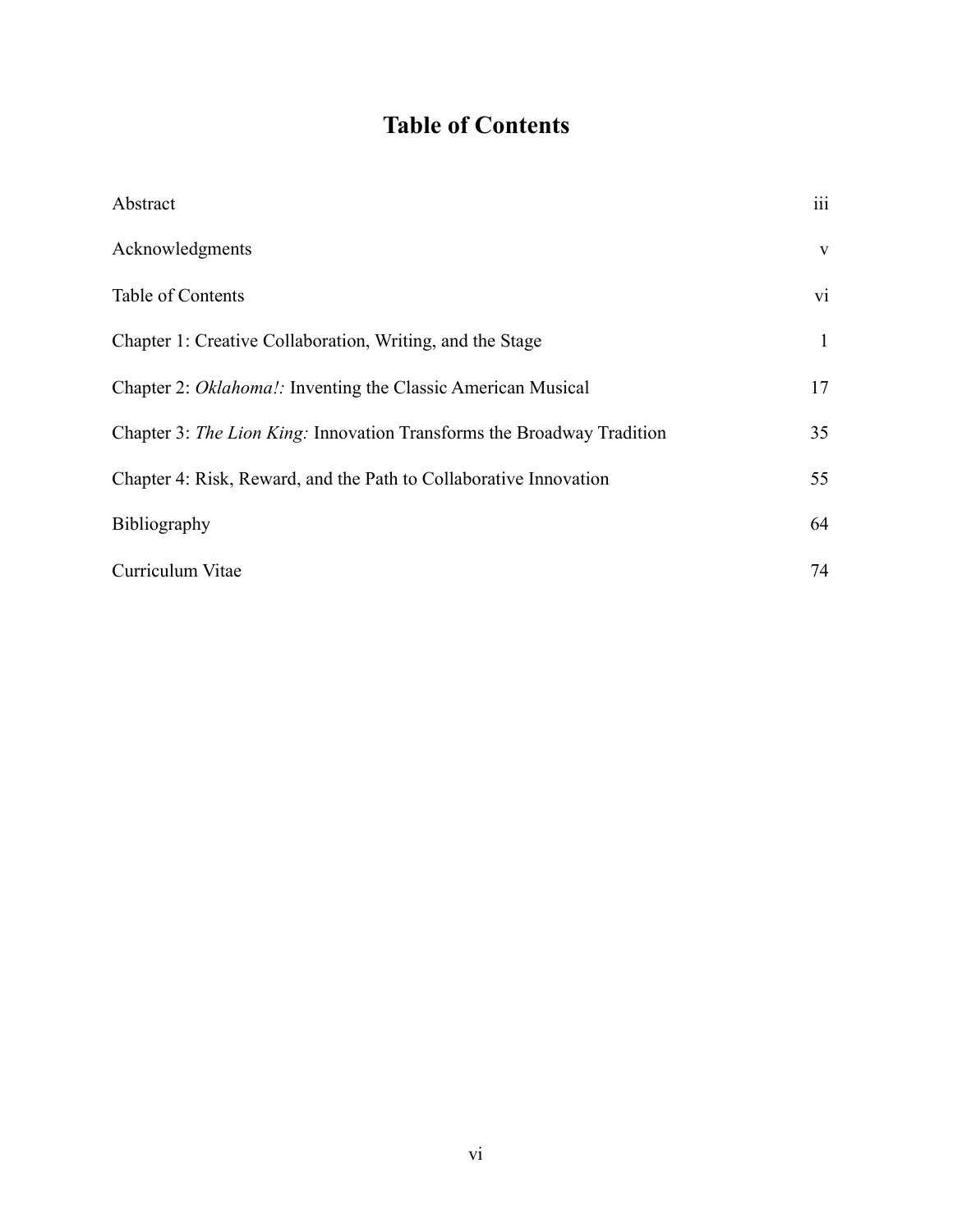# **Chapter 1: Creative Collaboration, Writing, and the Stage**

### **1. Introduction and History**

 American author Jessamyn West once said "Writing is a solitary occupation. Family, friends, and society are the natural enemies of the writer. He must be alone, uninterrupted, and slightly savage if he is to sustain and complete an undertaking" ("Jessamyn West Quotes"). This is a widely held belief about writers, whatever their form, style, or intended audience. Writers hold a special place in the social hierarchy. Our culture tends to stereotype them as solitary practitioners. We view their great works as evidence of individual creativity and isolated intellect. There is a mythos surrounding the idea of the writer, and it is built on an idea of a creative genius who must be sheltered from interaction with humanity, lest the fragile gift of literary expression be somehow tainted.

 The true nature of writing, especially for the stage, does not always align with this culturally pervasive image of the hermit writer. Collaborative writing has produced some of the world's most important work for the stage, especially in the field of multidisciplinary theatre, which includes musical theatre, operetta, spectacle theatre, circus, ballet, and any other form of theatre employing multiple modes of performance (i.e. music, dance, acting, mime, etc.). Without collaborative writing teams, we would retain little of the multidisciplinary theatrical repertoire that has been produced in the past 120 years.

 I argue that although the solo creative genius holds a position of great esteem in Western culture, creative collaboration has long been a more reliable, if less romantic, approach to the complex art of writing for the stage. In this thesis, I will look at successful collaborative writing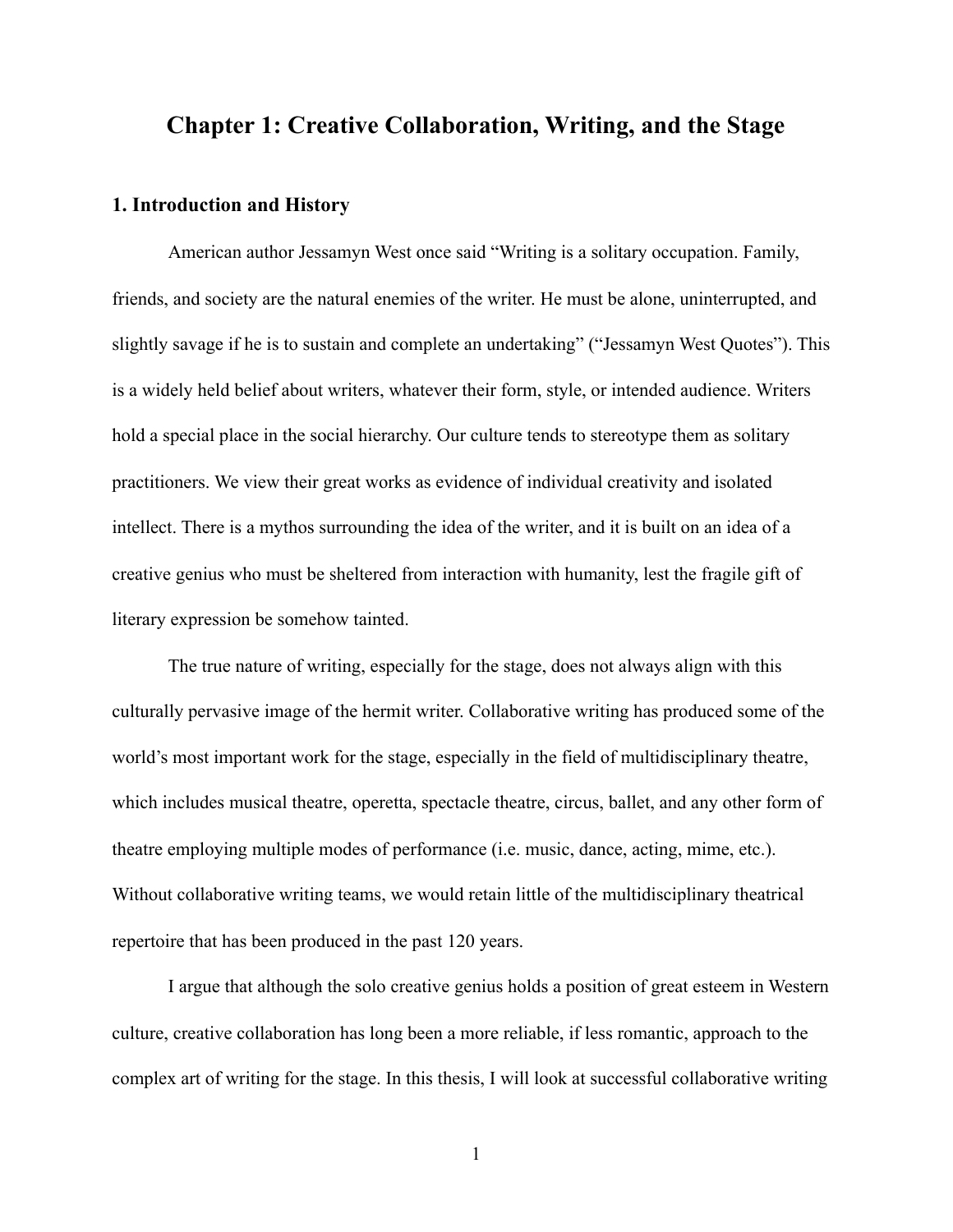for commercial musical theatre, in order to uncover effective collaborative methodologies and techniques. I will demonstrate that there are many effective approaches to collaborative writing for the stage, but these approaches have important commonalities. Most important among these commonalities, successful commercial collaboration is consistently marked by an overriding commitment to a unity of concept that guides the work of all the collaborators involved.

 I will base my findings on two contrasting case studies: Rodgers and Hammerstein's *Oklahoma!,* and Disney Theatrical's stage version of *The Lion King,* directed by Julie Taymor. Both productions were among the most commercially successful Broadway musicals of their times, and both were produced through collaborative processes, but they differed in very significant ways. The two shows were created with a different scope and scale from one another, and they each employed extremely different internal hierarchies. The differences in their development make them excellent case studies for a comparison of collaborative methodology.

 The benefits of creative collaboration are myriad. Compared to solo writing, collaborative writing can provide a greater diversity of perspectives, a broadened range of strengths, a reduced range of weaknesses, and a wider distribution of workload, which when applied intelligently, can considerably increase the speed of the writing process, as well as the quality of work produced. According to a Harvard University study conducted by Floyd Henry Allport in 1920<sup>1</sup>[,](#page-9-0) merely working in close proximity to others produces a considerable improvement in the quantity and quality of creative output (Allport 162).

<span id="page-9-1"></span><span id="page-9-0"></span> $<sup>1</sup>$  $<sup>1</sup>$  $<sup>1</sup>$  There has been remarkably little scholarship on this topic since Allport.</sup>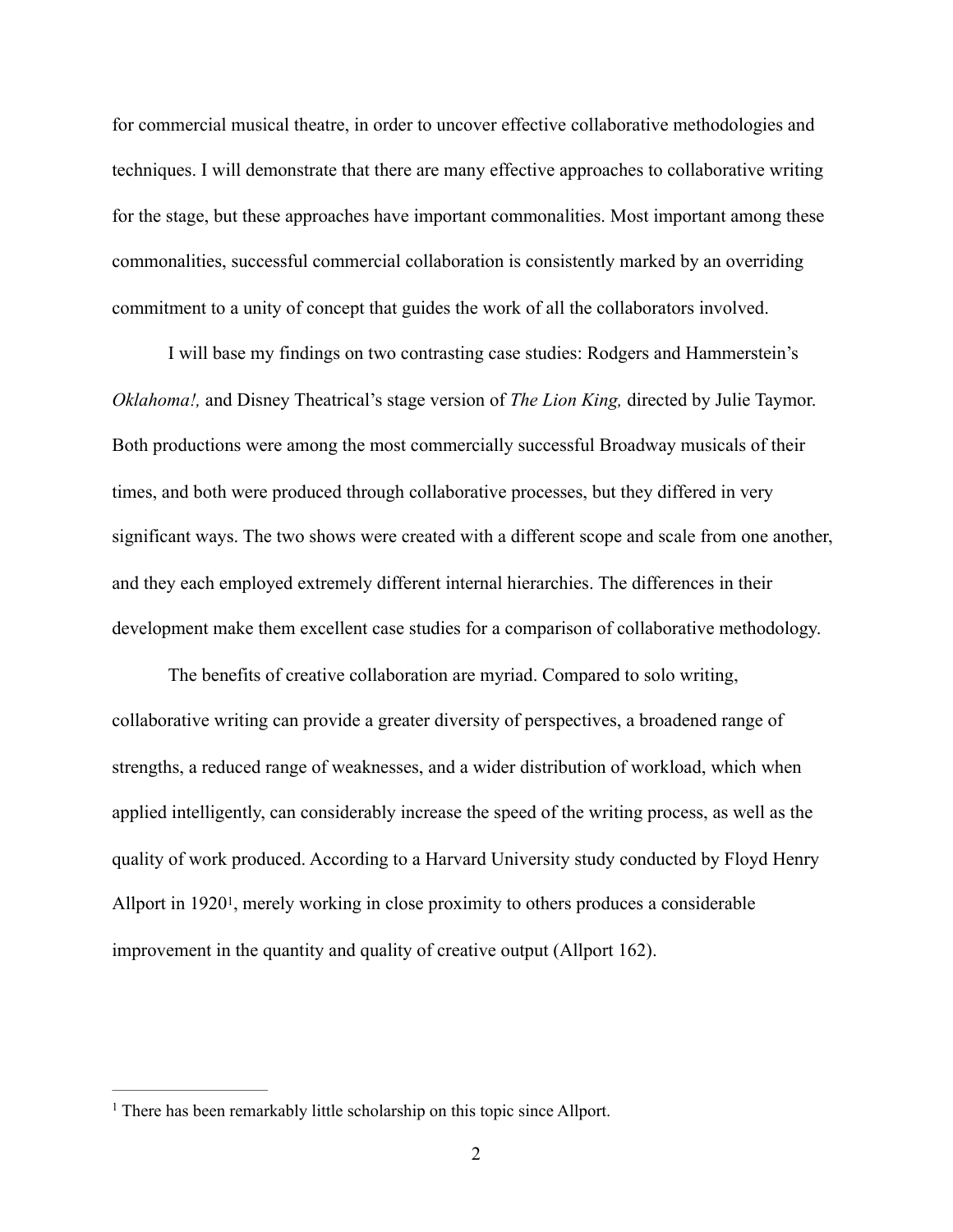<span id="page-10-1"></span> The use of collaborative writing processes in the commercial theatre is a well-established practice dating back at least to Shakespeare's time in the late 16th century, if not earlier<sup>[2](#page-10-0)</sup>. Recent scholarship has illuminated some aspects of Shakespeare's writing process, revealing, somewhat controversially, that a few of the canonical plays, including *Macbeth, Pericles* and *Two Noble Kinsmen,* as well as a large number of "apocryphal" plays, were probably produced through collaborations with other playwrights (Merriam). More recently, collaborative writing has had profound influence on the development of commercial theatre in America and the United Kingdom, especially in terms of musical theatre. Many of the most influential writers of 19th century operetta and 20th and 21st century musical theatre are known to the public primarily as teams: Gilbert and Sullivan, Lerner and Loewe, Rodgers and Hammerstein, George and Ira Gershwin, Kander and Ebb, Schönberg and Boublil, and Flaherty and Ahrens, among others.

 Moreover, for musical theatre writers, collaboration is often a requirement, rather than a choice. Although there have been successful solo musical theatre writers, including Stephen Sondheim, Jason Robert Brown, and Lin-Manuel Miranda, they are the exception and not the rule. Most composers are not librettists, and vice versa. As a result, for the majority of musical theatre writers, collaboration is a fundamental job skill which must be developed as thoroughly as possible in order to improve the quality and quantity of work produced.

 Unfortunately, collaboration can be deeply frustrating and painfully slow when the process stalls. There is nothing like a disagreement between co-authors to bring progress on a major project to a screeching halt. Yet many successful writing teams maintained their working

<span id="page-10-0"></span><sup>&</sup>lt;sup>2</sup>There are a number of excellent studies on the subject of Shakespeare's collaborations, including Stanley Wells' *Shakespeare and Co.: Christopher Marlowe, Thomas Dekker, Ben Jonson, Thomas Middleton, John Fletcher and the Other Players in His Story* (2006) and Brian Vickers' *Shakespeare, Co-Author: A Historical Study of Five Collaborative Plays* (2004).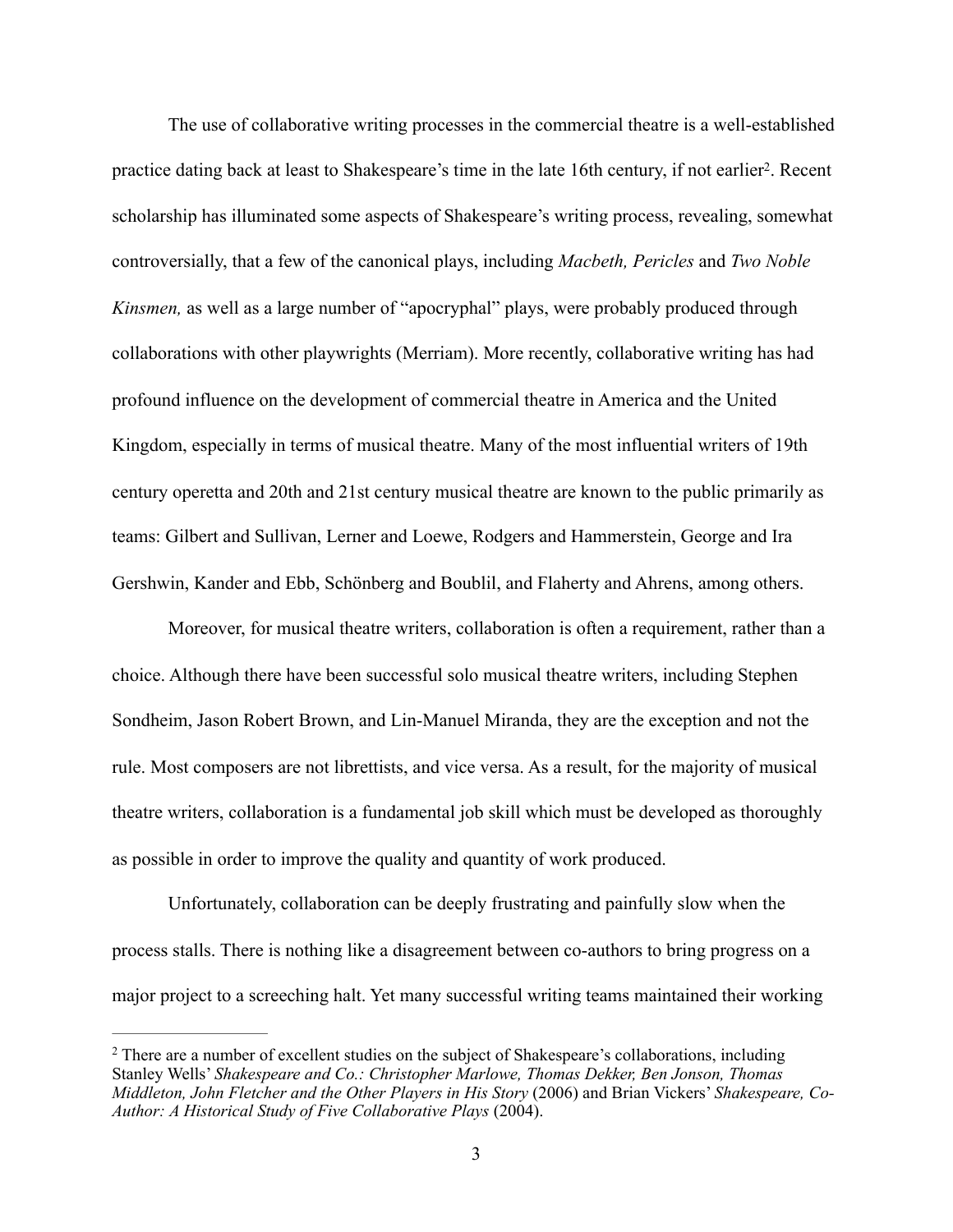relationships in spite of personal conflict and disagreement. Gilbert and Sullivan, for example, famously bickered throughout their career together, and although this may have contributed to the eventual dissolution of their working relationship, it did not prevent them from successfully producing hit after hit (Wren 163). It is, in many ways, astonishing that individuals who often did not get along personally could nonetheless come together to create art in tandem.

 Knowing that collaboration can be simultaneously critically important to a project's success and a source of terrible stress and conflict, I intend for this study to help clarify some of the most successful processes and approaches to collaborative writing. For those who are attempting to create new works of musical theatre, it is clearly worthwhile to attempt to identify the methods and techniques used by successful writing teams in the past. A history of success, while not a guarantee of future success, is certainly encouraging.

 For the purposes of this thesis, I will be restricting the scope of my study to address collaborative writing for commercial musical theatre. By *collaborative writing,* I mean the creation of original performance material for the stage conducted by two or more artists and/or writers working together in the composition of a stage musical. By *musical theatre,* I mean stage productions that incorporate music and dialogue and may also incorporate dance and visual storytelling.

 The field of collaborative writing for the stage is in fact very broad, and includes such a wide range of styles and approaches that there does not exist an objective set of criteria that can adequately compare works across disparate styles, which also often work towards widely divergent goals. For this reason, this study will be limited to *commercial* theatre*,* by which I mean theatre written and produced with the primary intent of producing a profit. Although there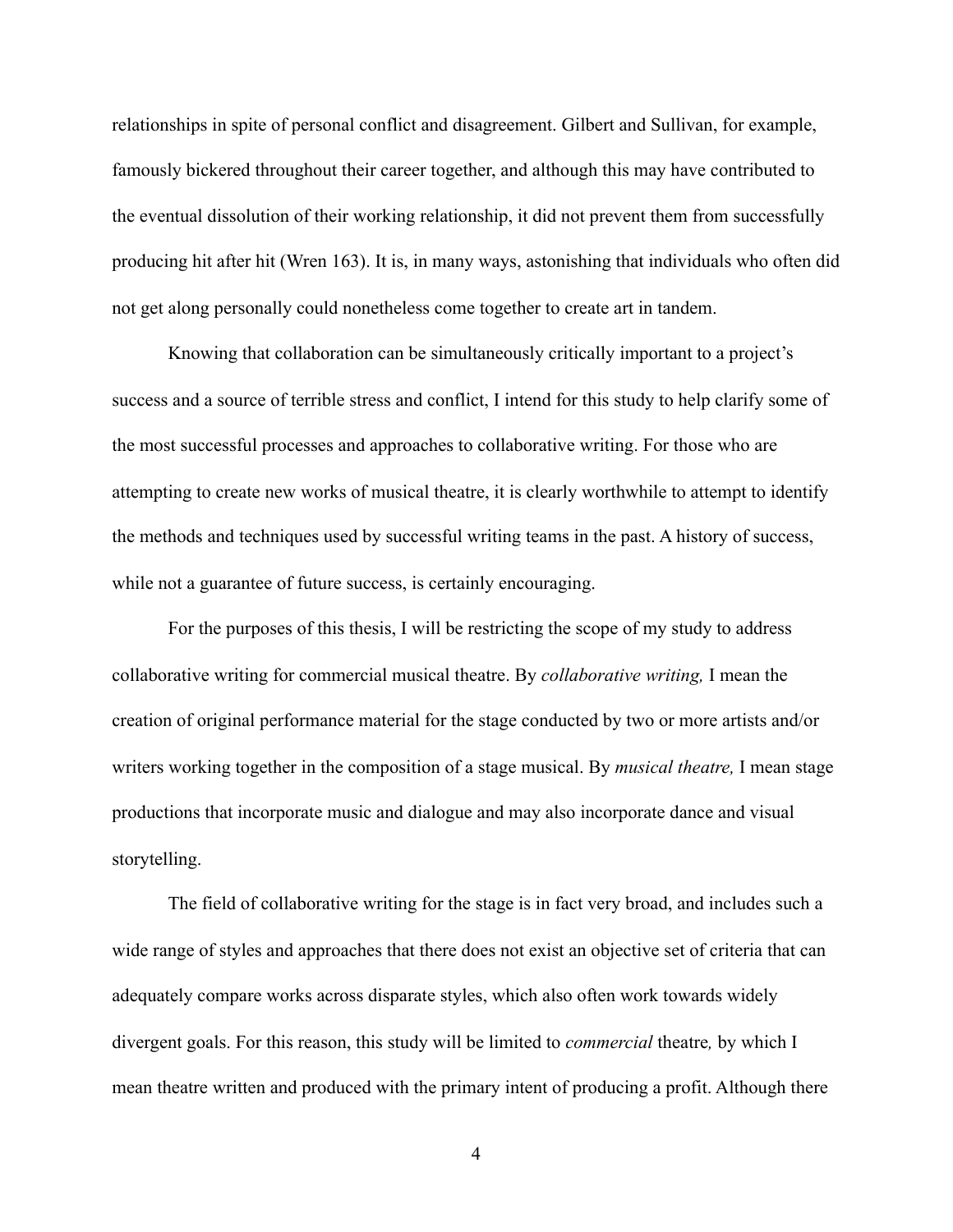may be additional, non-commercial goals present in the plays analyzed, such as social or political agendas, these must be considered as secondary to the fundamentally profit-oriented primary goals of the musicals and their creators, in the context of this study. In accordance with this principle, the ultimate "success" of any performance piece will be judged on the basis of its profitability and financial success.

 Nowhere is the advantage of creative collaboration more apparent than in the world of commercial performance. Commercial performance, which by definition is engaged with the express purpose of producing a profit, necessarily requires specific attention to the following areas: quality, clarity, and consistency of writing, broad audience appeal, and longevity of concept. All of these areas can be profoundly enhanced by the involvement of collaborative writing techniques throughout the creation process — from initial conception through to production and performance.

 One of the challenges in this thesis is defining the authors for any given theatrical work. The creation of new work for the stage does not happen in a vacuum. Writers and composers receive suggestions from designers, directors, producers, dramaturges, actors, and others, and these suggestions sometimes affect their creative choices. These contributions, even when formative in the development of the play, do not always result in a writing credit.

 It is tempting to look to the law to determine the rightful parameters of joint authorship. The legal definition for copyrightable material requires that it be "fixed in a tangible form of expression" and specifically exempts ideas and concepts (United States Copyright Office 3). Joan Channick, the Managing Director of Theatre Communications Group, has written a short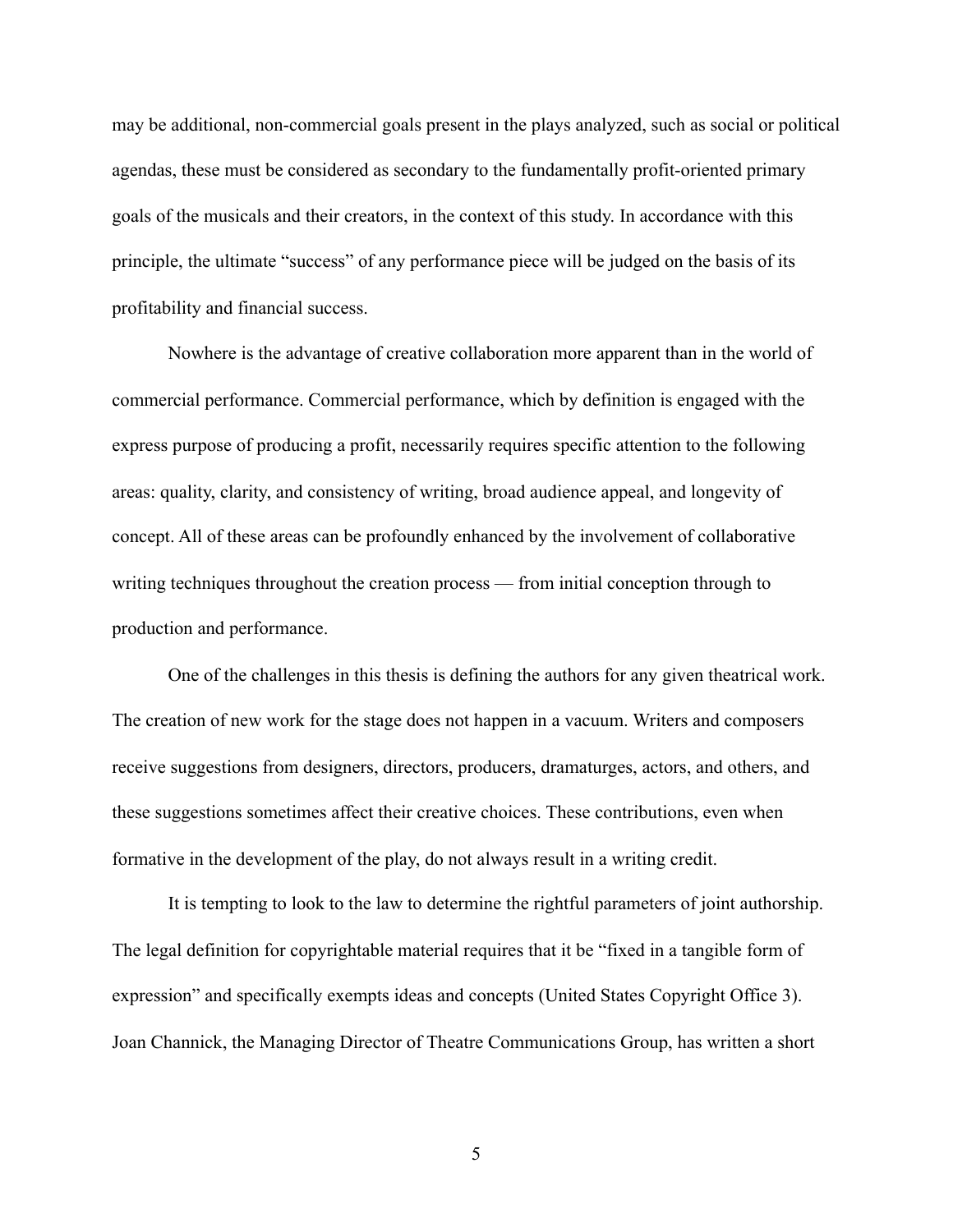and very useful guide to copyright for the stage, in which she specifically addresses the legal definition of joint authorship:

> The Copyright Act defines a "joint work" as "a work prepared by two or more authors with the intention that their contributions be merged into inseparable or interdependent parts of a unitary whole". Case law has refined this definition to require (1) that all joint authors must make copyrightable contributions to the work and (2) that the joint authors have the mutual intention to be joint authors so that this kind of relationship is not imposed after the fact on unwilling partners. In *[Childress v. Taylor](http://cyber.law.harvard.edu/metaschool/fisher/joint/links/cases/childress.html)*, a case in the early '90s, an actress who had suggested to a playwright friend the idea for a play based on the life of Moms Mabley and who did the biographical research for the play but did not actually write anything, was found not to be a joint author with the playwright. Although the actress had participated importantly in the creative process, contributing both ideas and facts, the court held that since neither ideas nor facts are

copyrightable, her role did not constitute joint authorship. (Channick)

 Ideas and facts may not be copyrightable, but it is impossible to consider the development of a stage musical without considering the ideas and facts that contributed to that development. The legal limitations on authorship notwithstanding, my case studies will clearly demonstrate the interconnectivity of the creative process. Non-textual, and in some cases noncopyrightable elements of the creative process clearly and consistently have a tangible effect on story, script, and end product. I argue that design, choreography, and contributions from performers themselves may fundamentally alter story progressions and the script itself. For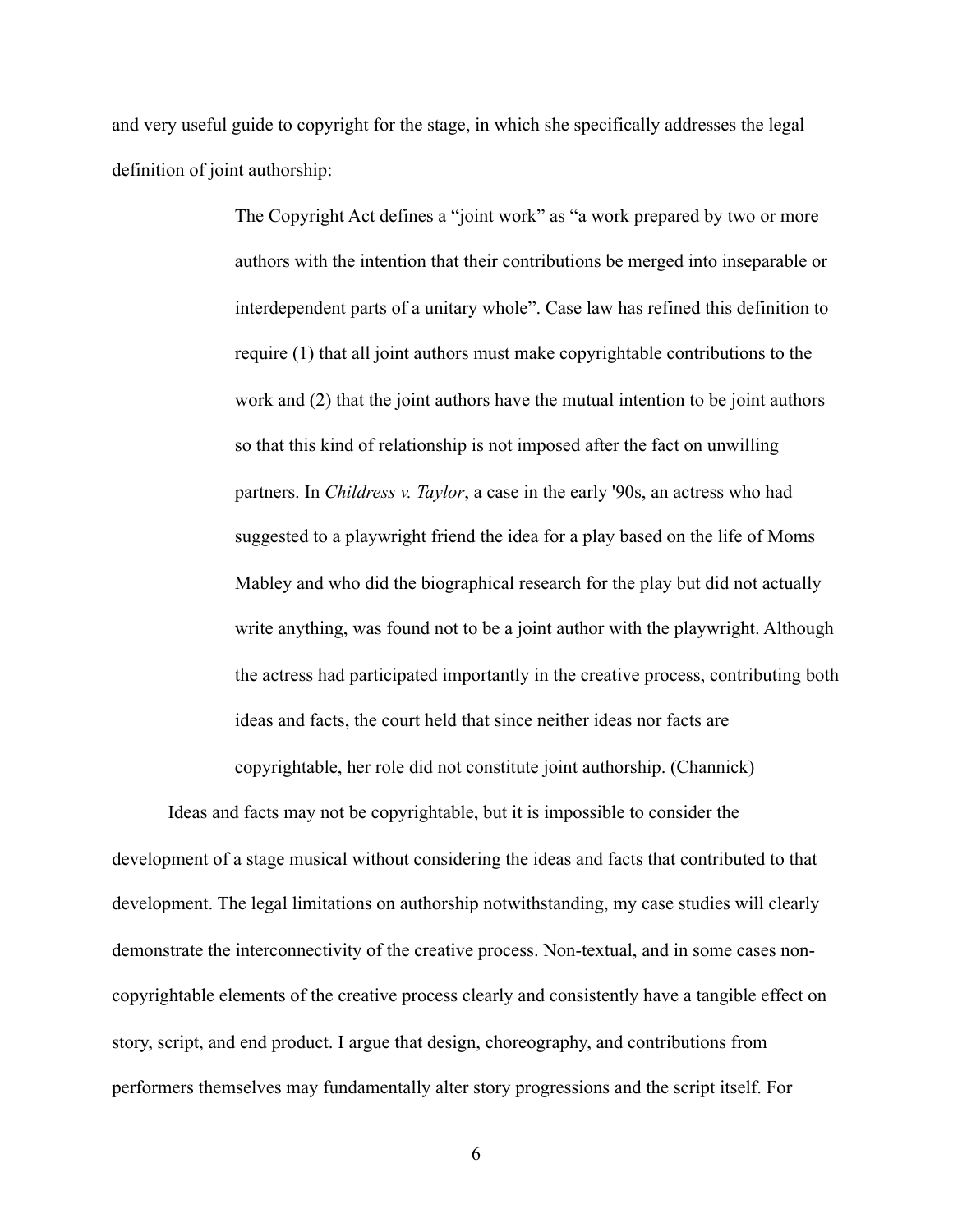example, the title song of *Oklahoma!* would never have been written but for a suggestion from producer Theresa Helburn that the show needed "a song about the earth" (Wilk 65). Most significantly, ideas, though entirely un-copyrightable, are central to script development. Legal definitions, necessarily, must identify narrow and concrete criteria for joint authorship in order to create enforceable law. An analysis of the creative process, on the other hand, must address creative contributions to the writing process in a practical way.

 In this thesis, a contributor will be considered a part of the collaborative writing team if his or her contributions affected the script, music, or any other aspect of the play as passed down to future productions. Even if the contributor provided no more than an idea, if that idea had a tangible effect on the total work as passed down to future productions I will consider the individual to be a part of the writing collaboration. My decision to discuss the contributions of individuals who are not credited as joint authors signifies only that those contributions were important to the writing process as it actually occurred, and are therefore relevant to the study at hand.

 Let me be perfectly clear: this study is not intended to denigrate solo writing, or to imply that all writing for the stage ought to be produced through collaborative processes. On the contrary, this study recognizes that collaboration *can* be desirable for many writers and in many circumstances, and further acknowledges that many writers are not able to produce the type of work that they desire *without* the use of collaboration. Therefore, because collaboration can be desirable and is often necessary, it is in the interest of the art of dramatic writing for us to attempt to study successful collaborations and identify the techniques used in them, so that they can be reproduced and expanded upon.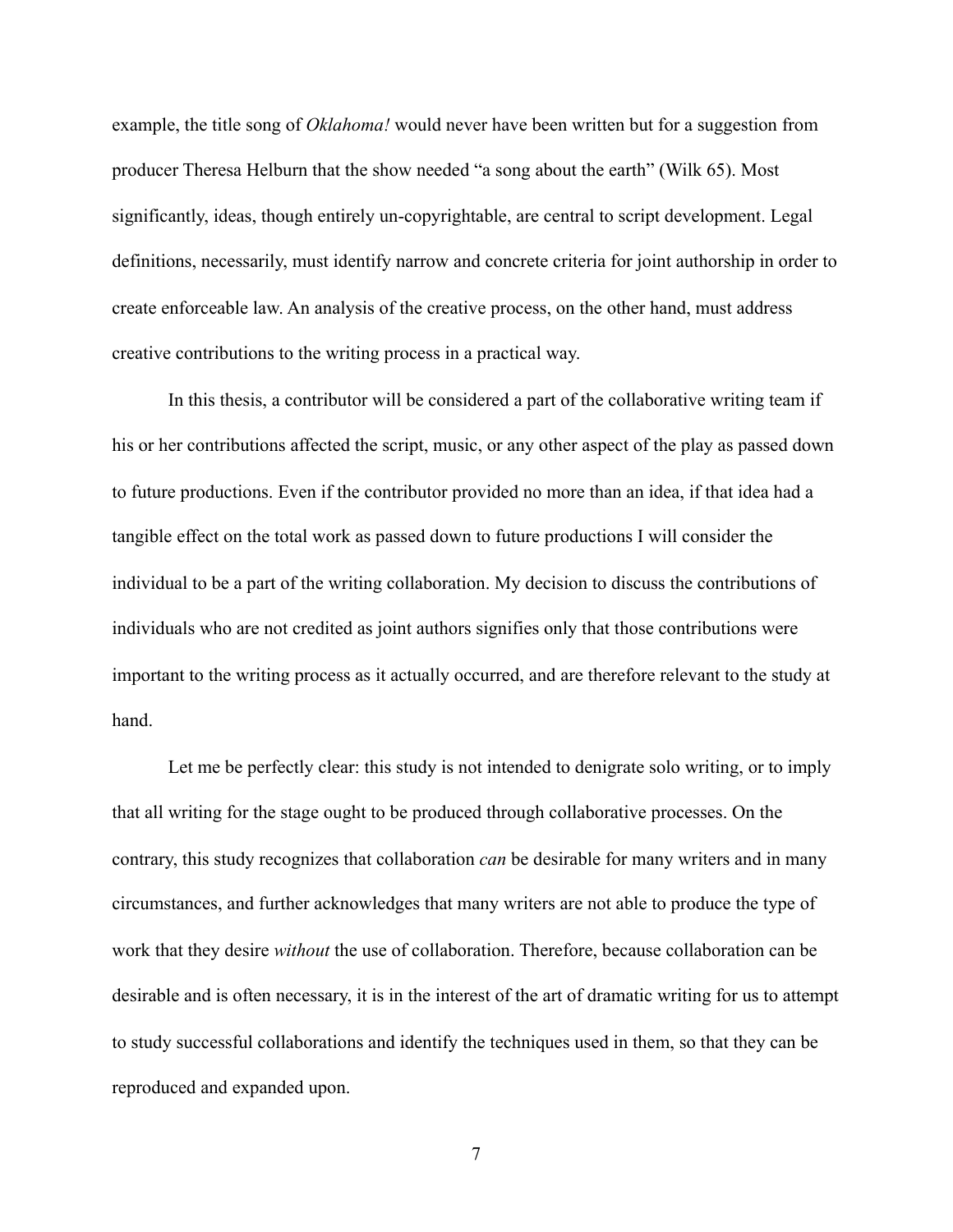#### **2. Organization of Thesis**

 This thesis is organized into four chapters. This chapter, Chapter one, introduces the topic of collaborative writing for musical theatre, and identifies the two case studies to be analyzed. It provides a brief introduction to the history of collaborative writing for the stage, and an overview of the existing theoretical literature on the topic of collaboration. It also provides definitions for important terms and defines the parameters of the analysis.

 Chapter two focuses on *Oklahoma!* (1943), the first collaboration between Richard Rodgers and Oscar Hammerstein II. The musical was adapted from *Green Grow the Lilacs,* a stage play by Lynn Riggs. While Rogers and Hammerstein were the main authors, there were significant contributions by choreographer Agnes de Mille and producer Theresa Helburn. In crafting the script, Richard Rodgers and Oscar Hammerstein II were basically creative equals, and their secondary collaborators served their vision. Helburn suggested changes to script and score that were retained in the final version of *Oklahoma!* and although Agnes de Mille's choreography was specific to the first Broadway production, her ideas and contributions affected the development of the book and music. Because both women's contributions were critical to the creation of *Oklahoma!* they will be considered here as minor collaborators, even though they did not directly contribute to book, lyrics or music. On the other hand, although the director and designers were critical to the success of the Broadway show, their work was not passed on in future productions, and there is no evidence that the development of the writing itself was significantly affected by their contributions. For that reason, they will be left out of my analysis.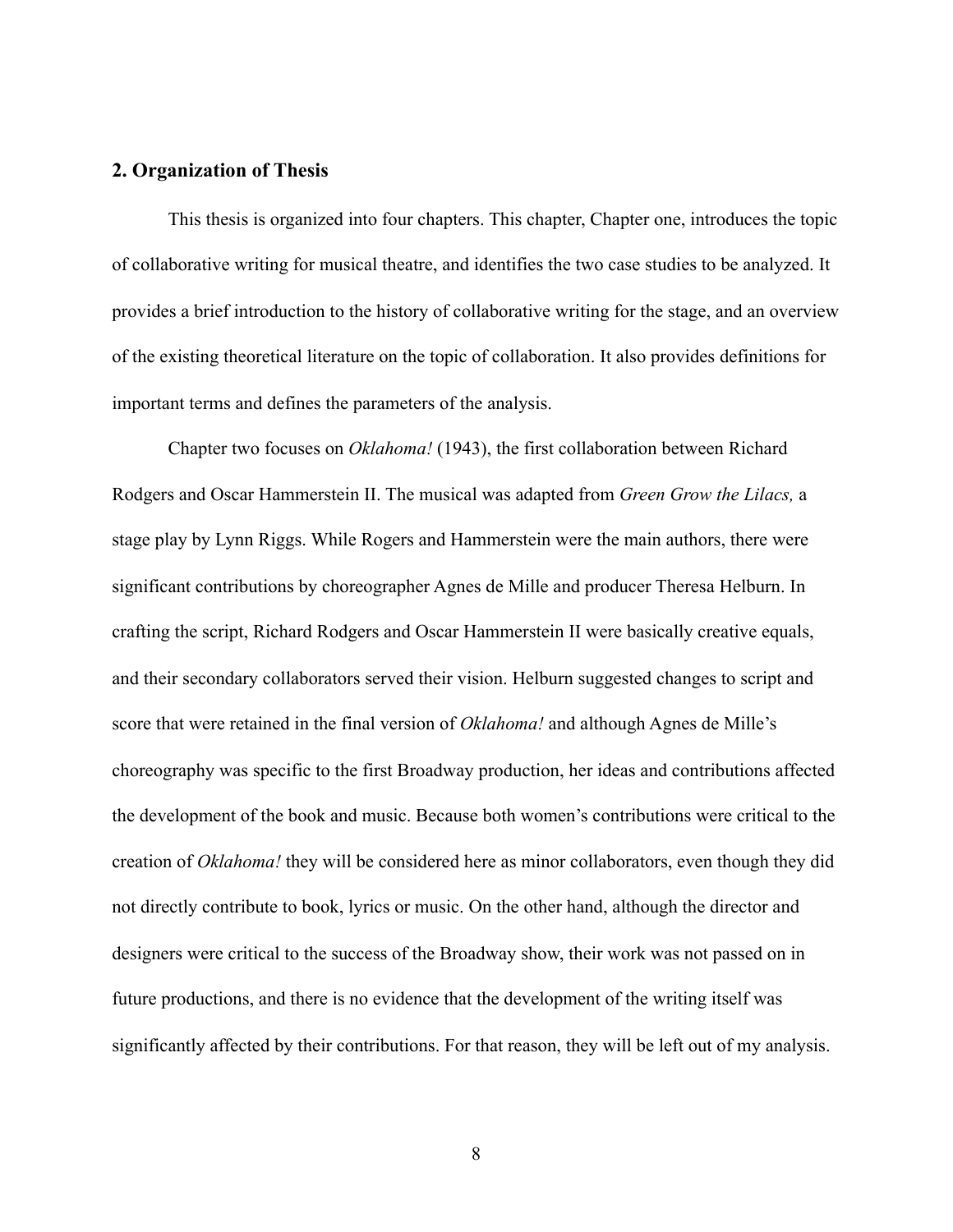The creation of *Oklahoma!* is emblematic of what might be described as a "traditional" approach to musical theatre writing. Each individual's role in the creation process was clearly defined. Richard Rodgers was the composer. Oscar Hammerstein II was the book writer and lyricist. Other contributing creators were secondary. The musical was based on a stage play, and it was defined by text and music. Although the visual design was important to the success of the production, it was not central to the writing of the play. As an example of one of the most commonly undertaken forms of collaborative writing for the stage, *Oklahoma!* provides a valuable case study for analysis.

 In Chapter three, I look at *The Lion King* (1997), a stage musical helmed by director Julie Taymor. *The Lion King* was based on an animated Disney film, and the material was not inherently suited to the stage. Making the story work in a theatrical context involved the leadership of an avant-garde visionary director, and the concerted, coordinated effort of a very large team of writers and designers. Unlike *Oklahoma!, The Lion King*'s hierarchy was topped by a director, not a writer. Julie Taymor's vision was the guiding force in the creation of the Broadway show, and the writers served her vision. Equally important, in *The Lion King,* the story was expressed as much through visual design as it was through music or dialogue. Puppetry, masks, set design, costume design and choreography were critical elements in the narrative. For this reason, when considering this particular musical, the contributions of the designers and choreographer must be viewed on an equal level with the contributions of writers, lyricists and composers.

 The creation of *The Lion King* was fairly singular, but the methods used are broadly representative of an approach to theatrical creation employed by Cirque du Soleil, Dragone and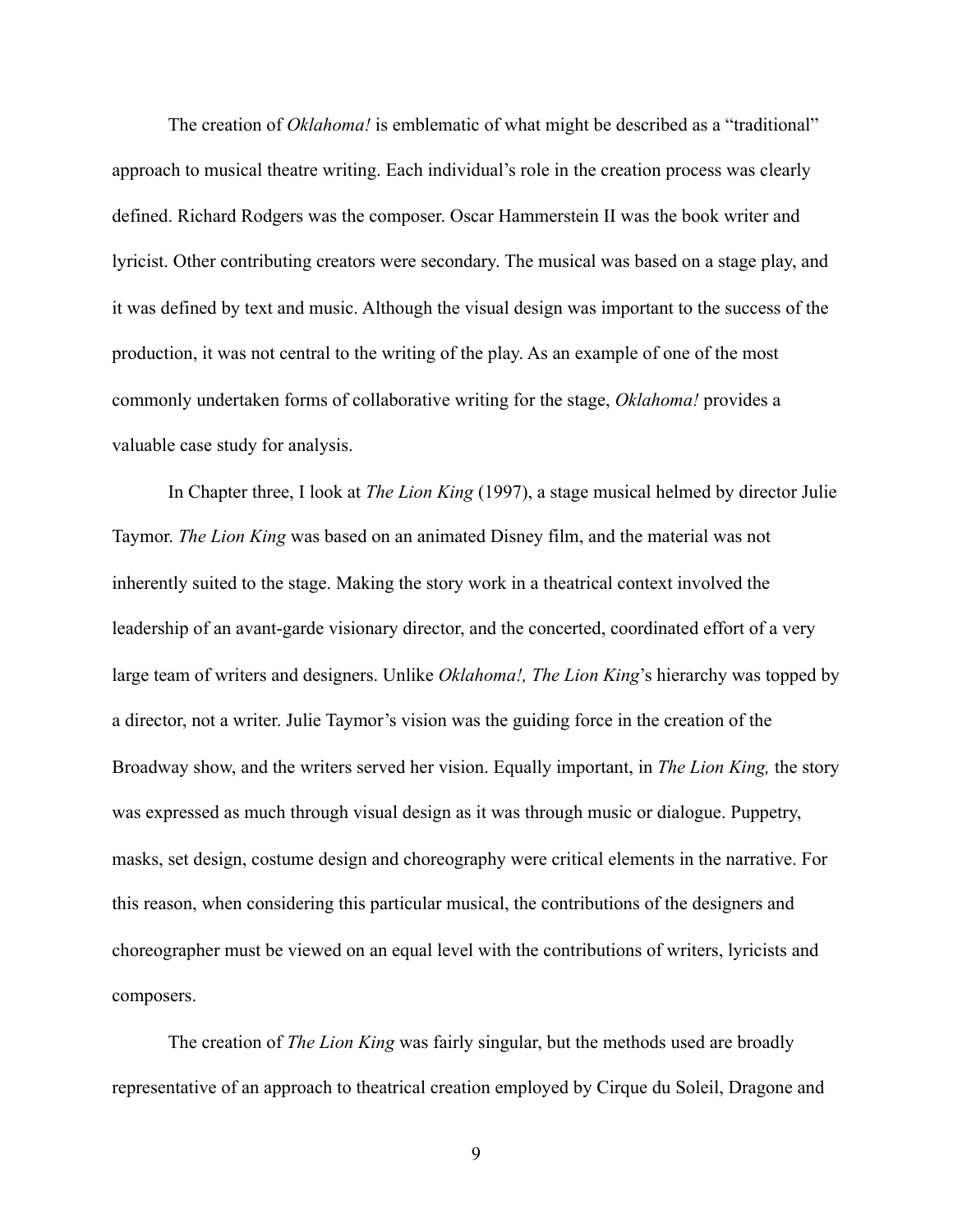many Las Vegas spectacle productions. The expansion of stage entertainment in recent years to include a growing number of spectacle, circus and variety productions has required a corresponding expansion in our understanding of the creative process. These types of shows employ visual storytelling techniques and story-critical choreography. When they include a script, the script is rarely a true representation of the performance. As in film, the directors, rather than the writers, tend to be the primary arbiters of meaning. In this respect, although *The Lion King* was a Broadway musical, it's creation process was more reflective of non-traditional "spectacle" stage shows, and thus provides an excellent contrast to *Oklahoma!*

 In Chapter four I provide a comparison of the collaborative processes behind the formation of *Oklahoma!* and *The Lion King.* These two extremely dissimilar creative hierarchies resulted in highly differentiated creation processes, yet there were parallels in the way that they developed. Both shows went through three distinct periods in the development process. First, there was an ideation phase when the musical was broadly conceptualized and the progression of events and songs was laid out. Second, there was a creation period, the details of which varied between the two shows, but which involved the bulk of the writing and development. Third and lastly, there was a workshop and revision period, when ideas were tested, prototyped, analyzed, and revised if necessary.

 Perhaps most importantly, both processes were marked by absolute commitment to unity of vision. Every design, every creative decision, and every movement on the stage was judged not on its own merits, but on how well it served the whole. This exacting standard made it possible for the production that reached audiences to present as a cohesive whole, in which the contributions of each individual creator would merge together seamlessly into a moving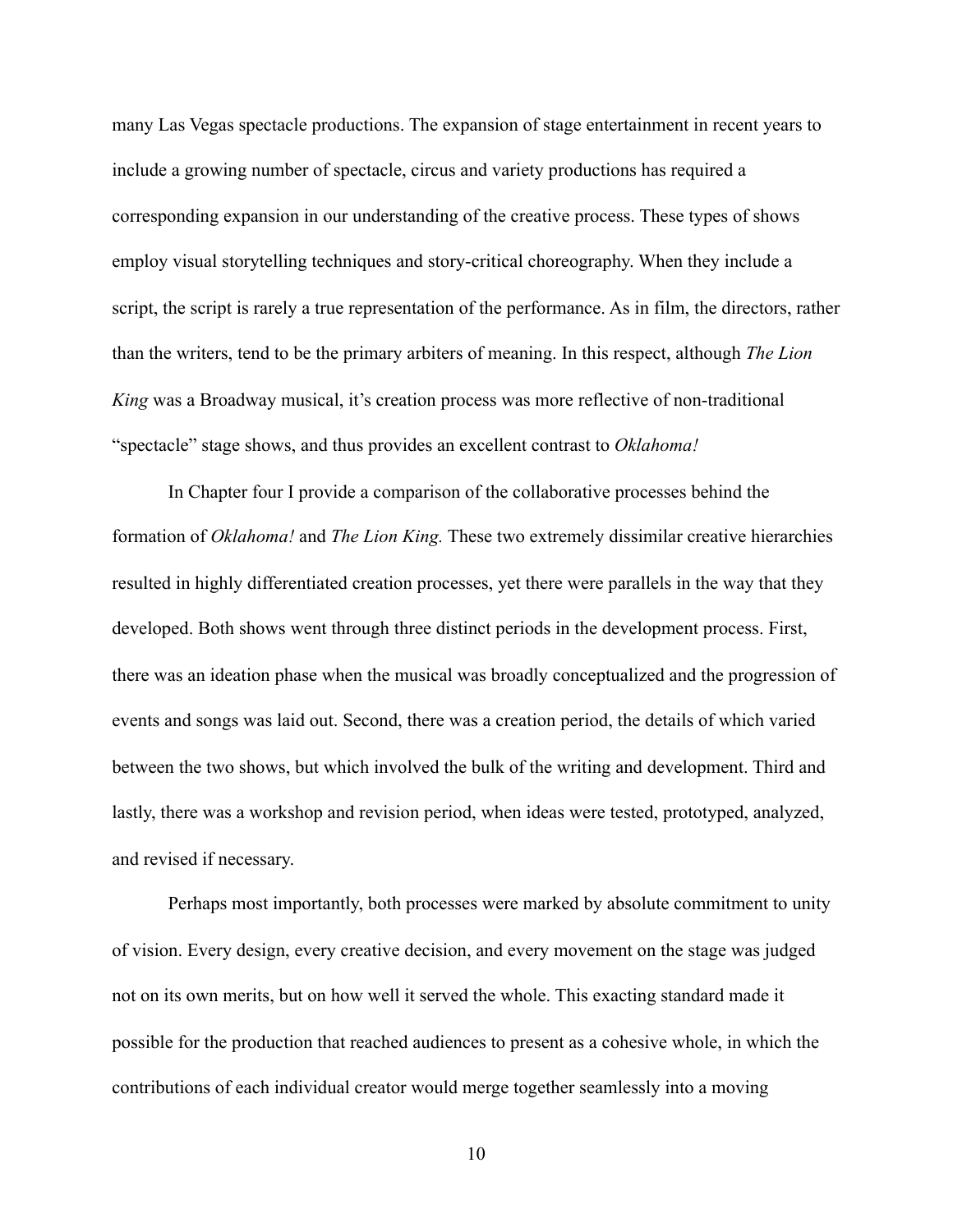theatrical experience. A collaboratively developed performance piece can only be truly successful if all of the elements of production are pulling in the same direction.

#### **3. Literature Review**

 The scholarship on collaborative writing for the stage, specifically, is quite limited. What does exist tends to center on the practices of anarchist theatre collectives, such as El Teatro Campesino in California and Goat Island in Chicago (Kerrigan 102). There is, however, a larger body of work addressing collaborative writing in more general terms, which can provide us with theoretical models that are relevant to the current study.

 One of the leading ideas in current social theory is that even apparently solo writing actually emerges out of collaborative processes. Mikhail Bakhtin's 1986 Theory of Language and Collaboration, also known as the Theory of the Communication Chain, asserts that both individually and jointly authored texts result from processes in which collaboration is necessarily present. The basis for this assertion is the idea that "all communication is an *active process*  involving collaborative partnerships" (Thralls 65). In their landmark essay "Writing as Collaboration," James Reither and Douglas Vipond directly ask the following question: "In what ways are writers collaborating with others when they write?" (Reither 856). The assertion that all writing is collaborative emerges out of a view of writing as a social process, influenced by the writer's intellectual interactions with other individuals, theorists and writers. Under this view, a text need not be explicitly jointly authored to be considered a product of collaborative work (Thralls 63-68). It is also noteworthy, however, that there has been a scholarly backlash against the classification of all writing as collaborative, based on the idea that in so doing, we render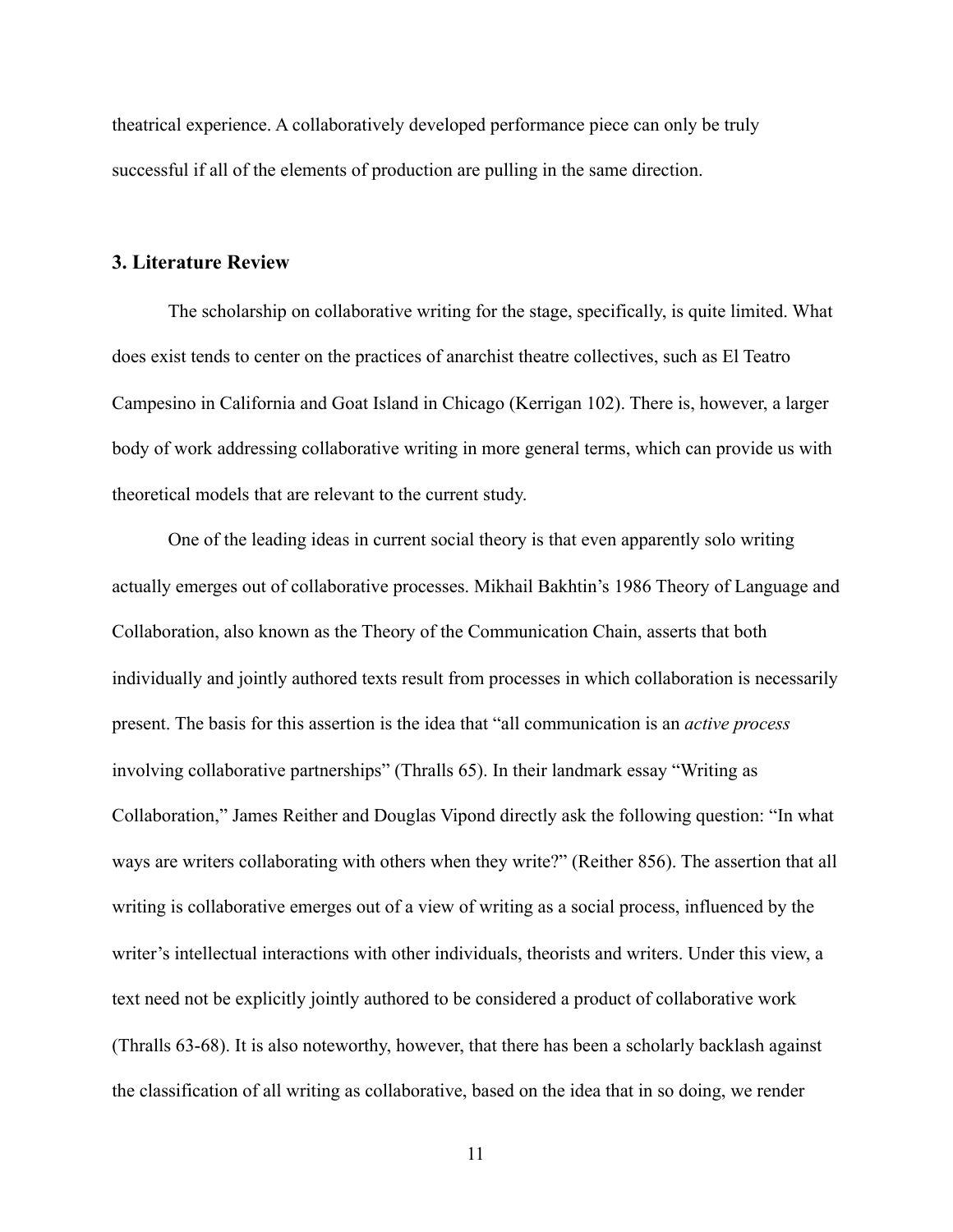useless the theoretical construct of collaboration, and make the term itself meaningless (Duffy 417).

 Also of interest is Kenneth Bruffee's 1973 Theory of Collaborative Learning which draws on the 19th century experimental work of Lev Vygotsky. Vygotsky's examination of dialogical thinking processes in both children and adults led him to the theory that "human thought is actually public or social conversation internalized" (Rogers 122). Kenneth Bruffee took this idea further, arguing that "knowledge itself is an inherently social artifact and learning an inherently social phenomenon" (Bruffee "Collaborative Writing", 745). Under this view, neither writing nor even thought itself can be considered truly individual, as, by definition, our thoughts are dependent upon knowledge gained through interaction with other humans, beings, and objects. Of course, this approach also further erodes the meaningful distinction between collaborative and solo writing, and, indeed, between individual and social identity.

 While these theoretical constructs provide a pedagogically valuable way of viewing the social nature of writing, learning, and even thinking, they are not immensely useful to the writer seeking a practical guide to collaboration. For that, there is little scholarship available. There exist volumes devoted to the works of specific collaborative teams, such as Gilbert and Sullivan, Rogers and Hammerstein and Lerner and Lowe, and a handful of studies dedicated to the anarchist-collectivist models used by avant-garde theatre troupes such as the San Francisco Mime Troupe in California and the Liz Lerman Dance Experience in Takoma Park, Maryland (Kerrigan 97-102).

 What these studies can illuminate are some of the ways in which collaborative companies structure themselves, in terms of hierarchy, pay, and power structures, and in terms of actual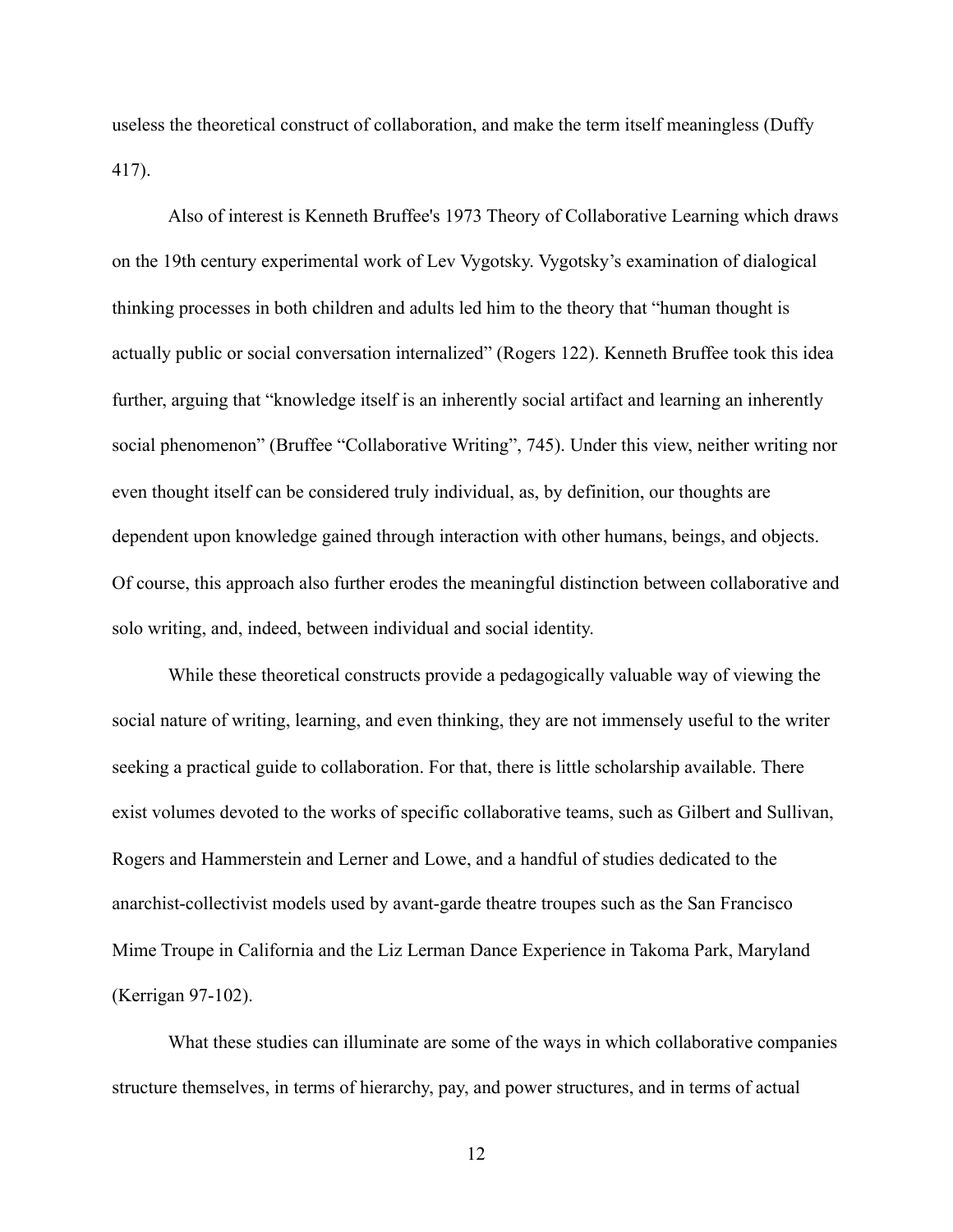creative collaboration. Of particular importance is that most of the collectivist companies have attempted to flatten their hierarchical structures to a greater or lesser degree. Nonetheless, there is variation between those who continue to employ an artistic director with a final say and those where true consensus is required in order to make any company decision (Kerrigan 101-102).

 Of course, in analyzing the collaborative processes used by avant-garde collectivist companies, we must remain cognizant of the purpose of the theatrical work itself. The goals of these companies were primarily non-commercial. They were even, in some cases, forcefully anticapitalist. Therefore, the methods presented in such studies are of extremely limited use to the commercial writer seeking practical advice on collaborative processes. If the goal of a theatrical work is primarily experimental, the collaborative methods employed can be centered on process itself, whereas if its purposes are primarily commercial, the goals are attracting an audience, satisfying that audience, and bringing in a financial profit.

 Fortunately for the purposes of this study, there is an abundance of biographical and historical information about the work of some of the most successful collaborative teams in stage writing. Although to my knowledge, there has been little scholarly attention paid to the methods of collaboration used by these teams, the information exists in letters, interviews and anecdotes, as well as in biographies and historical accounts of the creation processes of specific works for the theatre. This study will help to fill this gap, compiling and analyzing some of the processes and practices of successful commercial collaborations. By focusing on the specific methodologies and practices that have led to commercially successful productions, it is my intention that this thesis be of practical use to those writing collaboratively for the commercial stage.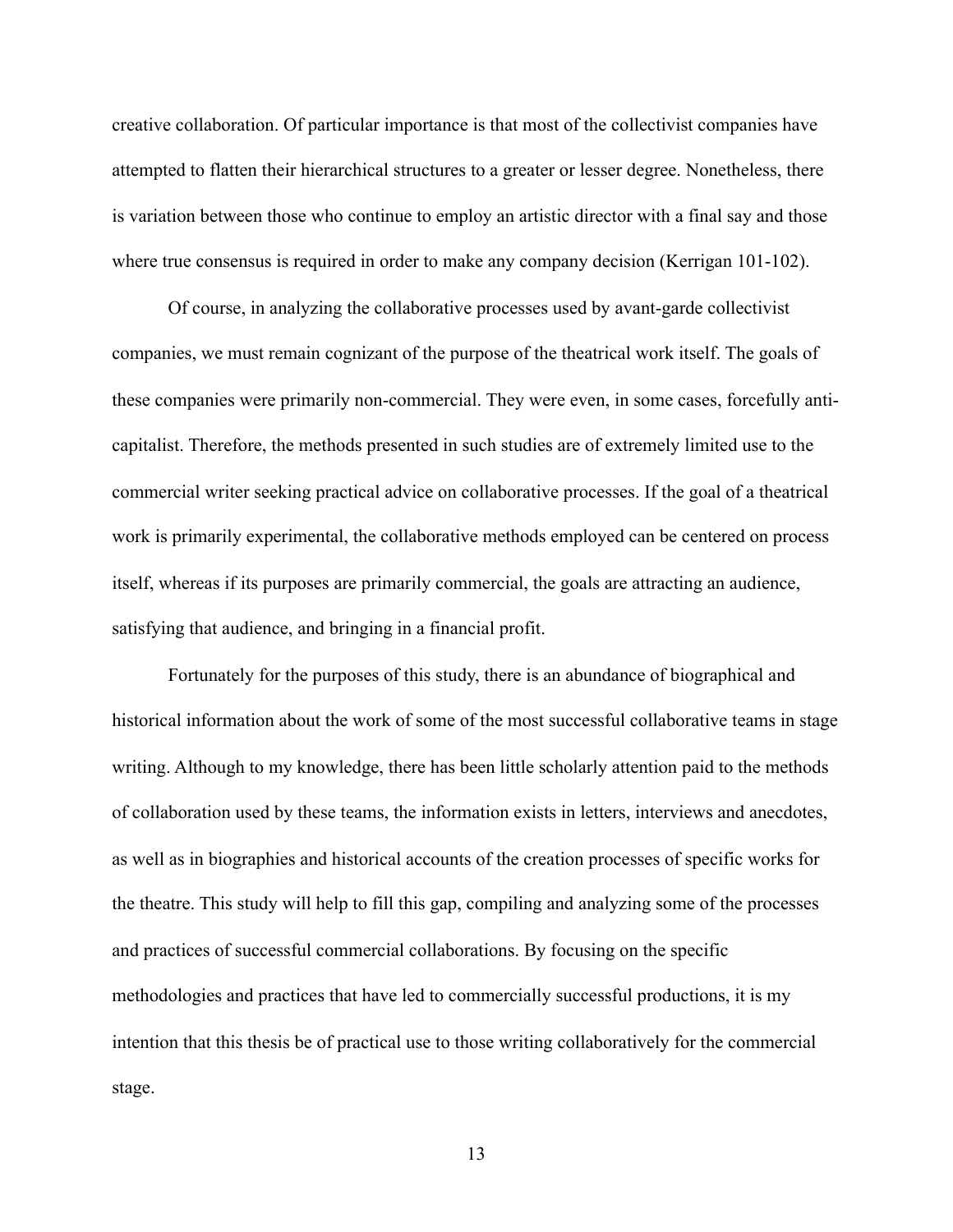### **4. Research Design**

 I have chosen to focus my analyses on two contrasting case studies: *Oklahoma!,* written by Richard Rodgers and Oscar Hammerstein II with contributions by Agnes de Mille and Theresa Helburn, and *The Lion King,* directed by Julie Taymor, and created by an expansive, international team of writers and designers. Because these two musicals represent such different approaches to collaboration, they provide a wide range of techniques for the collaborative creator to analyze and employ.

 These two musicals, separated by more than 50 years, represent two very different types of musical theatre: the "traditional" Broadway musical and the more avant-garde "spectacle" show. They also represent two very different types of collaboration. *Oklahoma!* was a relatively straightforward partnership between composer and librettist, while *The Lion King* involved a complex network of creators working in tandem. While a thesis of this scope cannot hope to provide an exhaustive analysis of the collaborative methods used in the creation of commercial musical theatre, *Oklahoma!* and *The Lion King* represent such deeply contrasting approaches to writing for the stage that they provide significant diversity in terms of collaborative and creative processes.

The data for this study has been collected from both primary and secondary sources. It includes books, journal articles, articles in trade publications, documentary films, published interviews and lectures. Where possible, I have given preferential treatment to autobiographical materials. While it is true that there is unavoidable bias inherent to autobiography as a form, the potential advantages of working with a first-person source are overwhelming. In order to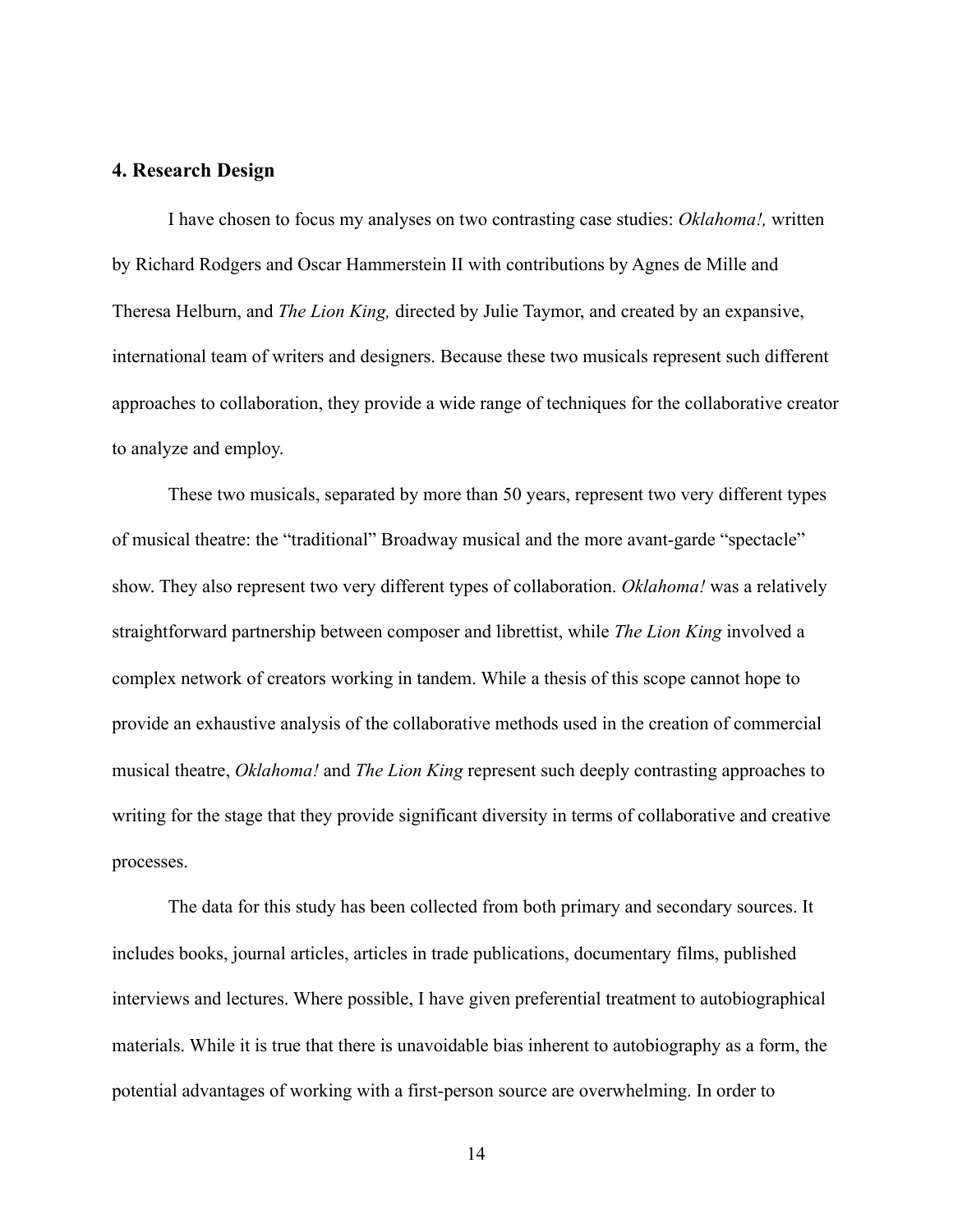counter-balance the autobiographical bias, I have also made sure to include a diverse range of outside commentators and analysts among my sources.

 The data presented about *Oklahoma!* in Chapter two rests heavily on the autobiographies of Richard Rodgers and Oscar Hammerstein II, and on *Oklahoma!: The Making of an American Musical,* an in-depth and comprehensive analysis of *Oklahoma'*s development process by Tim Carter. Carter provides a close analysis of archival materials, including notes and personal papers by the two primary authors. Chapter two also takes into account interviews with de Mille and Helburn and analysis by a range of scholars. The data presented about *The Lion King* in Chapter three depends largely on lectures and interviews with director Julie Taymor. Also of tremendous value was *The Lion King: Pride Rock on Broadway,* a book by Taymor and Alexis Greene which details the development of the Broadway production of *The Lion King*. Additional sources included an article written by Ken Cerniglia and Aubrey Lynch II, both members of *The Lion King* production team, and several scholarly articles, including a highly critical analysis by Maurya Wickstrom.

 My primary method of data analysis will be process analysis. Usually used in business, this form of analysis identifies inputs, outputs and operational processes in terms of their usefulness and effectiveness to the goals of the system. It can be used to improve understanding of how the writing process translates onto the stage, and to identify areas of inefficiency. In this case, it will be used to identify successful strategies, methods, and techniques used in collaborative theatrical writing, and to judge them on the basis of results, or outputs. The use of a mode of analysis designed for use in business is appropriate to this thesis, due especially to the study's focus on commercial theatre and its profit-oriented goals.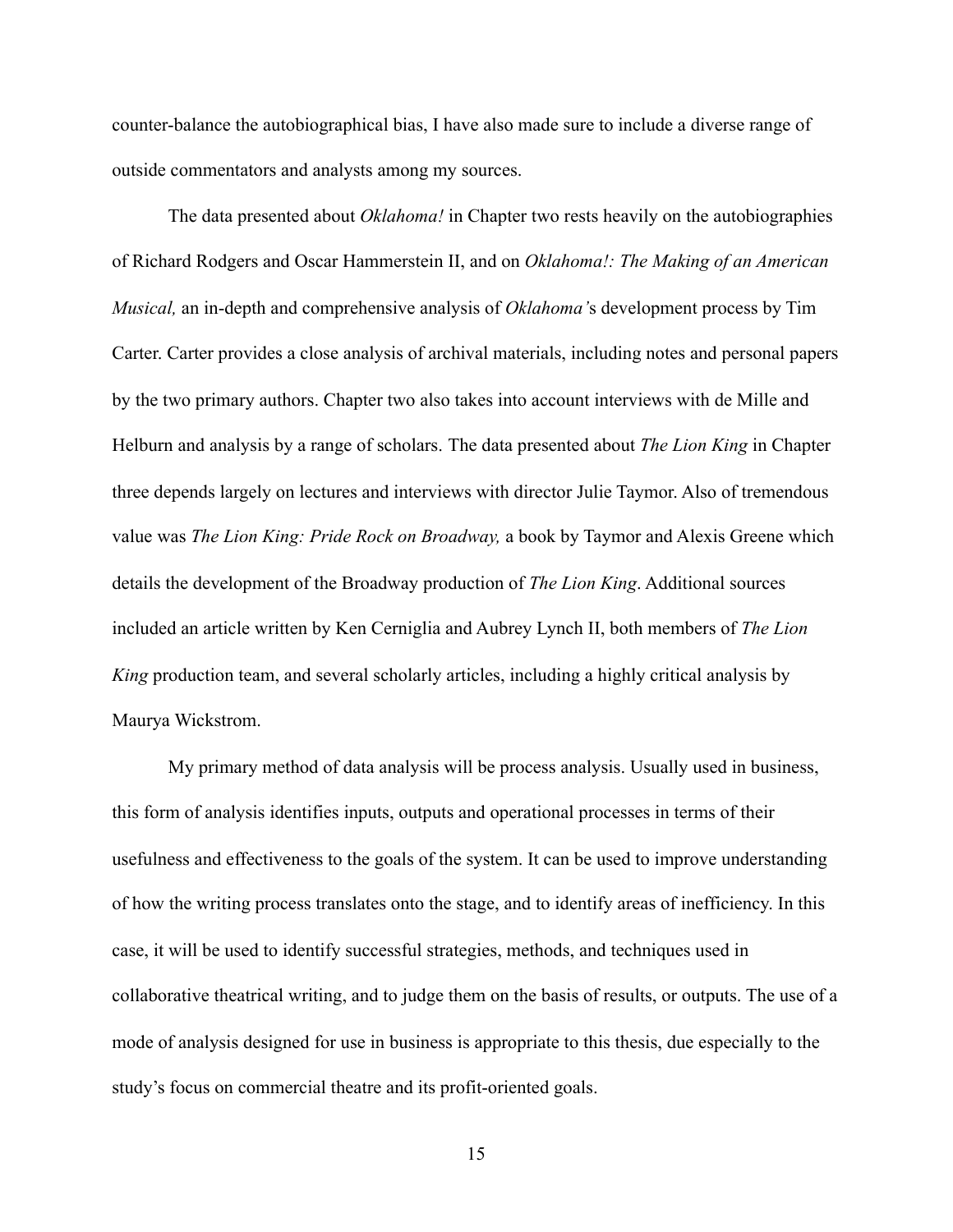# **5. Significance of the Study**

The benefit of this study is that it provides a framework for effective collaborative writing for commercial theatre. It helps to distinguish the most effective processes for collaborative, commercial theatrical writing, providing useful insights for practical application. Furthermore, it suggests concrete and specific processes that can be used by collaborators who are writing for the commercial stage. In musical theatre, a field in which collaboration is not only desirable, but often necessitated by circumstances, insights into creative collaborative processes are valuable, and worth the attention of a study such as this one.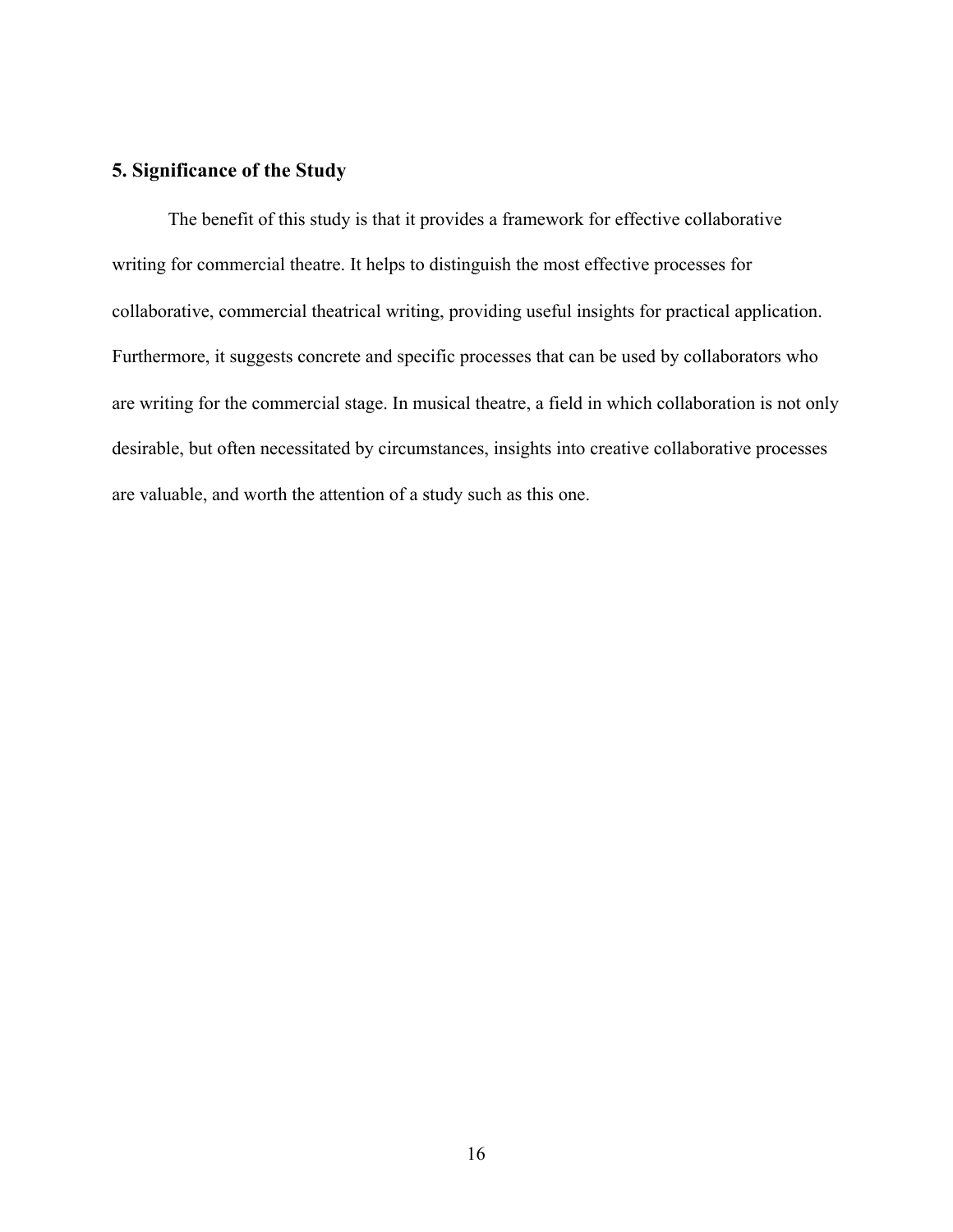# <span id="page-24-1"></span>**Chapter 2:** *Oklahoma!:* **Inventing the Classic American Musical**

 In the history of musical theatre writing, Richard Rodgers and Oscar Hammerstein II are giants. The eight musicals that they w[r](#page-24-0)ote together<sup>[3](#page-24-0)</sup> are considered classics of the form, and they experienced tremendous commercial success both in the 1940s and 50s, when they were writing, and in the years since. Their first collaborative effort, the groundbreaking musical *Oklahoma!,*  set in place the methods of collaboration that they would employ for the rest of their careers. This chapter will explore the collaborative methods used by Rodgers and Hammerstein during the development of *Oklahoma!,* from their initial meetings to their final revisions before the Broadway opening. It will demonstrate that the success of *Oklahoma!* was built on consistent and conscientious collaborative processes, and identify those processes so they can be adapted by other writers and composers.

 While there is a strong received narrative regarding the creative processes that built *Oklahoma!*, there is significant physical evidence that brings into question the veracity of that narrative. The received narrative includes an assertion that Rodgers and Hammerstein nearly always wrote lyrics before music, as well as several stories about the specific development of *Oklahoma!* (Rodgers 220-221). The archival records, on the other hand, seem to contradict this narrative in several ways. In particular, the records do not support the assertion that Rodgers and Hammerstein consistently composed lyrics before music (Carter 94). While a full accounting of the archival records is beyond the scope of this thesis, this chapter will address the controversy

<span id="page-24-0"></span>Rodgers and Hammerstein wrote the following musicals: *Oklahoma!* (1943), *Carousel* (1945), *Allegro* [3](#page-24-1) (1947), *South Pacific* (1949), *The King and I* (1951), *Me and Juliet* (1953), *Pipe Dream* (1955), *Flower Drum Song* (1958), and *The Sound of Music* (1959). They also wrote the movie musicals *State Fair*  (1945) and *Cinderella* (1957) ([rnh.com](http://rnh.com)).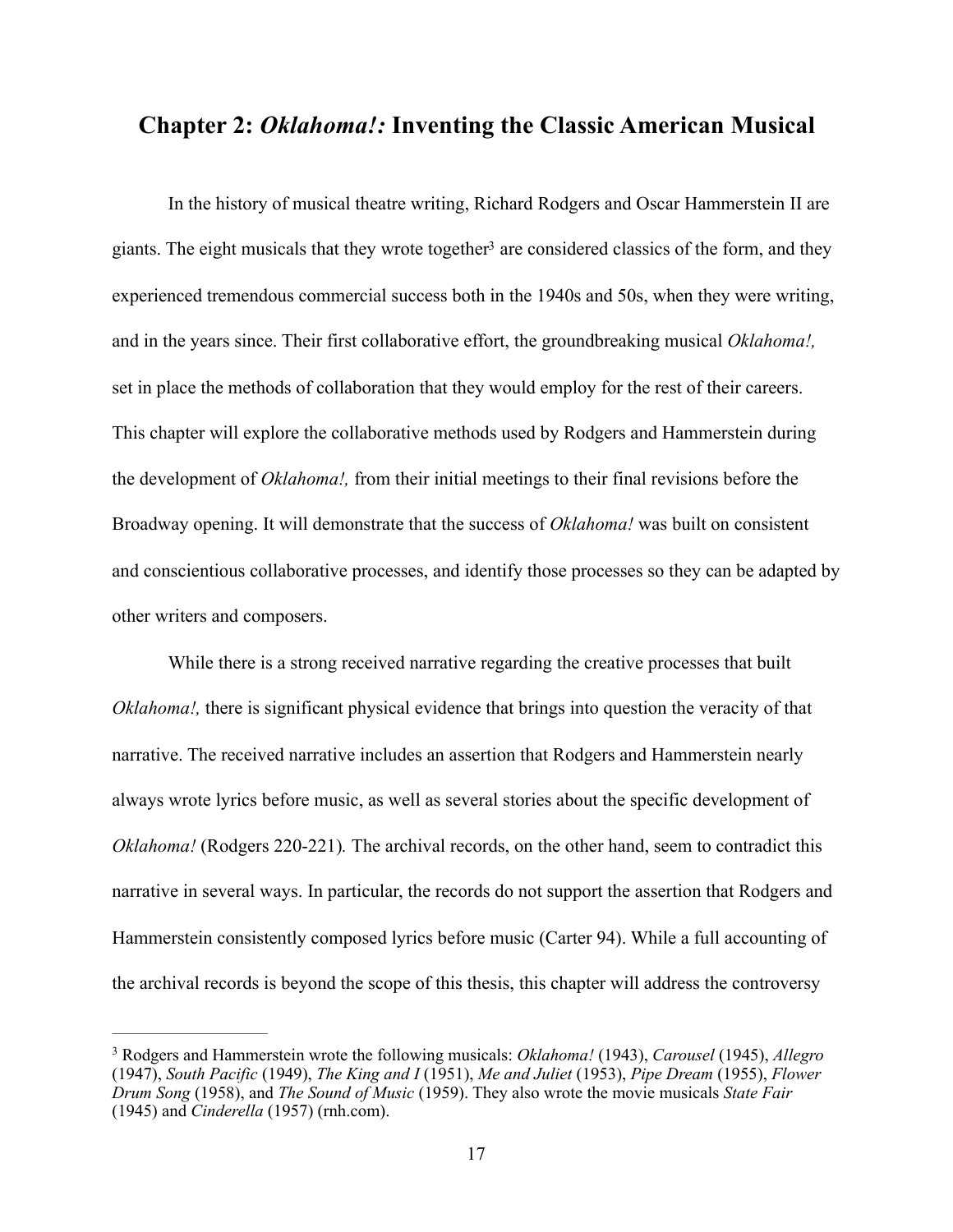as it applies to the collaborative process. In order to keep a clear focus, this chapter will be limited to a discussion of collaboration and will not address other aspects of the creative process, such as inspiration, writing craft, direction or design, nor will it include musical or textual analysis of *Oklahoma!.*

 The idea for *Oklahoma!* actually came from an outside source: Theresa Helburn, one of the co-directors of the Theatre Guild. During a 1940 revival of Lynn Riggs' *Green Grow the Lilacs* (1930) at the Westport Country Playhouse in Connecticut, Helburn conceived the idea of adapting the play into a musical (Hyland 138-139). It is indisputable, in fact, that *Oklahoma!'*s first collaborators were actually Helburn and Riggs. Theresa Helburn's vision and resolve were fundamentally responsible for the creation of *Oklahoma!*. It was her support that brought Riggs' play to the stage in 1931 and again in 1940, and her idea to bring the project to Richard Rodgers in 1942. Her involvement in the project did not end there. Helburn acted as a producer, promoted the show to investors, and even made important dramatic and musical suggestions that were implemented in the musical and fundamentally affected the audience experience (Wilk 19-20).

 When Theresa Helburn brought her idea for a musical adaptation of *Green Grow the Lilacs* to Richard Rodgers, he was on the verge of parting ways with his long-time collaborator Lorenz Hart. Hart's alcoholism and other personal problems were preventing the team from creating new work. Although they had enjoyed a phenomenally successful career together, Rodgers was ready to find a new collaborator. In fact, due to his concern over Hart's alcoholism, Rodgers had already approached Oscar Hammerstein II to discuss a future partnership, should Hart be unable to continue working. This proved to be fortuitous. Hart was uninterested in writing a western musical and felt that *Green Grow the Lilacs* would be poor source material.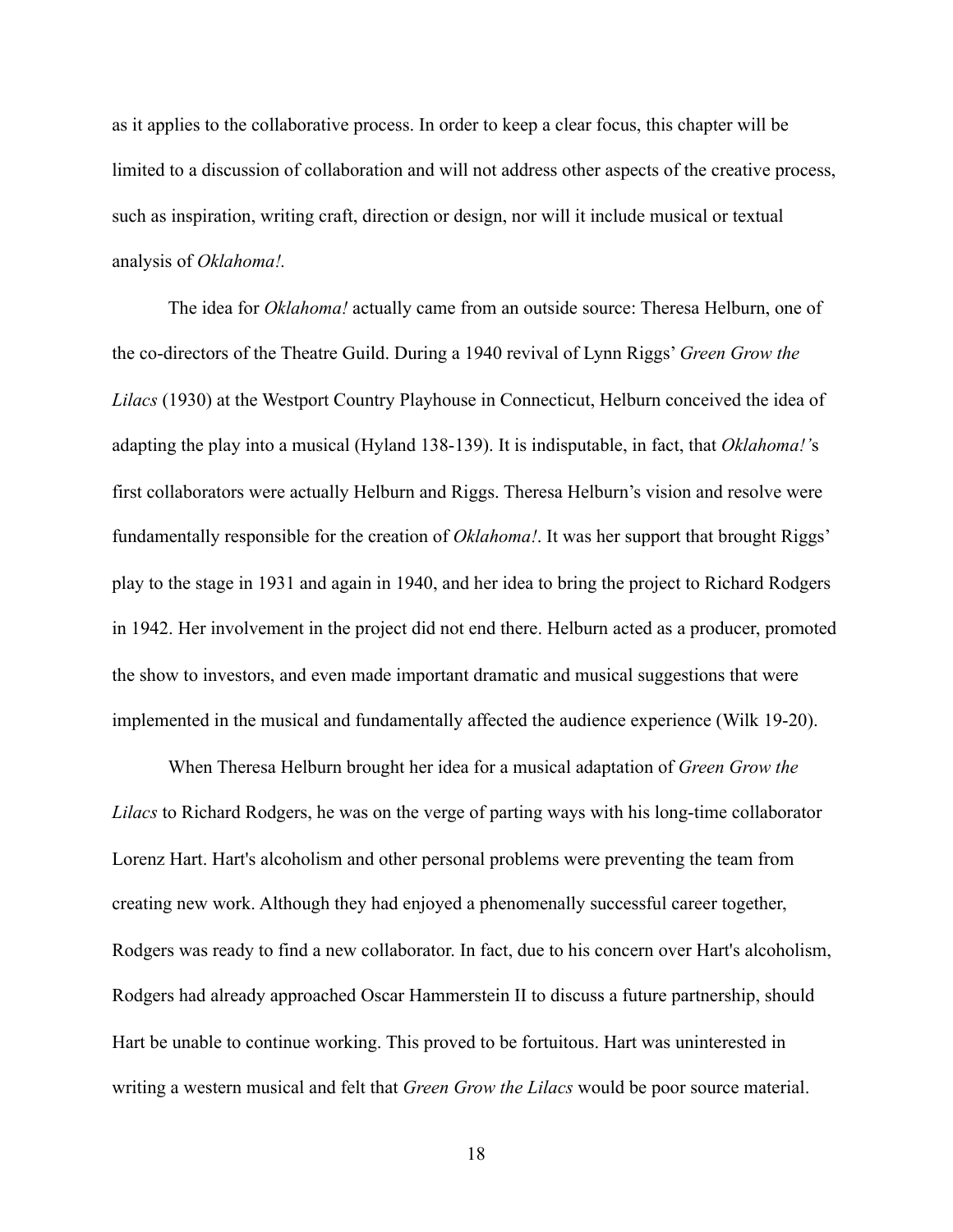Lorenz Hart refused the project and headed to Mexico, leaving Rodgers to pursue other opportunities (Hyland 134-136).

 Fortunately for Richard Rodgers, Oscar Hammerstein II was already enamored with Riggs' play. He had, in fact, been conceiving of a musical adaptation of *Green Grow the Lilacs* for years, and was thrilled with the opportunity to work with Rodgers on the new musical. The two men's extraordinary commitment to the project was further illustrated by the fact that they agreed to write the musical without asking for a cash advance, knowing that the Theatre Guild was in dire financial straits (Wilk 38).

 Once the project had been agreed to, Richard Rodgers and Oscar Hammerstein II arranged their first meeting, at Rodgers' Connecticut home. According to Rodgers' autobiography, they "sat under a huge oak tree and tossed ideas around. What kind of songs were we going to write? Where would they go? Who would sing them? What special texture and mood should the show have?" (Rodgers 217). In the following weeks, the men would meet for lunch in New York City twice a week, then go to their respective homes in the country to think. At this stage, they were not attempting to write songs or dialogue. They were simply brainstorming about the needs of the show, the nature of the characters and the thousands of decisions that writers make before pens are ever put to paper.

 During these early meetings, there was no attempt to outline the show or make serious decisions about the production (Carter 81). For the first few weeks that they wrote together, Rodgers and Hammerstein attempted simply to familiarize themselves with each other, with the play they were about to adapt, and with the way that each of them preferred to work (Rodgers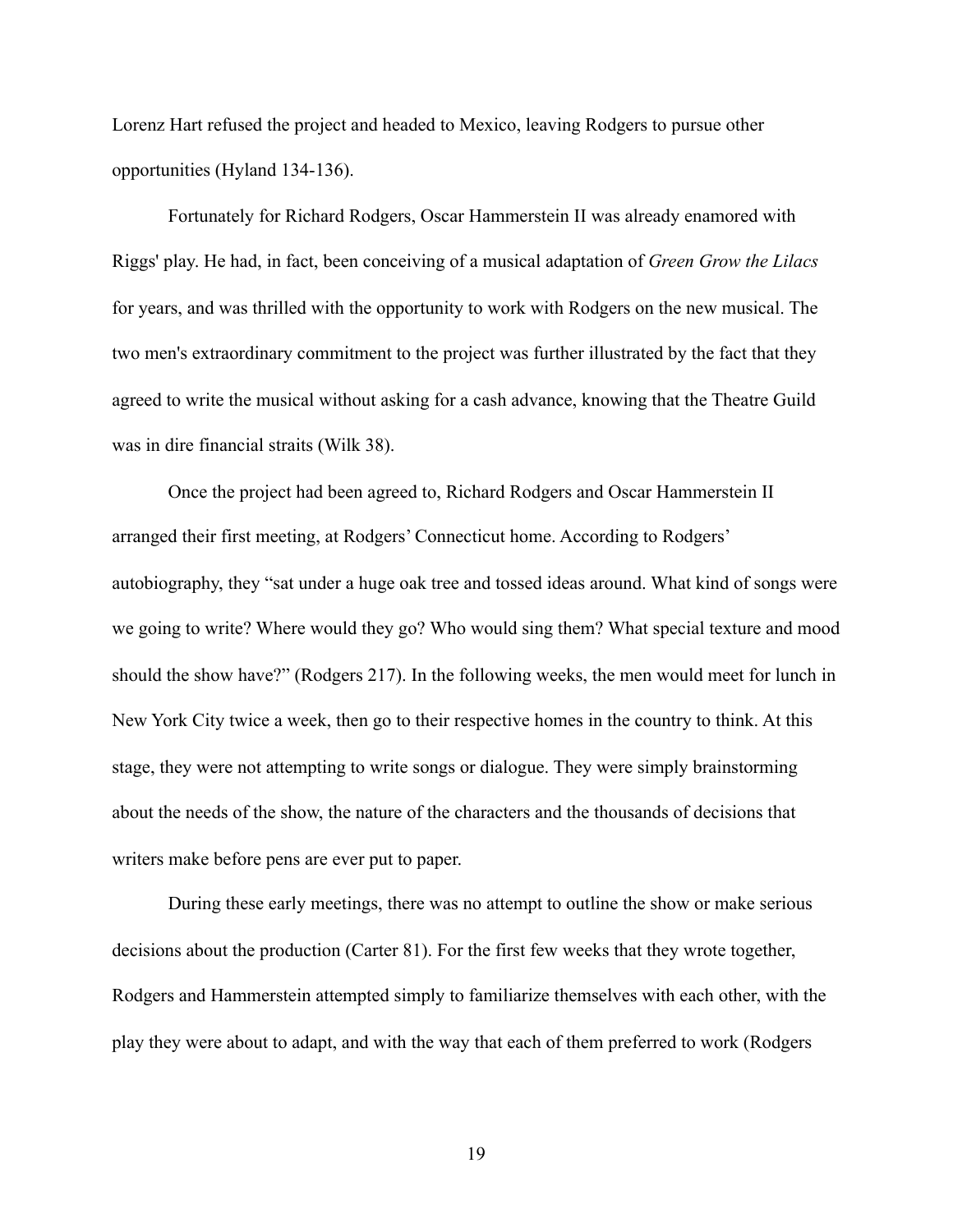217-218). It was a great relief to both of them that they found each other to be extremely compatible, and had few disagreements about the play or the writing process.

<span id="page-27-3"></span> Once Rodgers and Hammerstein were both satisfied that they had come to a deep mutual understanding about the nature of the musical they were writing together, they moved into the next stage of their writing process: the blueprint stage<sup>4</sup>[.](#page-27-0) At this point, they walked through the entire plot and laid out the structure of their musical together. Starting with the beginning and ending, they built a thorough outline, breaking down story and song components, and determining the content which needed to be communicated through each song. Both partners preferred to use music throughout as much of the show as possible, keeping the book lean, and the music front and center (Hammerstein 15-17).

 It was also during this stage that the writers identified and addressed interior problems, both structural and contextual. Unfortunately, while both partners mention this aspect of the writing process, there seems to be minimal information illustrating what they might have meant by "interior problems." Hammerstein does mention that he and Rodgers found the final scenes in *Green Grow the Lilacs* to have a "disturbingly Freudian flavor" (Carter 81). In the final scenes of *GreenGrow the Lilacs,* the community participates in a shivaree<sup>[5](#page-27-1)</sup> outside of Laurey and Curly's home. In the original play, the language in this scene got violent and quite graphically sexual<sup>6</sup> (Riggs 127). Rodgers and Hammerstein eventually worked out a "toned-down" version of the

<span id="page-27-5"></span><span id="page-27-4"></span><span id="page-27-0"></span><sup>&</sup>lt;sup>[4](#page-27-3)</sup> By the "blueprint stage", I mean the part of the writing process when the primary collaborators laid out the narrative progression of the show, as well as the placement of songs.

<span id="page-27-1"></span> $5$ A shivaree is a tradition in which the community bangs pots and pans, making a loud commotion to disrupt a newlywed couple's wedding night (Oxford English Dictionary).

<span id="page-27-2"></span><sup>&</sup>lt;sup>[6](#page-27-5)</sup> This sexualized and violent language is probably what Hammerstein was referring to as "disturbingly" Freudian<sup>"</sup>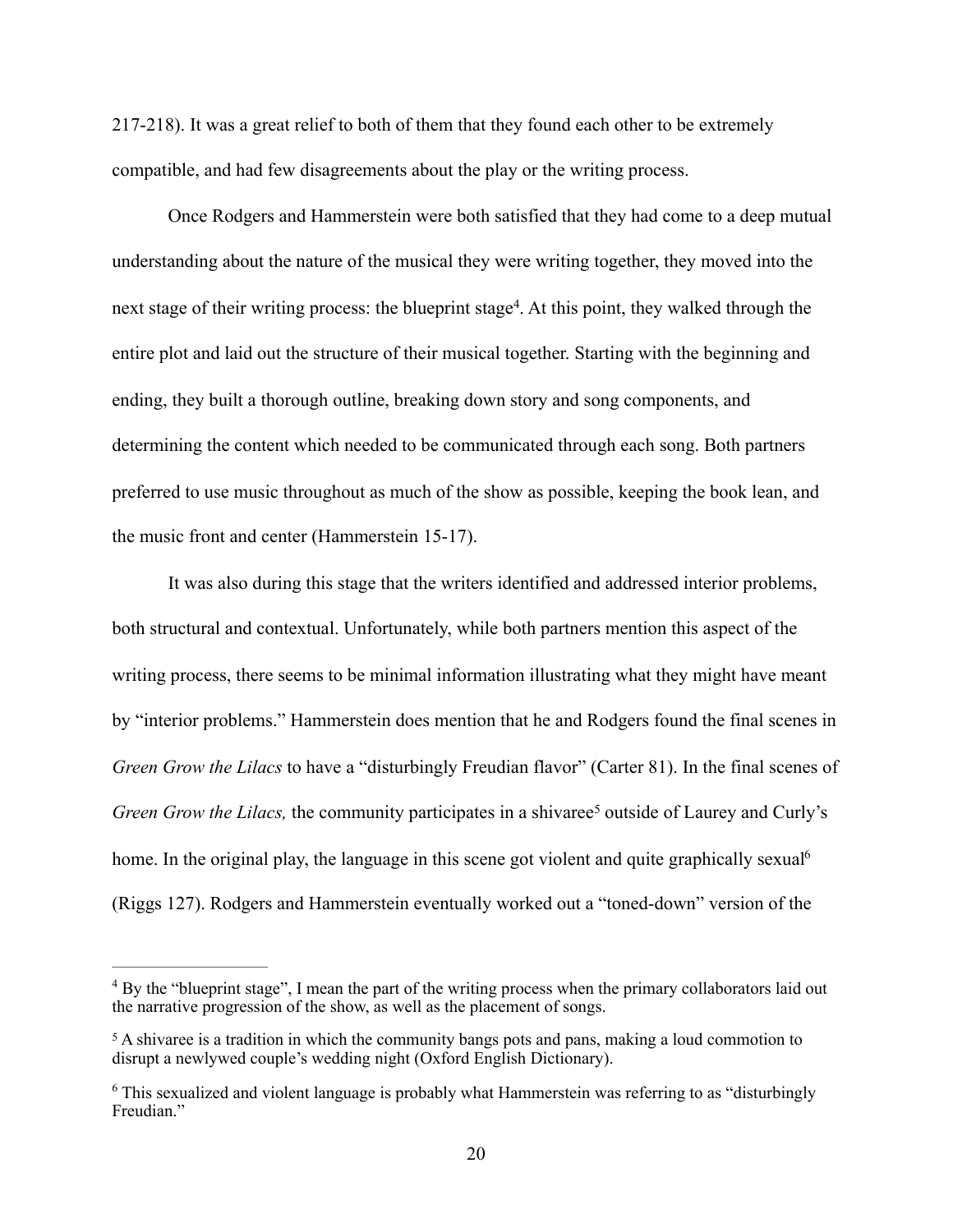shivaree, in which the mood of the crowd was less sinister and the language far less sexualized. They believed this modified version of the shivaree would be more palatable to the audience, while maintaining the familiarity of the original. (Carter 81-82). It is unfortunate that neither party left a clear indication of what they meant by "interior problems" in the script, but we can certainly speculate that a major component of this process involved addressing the challenges of adaptation, as shown by the preceding example.

 Adaptation is a form of passive collaboration. The original writer or writers do not have a voice in the room, and are unable to actively influence the ongoing creative process, but if they have done their jobs well, their words speak for them. In the case of *Oklahoma!,* Lynn Riggs, through the text of *Green Grow the Lilacs* exerted a silent but ongoing influence on the writing of the musical libretto. Hammerstein found inspiration in Riggs' language*,* sometimes lifting large sections of dialogue with almost no change. Perhaps more surprisingly, one of the most iconic songs in the musical, "Oh What a Beautiful Mornin'" was inspired by and adapted from thestage directions in Riggs' play<sup>[7](#page-28-0)</sup> (Green 106).

<span id="page-28-1"></span> It is important to understand, however, that Rodgers and Hammerstein did not treat *Green Grow the Lilacs* as a sacred relic. They were, from the beginning, willing to make significant changes in order to translate the play into a musical form. They added the character of Will Parker, and built a love triangle between him, Ado Annie, and Ali Hakim, in an effort to add a comic parallel to the serious love triangle at the center of the story (Hyland 143). They also made

<span id="page-28-0"></span>The stage directions in question read as follows: "It is a radiant summer morning several years ago, the kind of morning which, enveloping the shapes of earth - men, cattle in a meadow, blades of the young corn, streams - makes them seem to exist now for the first time, their images giving off a visible golden emanation that is partly true and partly a trick of imagination focussing to keep alive a loveliness that may pass away" (Riggs 3).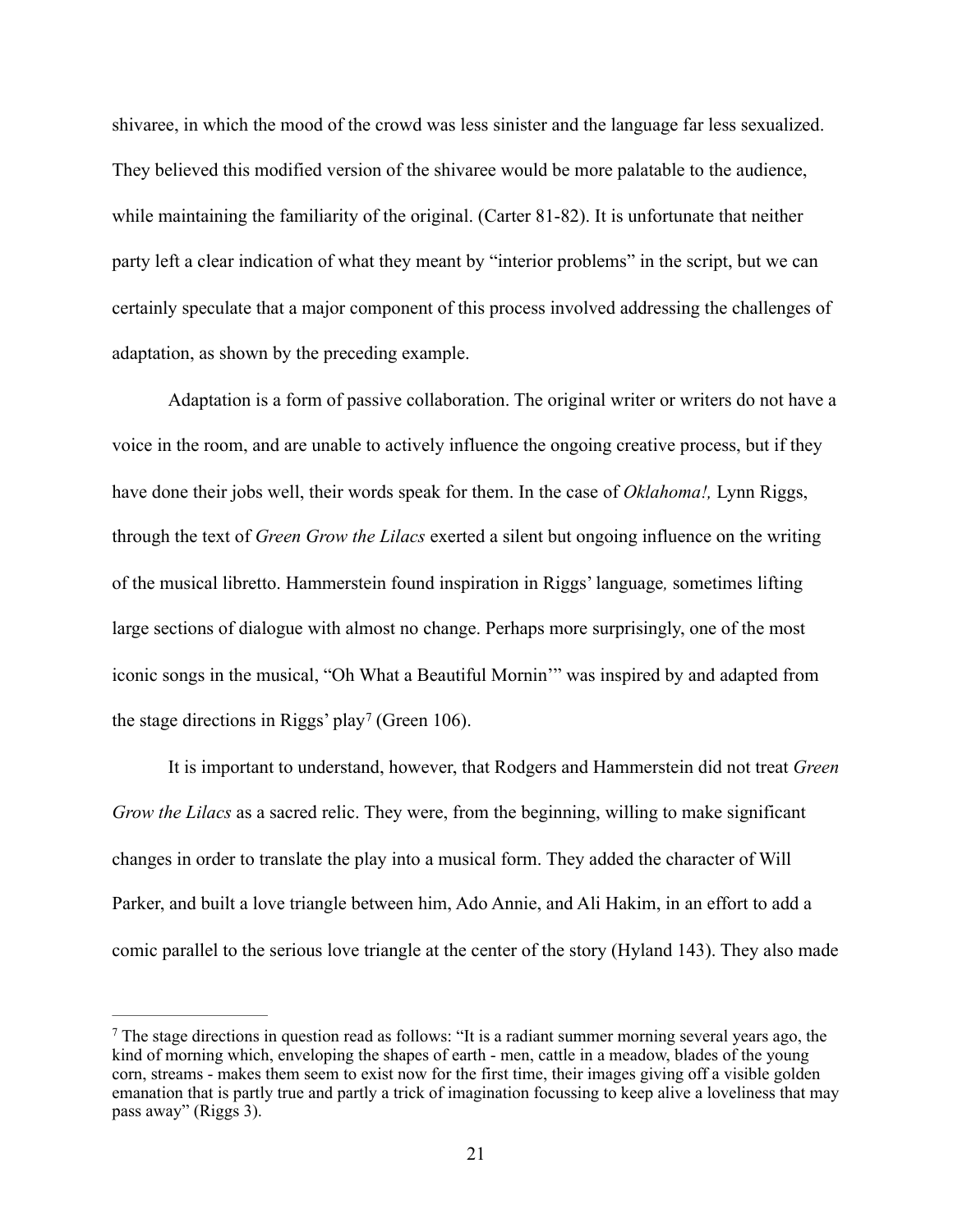Ado Annie a more physically attractive character, probably to meet the expectations of their Broadway audiences (Rodgers 218). By far the largest alterations to the original play were made to the ending. In *Green Grow the Lilacs,* Curly is convicted of killing Jud Fry and is allowed to spend only one night with his new bride before being hauled off to jail. Rodgers and Hammerstein felt that this ending was too dark and messy, and they "cleaned it up" by having Curly be found innocent of the murder, leading to a happy ending (Rodgers 218). Throughout the adaptation process, Rodgers and Hammerstein were respectful of their source material, but refused to be beholden to it. They used it where it worked for their purpose, and they changed it where it did not.

 After learning each other's work styles and preferences, deeply analyzing their source material, and making major adaptation decisions, Richard Rodgers and Oscar Hammerstein II were ready to start writing the songs that would define *Oklahoma!.* Before a single lyric was written or note composed, the two men engaged in extensive song planning. They determined the content, style and purpose of each song in the play, then tossed around ideas about lyrics, rhythms, melodic motifs and musical structures. Though Rodgers was not a lyricist and Hammerstein not a composer, they each had an intuitive understanding of the needs of the work at hand. They found that their ideas easily built upon one other when they engaged in this planning process together, and their work proceeded quickly and smoothly. Furthermore, they found that this collaborative planning process gave them immediate feedback from one another that led them towards good ideas and away from bad ones (Hammerstein 15-17).

 After months of planning sessions, Richard Rodgers and Oscar Hammerstein II were finally ready to begin writing the play itself. Thanks to an extremely thorough planning process,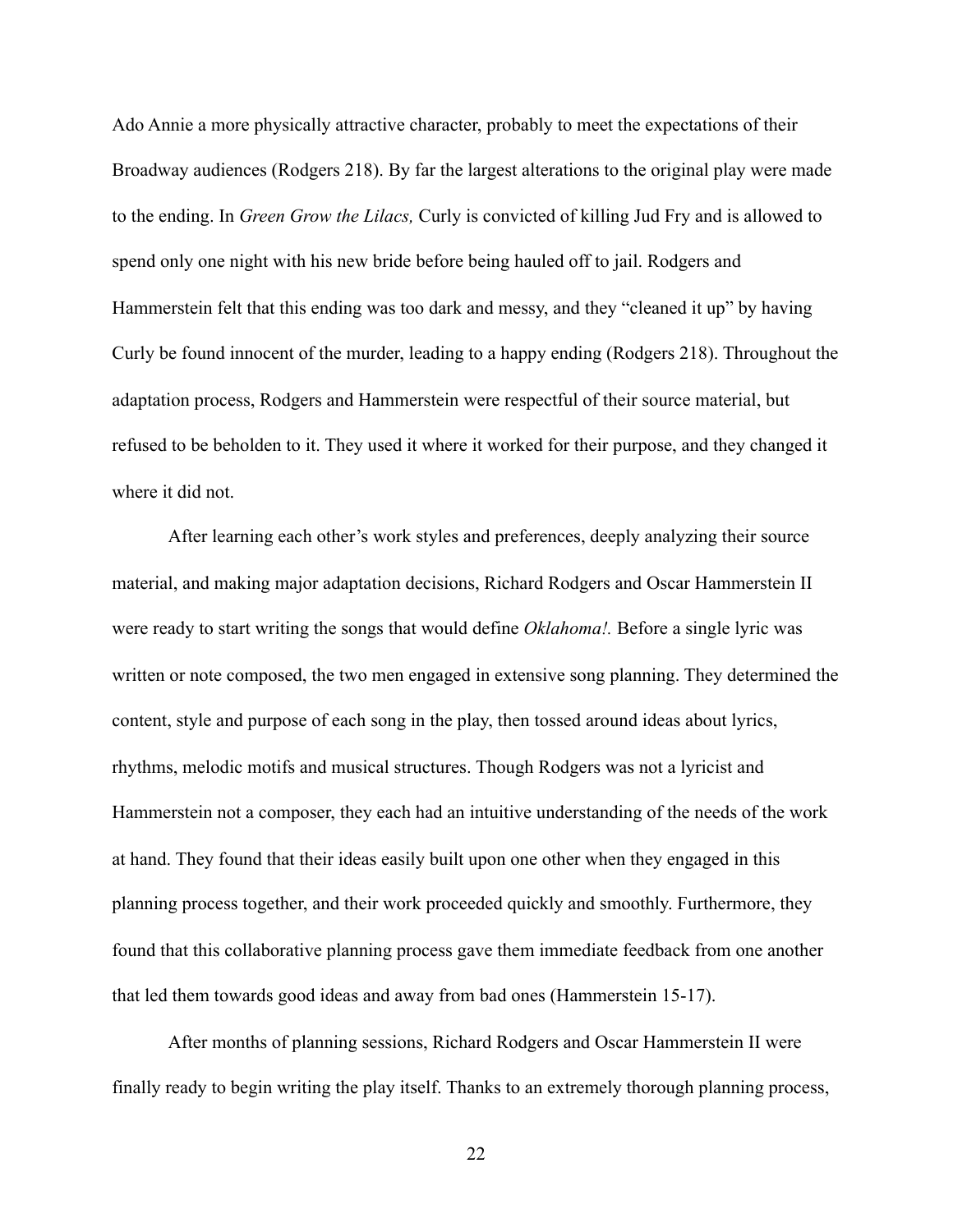Rodgers, as the composer, had no real interaction with the book once the actual writing process began. Hammerstein took care of the dialogue, and Rodgers was relieved to be able to trust that the book would be completed on time and according to the decisions the partners had made together. Hammerstein required no babysitting. This was a welcome departure from the uncertainty and unreliability of his previous partnership with Lorenz Hart (Hyland 144).

 After all the painstaking preparation, it was finally time for Richard Rodgers and Oscar Hammerstein II to get down to creating the lifeblood of musical theatre: the songs. When it comes to songwriting, one of the most popular inquiries made of writers is: In what order to you write? Which comes first, lyrics or music? This question is particularly important when discussing the collaborative process, especially when the collaborators' respective roles are clearly defined as lyricist and composer. Unfortunately, when it comes to the songs that form the backbone of *Oklahoma!* (and in fact, when it comes to the entire Rodgers and Hammerstein songbook) there is serious scholarly disagreement about Rodgers and Hammerstein's methodology. There are two relevant theories: the "Popular Theory", repeated in nearly every account of *Oklahoma's* creation, including Richard Rodgers', and the "Carter Theory", presented by Tim Carter in *Oklahoma!: The Making of an American Musical*.

 The first theory, which I will refer to as the "Popular Theory", is a major component of the received narrative and is backed up by Richard Rodgers' autobiography. This theory states that in almost every case Oscar Hammerstein II wrote the words first, then gave over the completed and already polished lyrics to Rodgers, who was usually so inspired by Hammerstein's masterful work that the music practically wrote itself. According to the Popular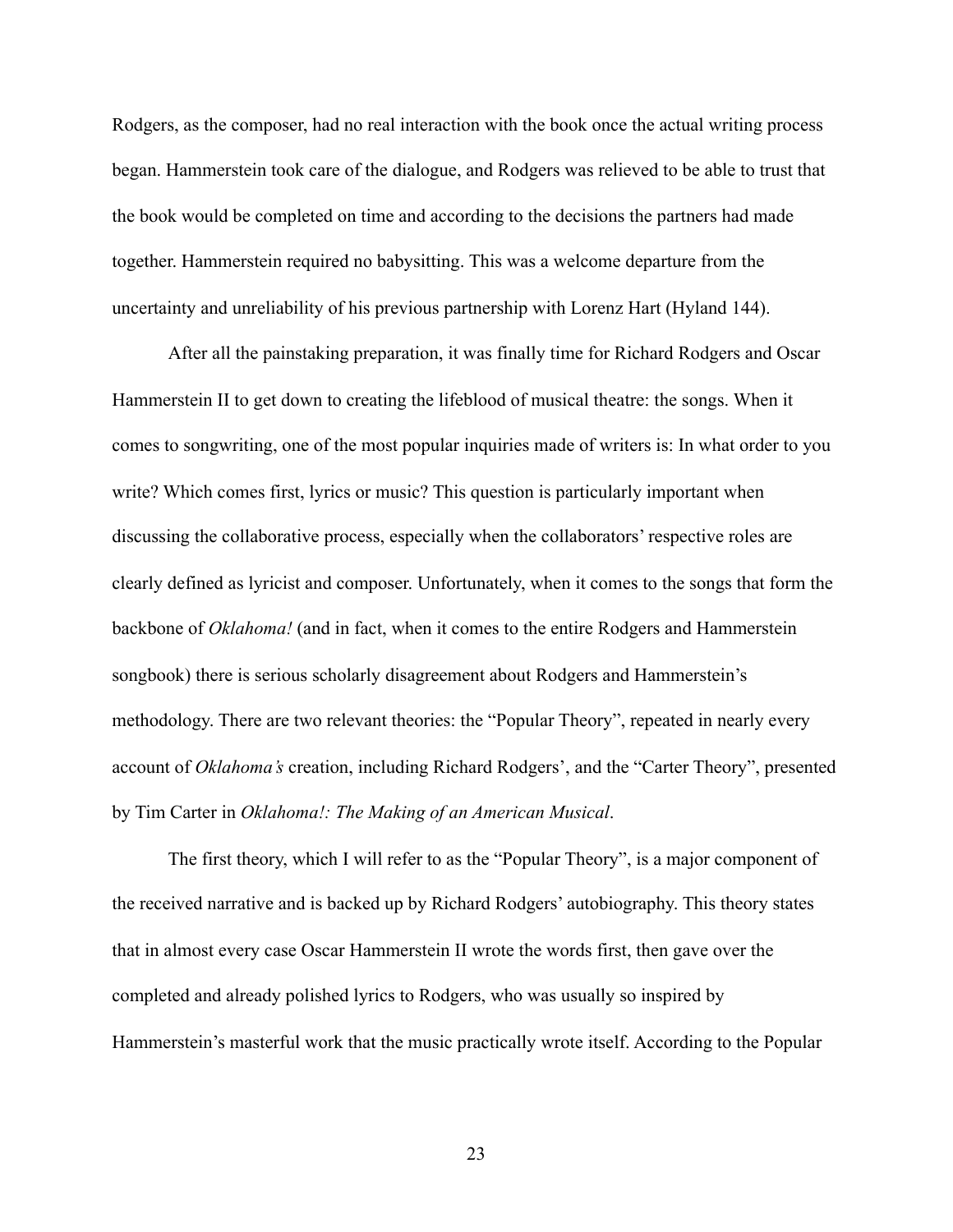Theory, there were one or two songs in every Rodgers and Hammerstein musical which reversed this order<sup>8</sup>[,](#page-31-0) but the methodology, by and large, was quite consistent (Rodgers 220-221).

<span id="page-31-2"></span> The Popular Theory is presented as settled fact in most biographical material but at least one scholar, Tim Carter, has come to an entirely different conclusion about the collaborative methodology of Richard Rodgers and Oscar Hammerstein II. His theory, which I will refer to as the Carter Theory, states that Rodgers and Hammerstein were actually altogether inconsistent about their methodology and order of writing. The evidence for the Carter Theory, laid out in minute detail in *Oklahoma!: The Making of an American Musical,* is compelling, but dense and difficult to access, especially since most of the original documents are hidden away in limited access archives. Carter analyzed thousands of documents, including the writers' notebooks, early musical sketches and minor newspaper interviews, and came out with a far more nuanced portrait of the way the songs of *Oklahoma!* emerged: one in which the writing order was fluid and adaptable. Some songs were written lyrics first, some music first, and some were passed back and forth between lyricist and composer throughout the writing process (Carter 94). Although the Popular Theory appears in a larger portion of the literature, the available evidence seems to better support the Carter Theory<sup>[9](#page-31-1)</sup>.

<span id="page-31-3"></span> There were two clear benefits to this fluid approach to writing order. The first was that it left room for inspiration. If Rodgers had an idea for a melody, or if Hammerstein had the start of a lyric, it could serve as a launch point for the song at hand. The second benefit was that the fluid approach allowed the partners to adapt their methods to the needs of each specific song they

<span id="page-31-0"></span><sup>&</sup>lt;sup>[8](#page-31-2)</sup> In *Oklahoma!*, "People Will Say We're In Love" is the only song for which every account claims that the music was written before the lyrics.

<span id="page-31-1"></span> $\frac{9}{9}$  $\frac{9}{9}$  $\frac{9}{9}$  It is not within the scope of this thesis to verify the Carter Theory.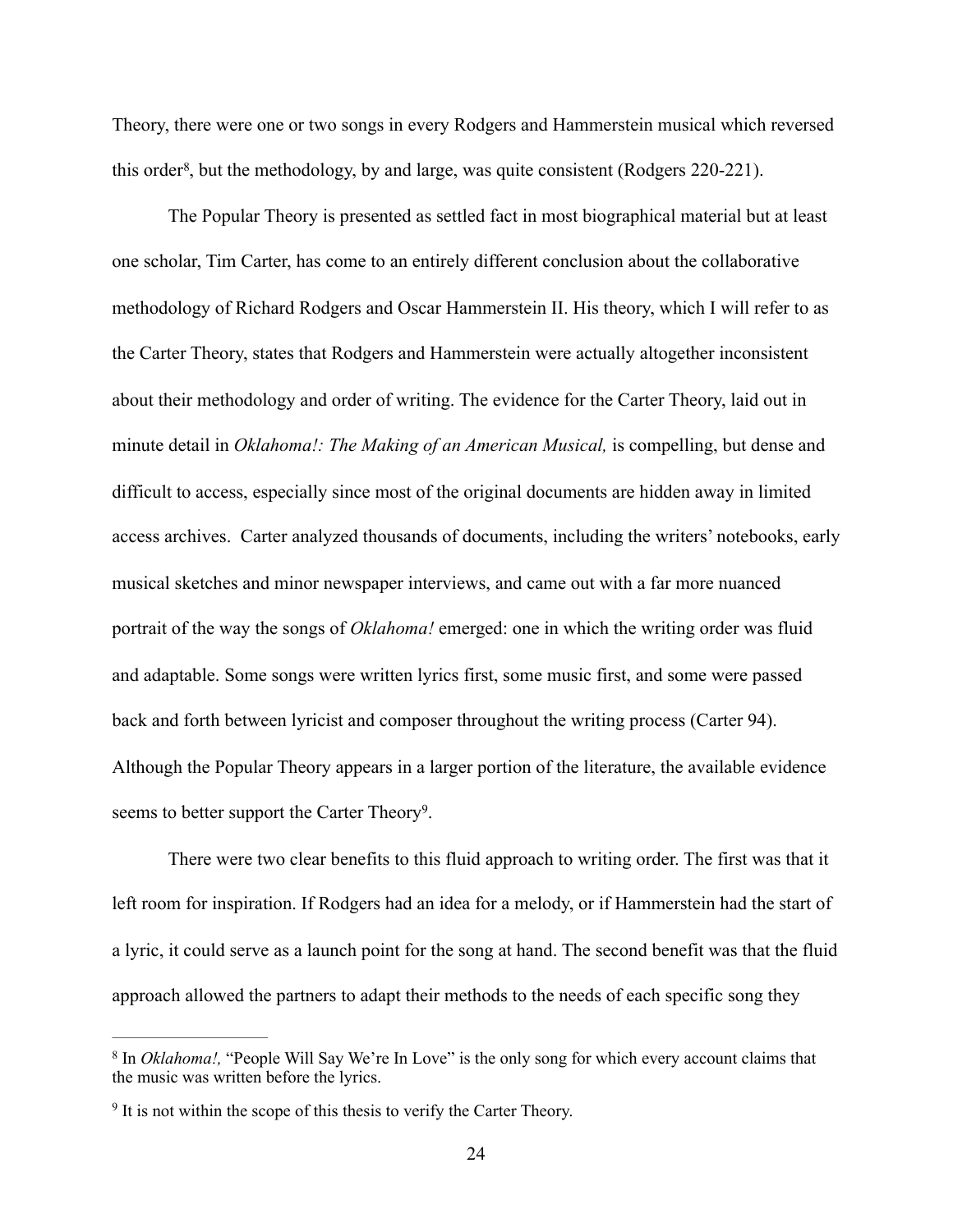<span id="page-32-1"></span>were writing. In 1943, Oscar Hammerstein II revealed in two different newspaper interviews<sup>[10](#page-32-0)</sup> that in general, he preferred for the music to be written first in the case of sentimental songs, and for the lyrics to be written first in the case of comic songs. In her *New Yorker* profile of Richard Rodgers and Oscar Hammerstein II, Margaret Case Harriman noted that "according to Hammerstein and Rodgers, a love song always comes out better if the music is written first and the words fitted to it later. The boys don't know exactly why this is true, but they think it may have something to do with music being the language of love" (qtd. in Carter 95).

 In order to build a clear picture of the work flows and processes employed in the creation of *Oklahoma!,* I will now look at three of its well-known songs: "Oh What a Beautiful Mornin'", "People Will Say We're In Love", and "The Surrey with the Fringe on Top". Each of these three songs was written using a different work flow and writing order from the others. While all three songs were successful components of the same cohesive whole, they each served a distinctly different purpose within the context of the play: "Oh What a Beautiful Mornin'" opened the musical and set the tone for the rest of the production; "People Will Say We're In Love" served as the principle lovers' main romantic ballad; and "The Surrey with the Fringe on Top" was an up-tempo mood-lifter.

 The process of writing the opening song in *Oklahoma!,* "Oh What a Beautiful Mornin'", is often cited in support of the Popular Theory. The opening was, from the start, the source of some stress and uncertainty on the part of the writing team. Common wisdom at the time dictated that the opening number of a musical should be a rollicking, up-tempo affair featuring a bevy of scantily-clad dancing girls. Richard Rodgers and Oscar Hammerstein II tried for days to invent a

<span id="page-32-0"></span><sup>&</sup>lt;sup>[10](#page-32-1)</sup> The interviews appeared in the *Boston Morning Globe* on 14 March 1943 and in the *New York Post* on 29 March 1943 (Carter 95).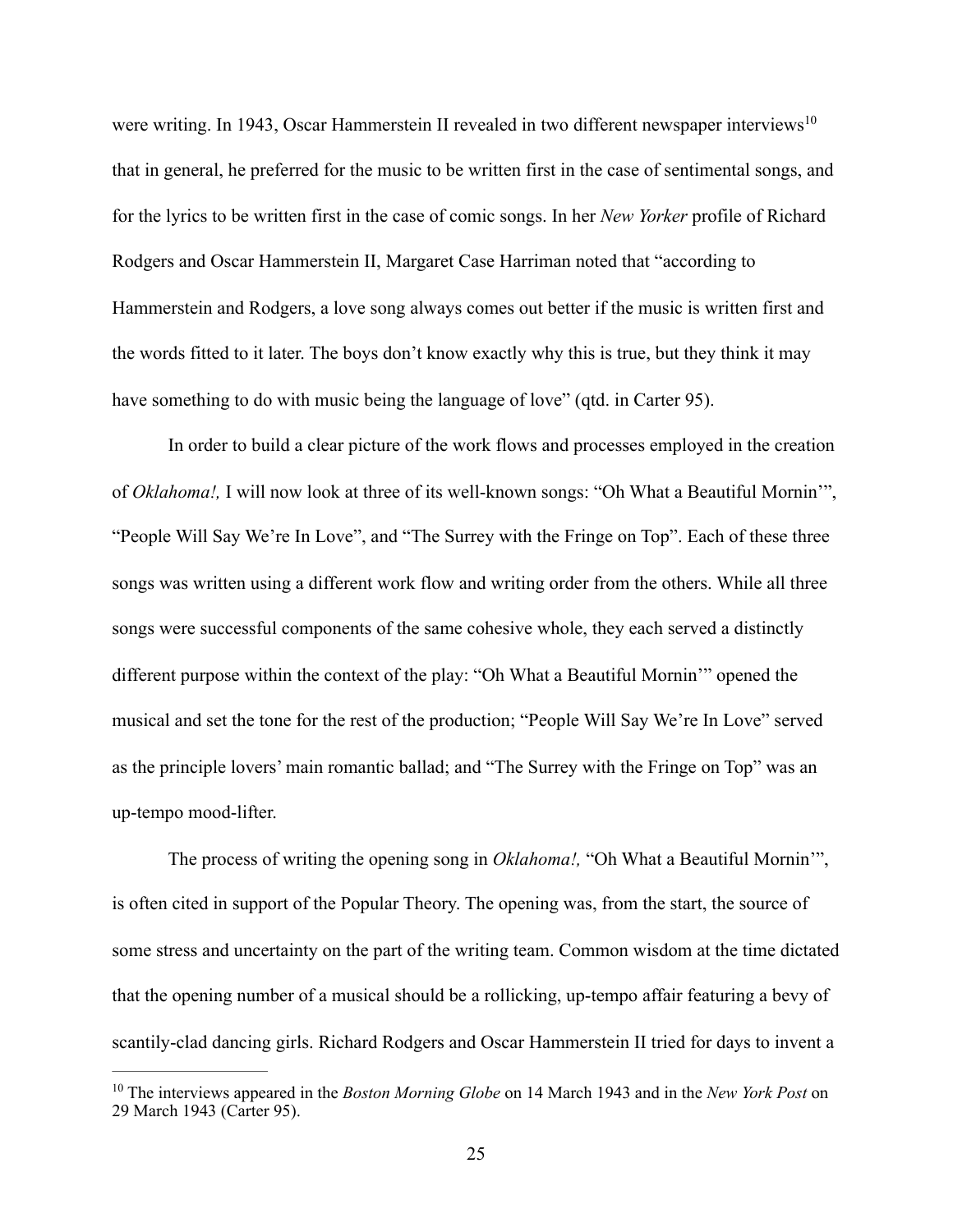way to bring dancing girls into the scene, but in the end, the attempts felt contrived and hollow. They were trying to create a new kind of musical, driven by story and character, and the common wisdom was not necessarily applicable. After giving the full weight of consideration to the conventional approach, Rodgers and Hammerstein decided to throw convention aside and trust the story (Hammerstein 7-9).

 In their initial meetings during the song planning stage for "Oh What a Beautiful Mornin'", Rodgers and Hammerstein made a number of extremely important decisions as a team. Rodgers enumerates some of the choices that were made: "not to have a chorus on-stage (phony); utilize three-quarter time in short sixteen-bar verses and repeated refrain (indigenous); have Aunt Eller on-stage churning butter to emphasize rhythm (self-evident); let Curly enter singing but unaccompanied (intimate); better not seat audience during song (impressive)" (qtd. in Secrest 246-247). Many of these decisions were revolutionary choices, especially the decisions to open the show with an old woman churning butter on an almost empty stage, and to open with a solo song rather than a rousing group number.

 In the end, Hammerstein adapted the lyrics directly from the opening stage directions in *Green Grow the Lilacs.* Accounts differ as to whether the lyrics for "Oh What a Beautiful Mornin'" were written in as little as one hour or over as much as two or more weeks (Secrest 248). There is, however, wide agreement about the speed with which the music was written. When Oscar Hammerstein II gave Richard Rodgers the lyrics to *Oklahoma!*'s opening number, Rodgers produced the melody almost instantaneously. Rodgers described it as though the music was an inevitable response to the lyrics: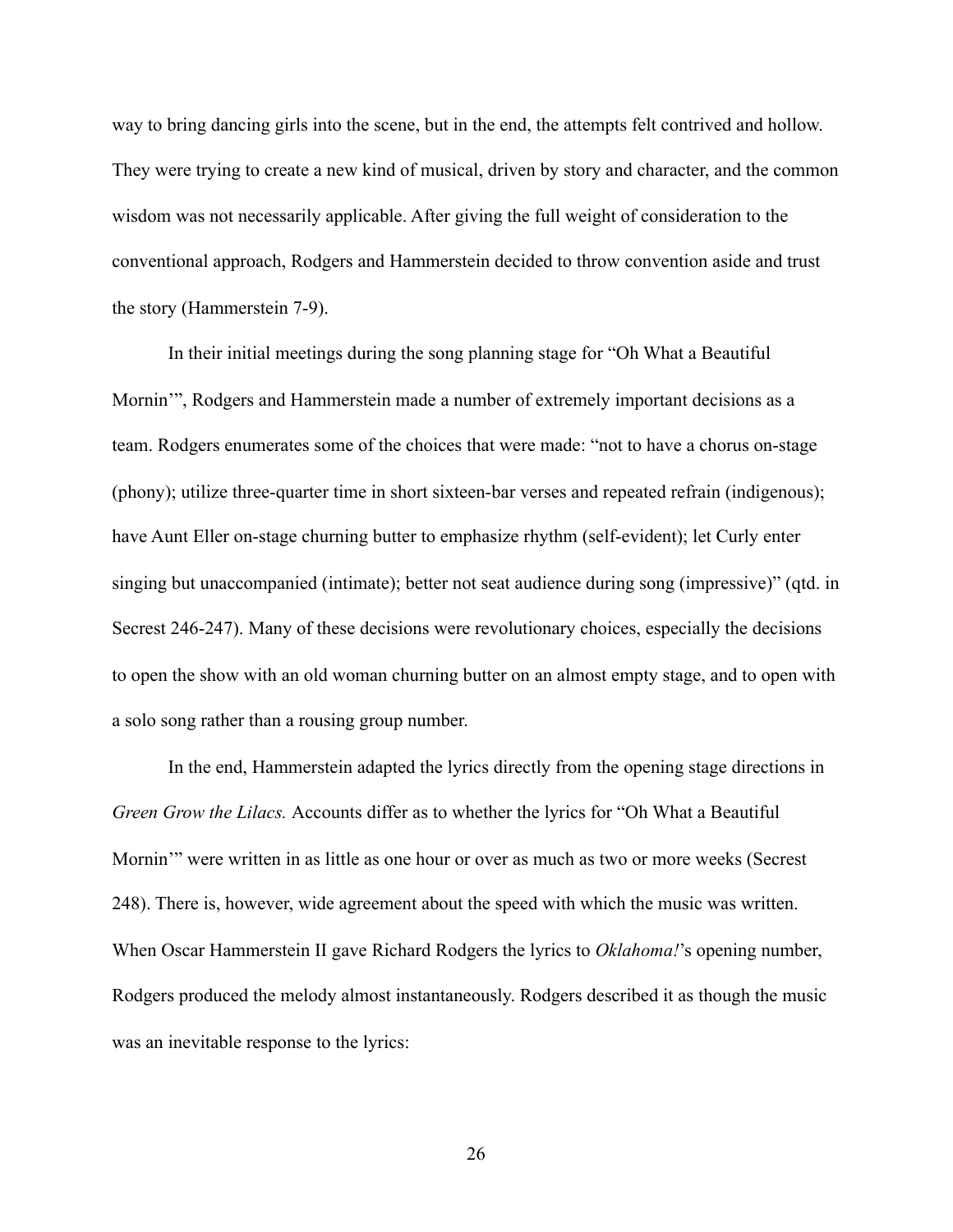I was a little sick with joy because it was so lovely and so right. When you're given words like that you get something to say musically. You'd really have to be made of cement not to spark to that… When the lyrics are right, it's easier to write a tune than to bend over and tie your shoe laces. Notes come more spontaneously than words… (Wilk 41)

Richard Rodgers sat down at the piano with Hammerstein's lyrics and translated that instinct into the very first Rodgers and Hammerstein song, and much to the chagrin of his new writing partner, it took about "as long to compose it as to play it" (Hyland 140-141). The writing of "Oh What a Beautiful Mornin'" was a textbook example of the Popular Theory, in which the lyrics were composed first and the music followed swiftly thereafter.

 "People Will Say We're In Love" was an example of a song written in the reverse order. Richard Rodgers composed the music first and brought it to Hammerstein as a melody for a love song. It was also an example of the rare song for which Richard Rodgers struggled to produce a satisfactory melody. In an interview with Gertrude Samuels, Rodgers claimed that it actually took him days to settle on music for the first eight bars of the chorus (Carter 120). Once he had completed the now-iconic melody, Rodgers passed the music on to Hammerstein for lyrics.

 Writing the lyrics for "People Will Say We're In Love" presented a whole new set of challenges for Oscar Hammerstein II. The original placement of the song was in the second act, where Hammerstein's libretto held a place-marker stating that at this point in the musical, Curly and Laurey would sing "what will be the best song in the show - when it is written" (Hyland 144-145). By the time Oscar Hammerstein II received the completed melody from Richard Rodgers, the song had been moved to the first act, where it presented a unique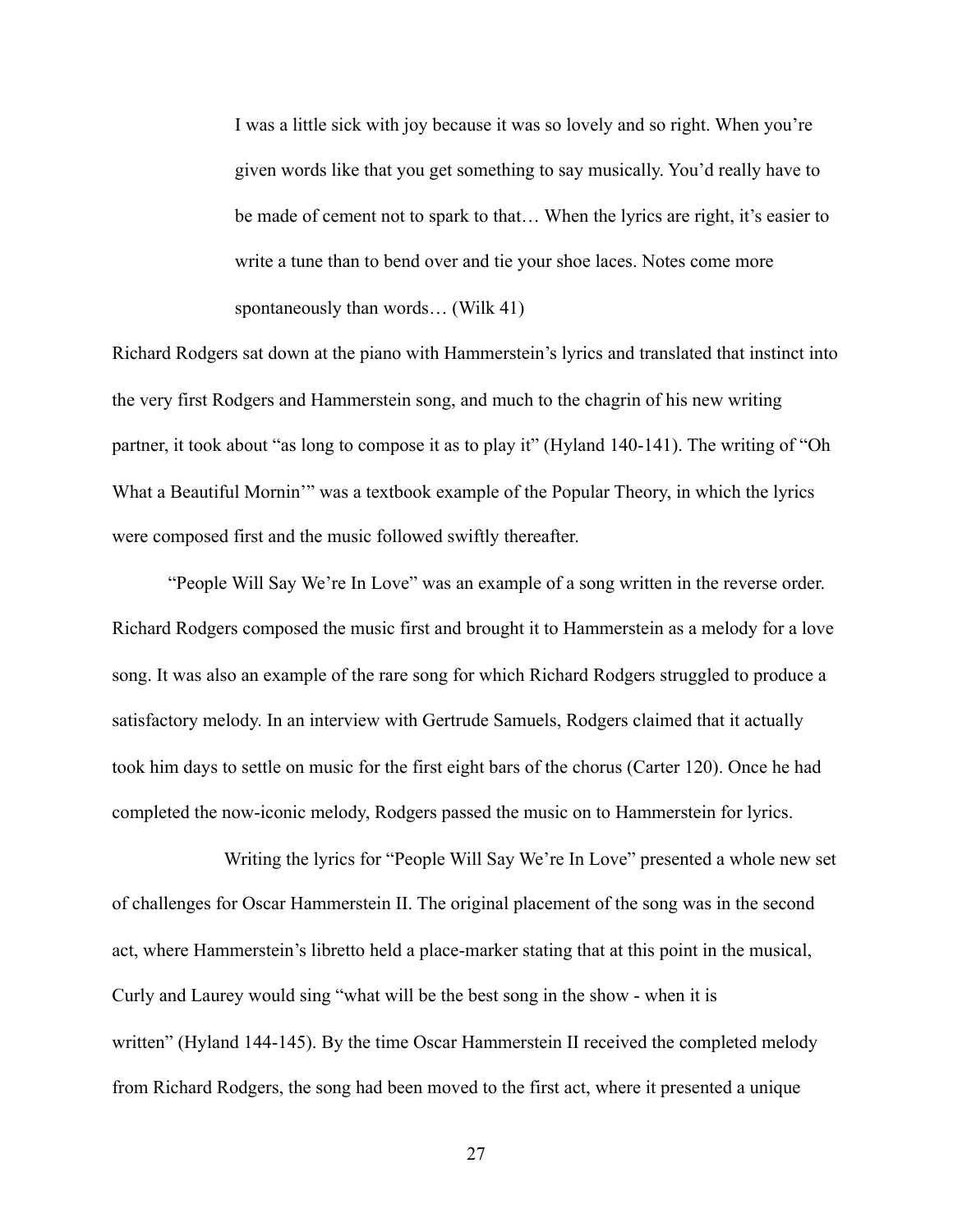dramatic problem. The new placement of the song set it at a time when Curly and Laurey were fighting. It would not have been effective to stop the emotional momentum in order to break into a love song. Eventually, Hammerstein hit upon a solution: writing the song as a list of negatives. The melody he had been given was clearly a love song, but the dramatic moment required a tongue-in-cheek solution. As any musical theatre aficionado knows well, Hammerstein's answer was to compose the lyrics as a list of don'ts:

Don't throw bouquets at me.

Don't please my folks too much.

Don't laugh at my jokes too much.

People will say we're in love. (Hammerstein)

In the case of "People Will Say We're In Love," the music preceded the lyrics, and both elements emerged out of a creative struggle. In spite of this struggle, or perhaps because of it, the product which emerged had an effortless quality which would come to characterize much of Rodgers and Hammerstein's work.

 The writing process for "The Surrey with the Fringe on Top" was unusual for Richard Rodgers and Oscar Hammerstein II. This song, which was actually Hammerstein's favorite song in *Oklahoma!*, was passed back and forth between the two writers throughout its creation. "The Surrey with the Fringe on Top" was the only song in *Oklahoma!* that was not completely new. The melody for the beginning of the song was a musical fragment that Richard Rodgers had written previously but which had not yet found its place in a musical (Secrest 249). According to Oscar Hammerstein II, this was an unusual way for Rodgers to work. In the introduction to his book, *Lyrics,* he describes Rodgers' work method: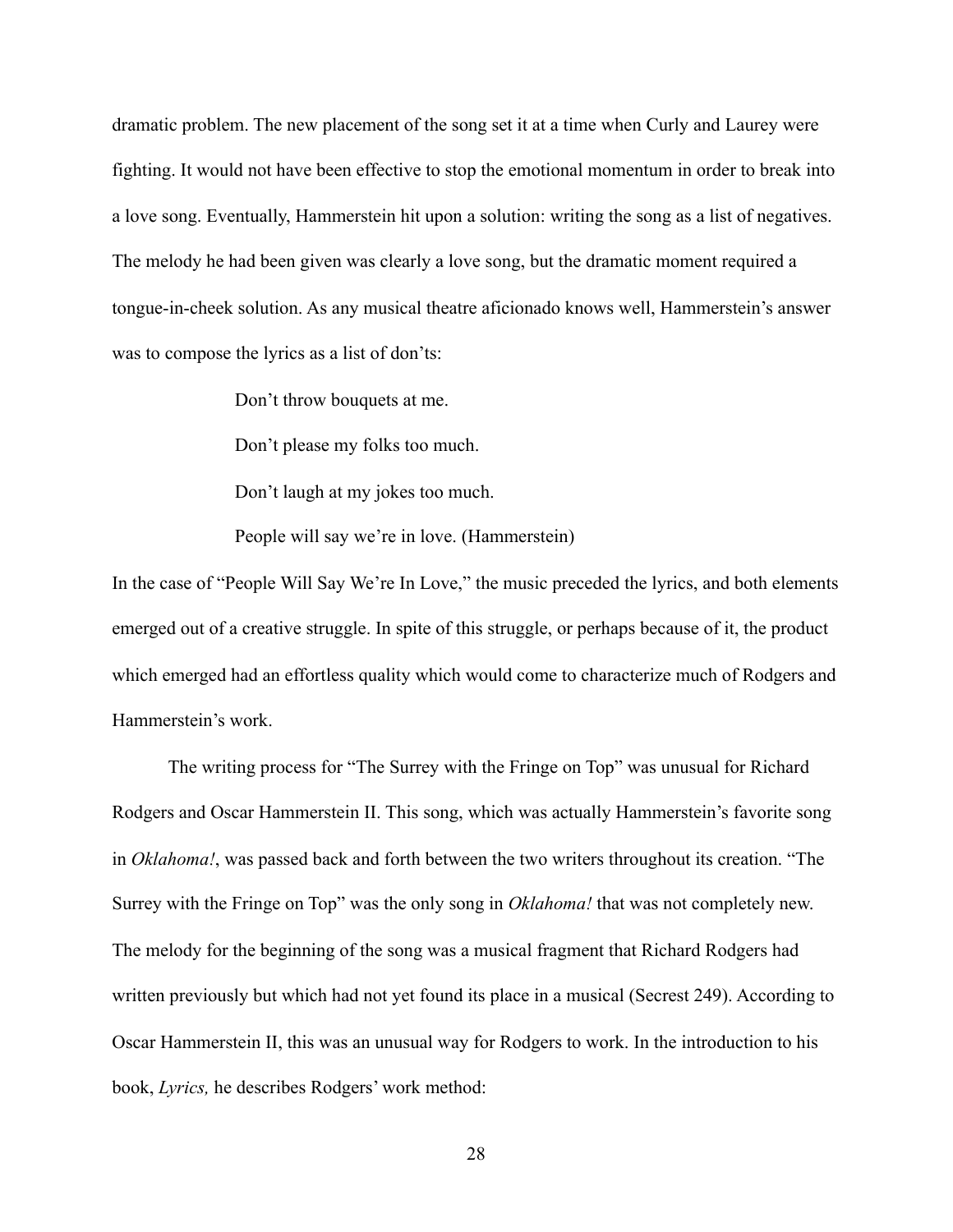Almost all composers have a reservoir of melodies which come to them at different times and which they write down in what they call a sketchbook. When they start work on a new musical play, they play over these previously written melodies for their collaborator, and it is decided which ones can be used in this particular score. They then write additional melodies as required. Dick Rodgers, however, does not work in this way. He writes music only for a specific purpose (Hammerstein 13-14).

Interestingly, "The Surrey with the Fringe on Top" seems to have been the rare exception to Rodgers' usual process. For some unknown reason, Richard Rodgers wrote a melody-fragment sometime before starting on *Okahoma!,* and decided to hold it in reserve. Rodgers found the fragment's moment in the second song in the musical.

Richard Rodgers presented the song fragment to Oscar Hammerstein II, who proceeded to work with it over the course of a few days. Hammerstein returned the piece to Rodgers with lyrics for the melody-fragment and for the middle section, which did not yet have music (Secrest 249). Rodgers explains how the lyrics then inspired the rest of the music for "The Surrey with the Fringe on Top": "Oscar's lyric suggested both a clip-clop rhythm and a melody in which the straight, flat country road could be musically conveyed through a repetition of the straight, flat sound of the D note, followed by a sharp upward flick as fowl scurry to avoid being hit by the moving wheels" (qtd. in Wilk 42). When Rodgers completed the melody, he returned it to Hammerstein, who had very little trouble completing the lyrics for the song.

 Above all, the philosophy which characterized Rodgers and Hammerstein's songwriting was a devotion to unity of idea. For the two men, every song, every word, every note, should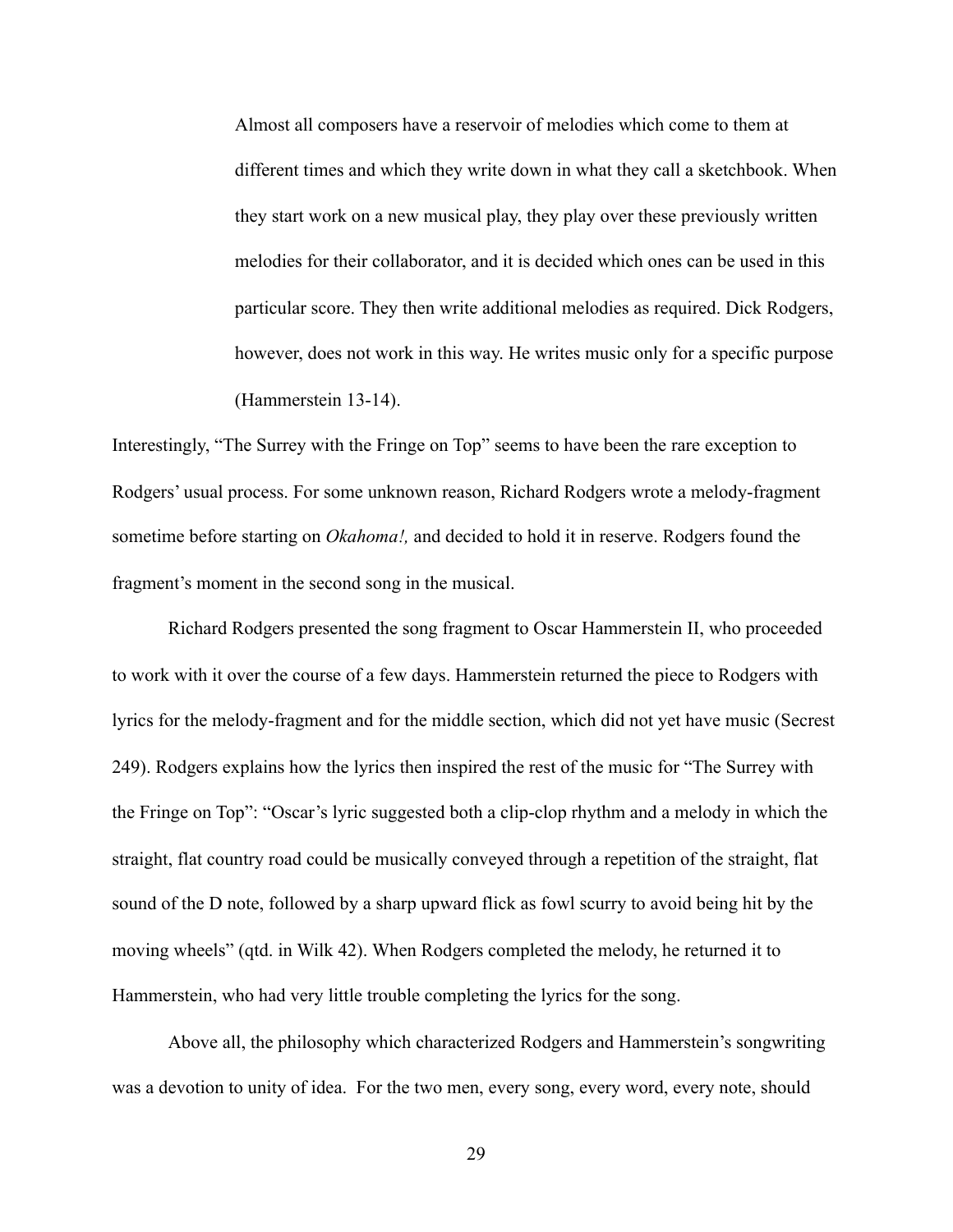serve the story, a truly revolutionary idea in 1942. Richard Rodgers and Oscar Hammerstein II shared a belief that effective musical theatre writing demanded that every song "capture the essential character or mood of the singer or the scene" (Nolan 9-10). Hammerstein summed it up succinctly: "There are few things in life of which I am certain, but I am sure of this one thing, that the song is the servant of the play, that it is wrong to write first what you think is an attractive song and then try to wedge it into a story" (Hammerstein 19).

<span id="page-37-1"></span> Rodgers and Hammerstein were utterly committed to *Oklahoma!.* They never allowed their broad vision to be compromised by ego or attachment to a particular song or lyric or melody. This was especially clear when it came to be time for revisions. Hammerstein lurked in the theatre, spying on preview audiences to locate low points and problem areas<sup>[11](#page-37-0)</sup> (Wilk 92). One of the songs cut from the musical was a ballad called "Boys and Girls Like You and Me." It is widely agreed by commentators, and by the writers and producers themselves, that the song was beautiful, but didn't actually propel the characters forward. In the style of Broadway show that was popular at the time, in which the story was merely a vehicle for entertaining song-and-dance numbers, it would have been a lovely addition to the show. *Oklahoma!,* however, was a "book musical", in which the story and characters were the musical's driving force, and there was no place in it for extraneous musical numbers. The writers let the song go when they realized it didn't serve the play (Wilk 39). Hammerstein also made severe cuts to the dialogue between each version of the play. Each draft was more streamlined and focused than the last (Carter 85).

 The revisions to *Oklahoma!* included both significant cuts and major additions. "People Will Say We're in Love", "The Surrey with the Fringe on Top", and "Kansas City" were all late

<span id="page-37-0"></span> $<sup>11</sup>$  $<sup>11</sup>$  $<sup>11</sup>$  Hammerstein hid his presence from audiences in order to get a genuine sense of their reactions, rather</sup> than the polite response he could expect if they were aware of his presence.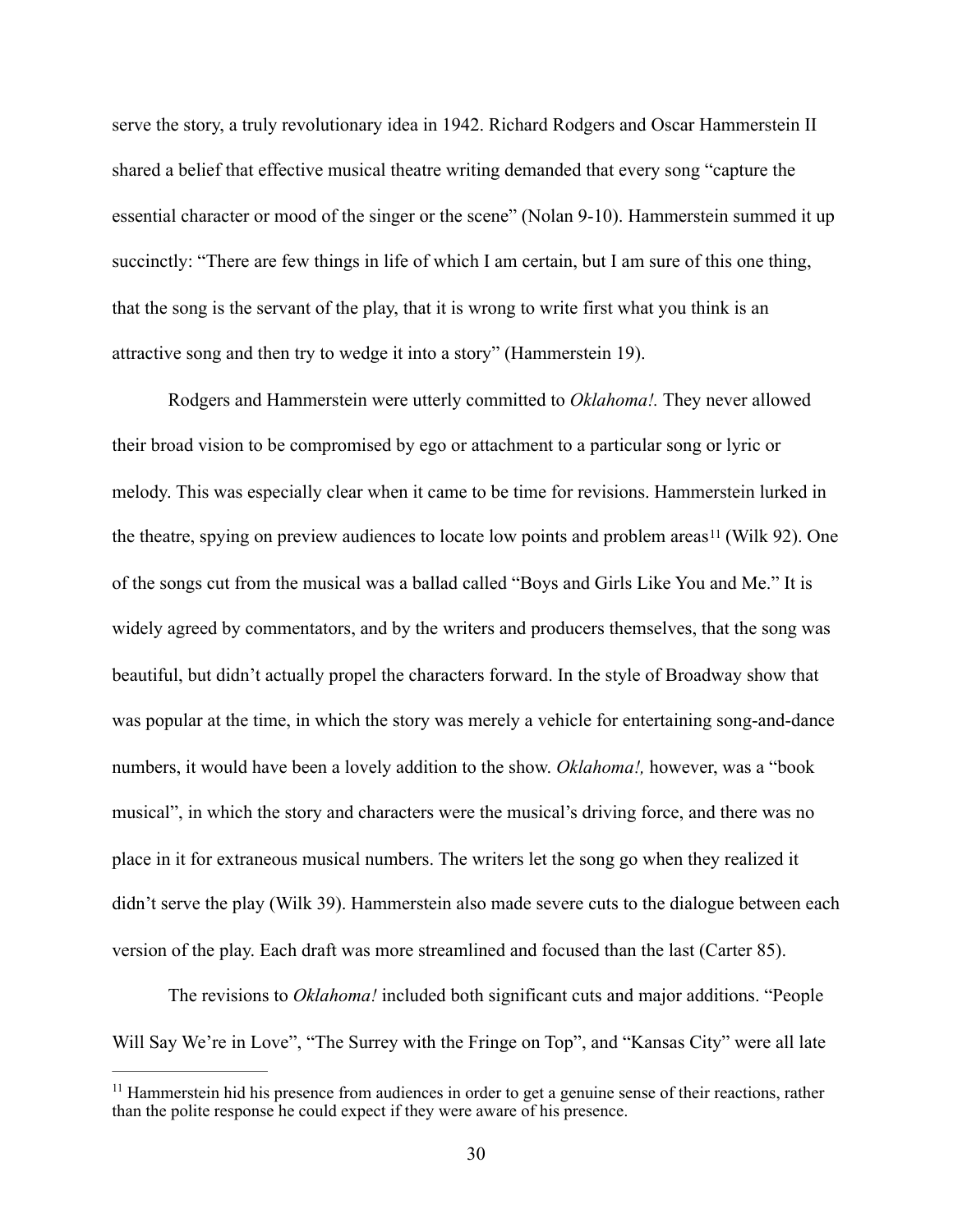additions to the musical. The title song itself was a very late addition. Theresa Helburn, the producer who had initially brought the idea for *Oklahoma!* to Rodgers, approached Oscar Hammerstein II and said to him, "I wish you and Dick would write a song about the earth" (Wilk 65). A few days later Hammerstein found himself writing about the state of Oklahoma and its land. "Oklahoma" would become one of the most iconic songs in the musical, and would give it its title. It was never described in an outline. It was not adapted from *Green Grow the Lilacs.*  "Oklahoma" was an inspired idea, and one of Helburn's most valuable contributions to the play. It was also proof of the importance of the revision process.

 Any analysis of the creation of *Oklahoma!* would be incomplete if it did not give due consideration to the Act I ballet. Agnes de Mille, *Oklahoma!'*s choreographer, played a definitive role in the creation of the musical, but the nature of that role has been hotly disputed. In her autobiography and public interviews, de Mille claimed that she was solely responsible for the idea of the dream ballet. According to her version of events, Hammerstein "had envisioned a circus with Laurey's Aunt Eller riding around in a surrey with diamond wheels, Curly as ringmaster, and Laurey on a flying trapeze; 'they were literally going through hoops.'" (qtd. in Secrest 252). According to de Mille, it was she who convinced Oscar Hammerstein II that the best way to end the act would be with a dream ballet, illustrating Laurey's fantasies and fears (Hyland 145). She also claimed that she was the one who wanted to introduce some sexiness into the story through the dream ballet. De Mille later described the situation saying, "the first act, there was nothing in it, no threat, no suspense, no nothing" (qtd. in Wilk 72-74). De Mille believed the dream ballet would provide the perfect opportunity to introduce danger and sex to the first act.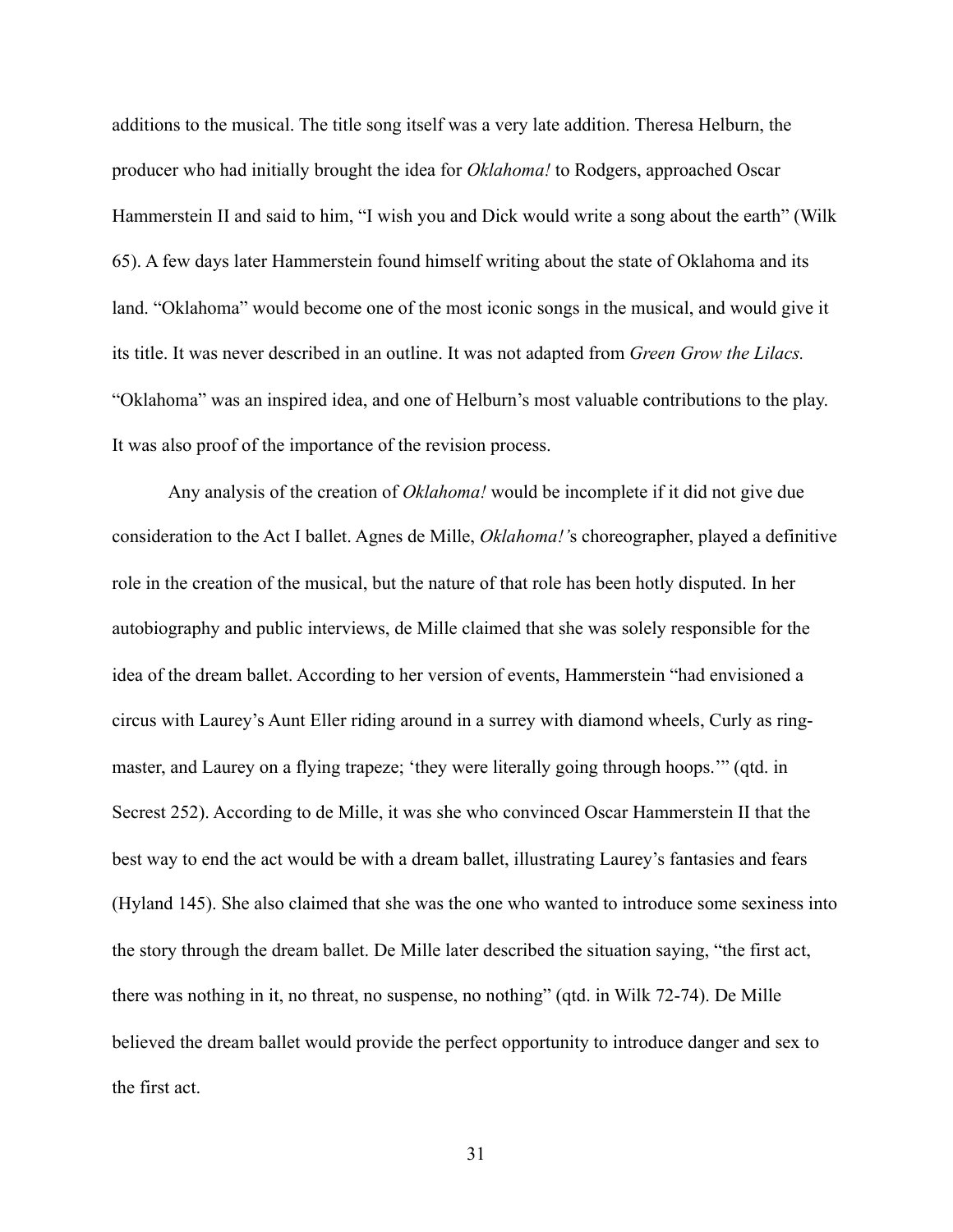Tim Carter's analysis, however, paints a different picture. According to Carter, long before a choreographer was hired, Oscar Hammerstein II had already committed to paper a detailed outline of the dream-ballet, which included many specific details that Agnes de Mille later claimed to have invented herself. My analysis of the outline in question reveals that Hammerstein had, in fact, broadly conceptualized the ballet, but his idea of a dream-ballet included circus elements, and evoked a dramatically different mood than the ballet Agnes de Mille would eventually create (Carter 127-128). Hammerstein himself never questioned de Mille's version of the story, nor did he personally take any credit for the invention of the dream ballet.

 While Carter attributes this discrepancy to an active fraud perpetrated by Agnes de Mille, it seems far more likely that de Mille's description of Hammerstein's idea of a "circus ballet" was an honest attempt to describe her contributions, and to explain the dramatic change of tone which took place after she became an active collaborator on the musical. While she did take credit for a few ideas which appear to have predated her involvement, memory is imperfect, and I see no evidence that her inaccuracies were a result of intentional deception. Furthermore, there can be no doubt that Agnes de Mille, through her conception of the dream ballet, fundamentally helped to shape *Oklahoma!* as a musical.

 The logical question that must be asked is: were Agnes de Mille's contributions to *Oklahoma!* significant enough that she should be considered a co-writer? Although the music and lyrics appear in every production of *Oklahoma!,* the original choreography is rarely reproduced. It is also worth considering Theresa Helburn's contributions to the final product.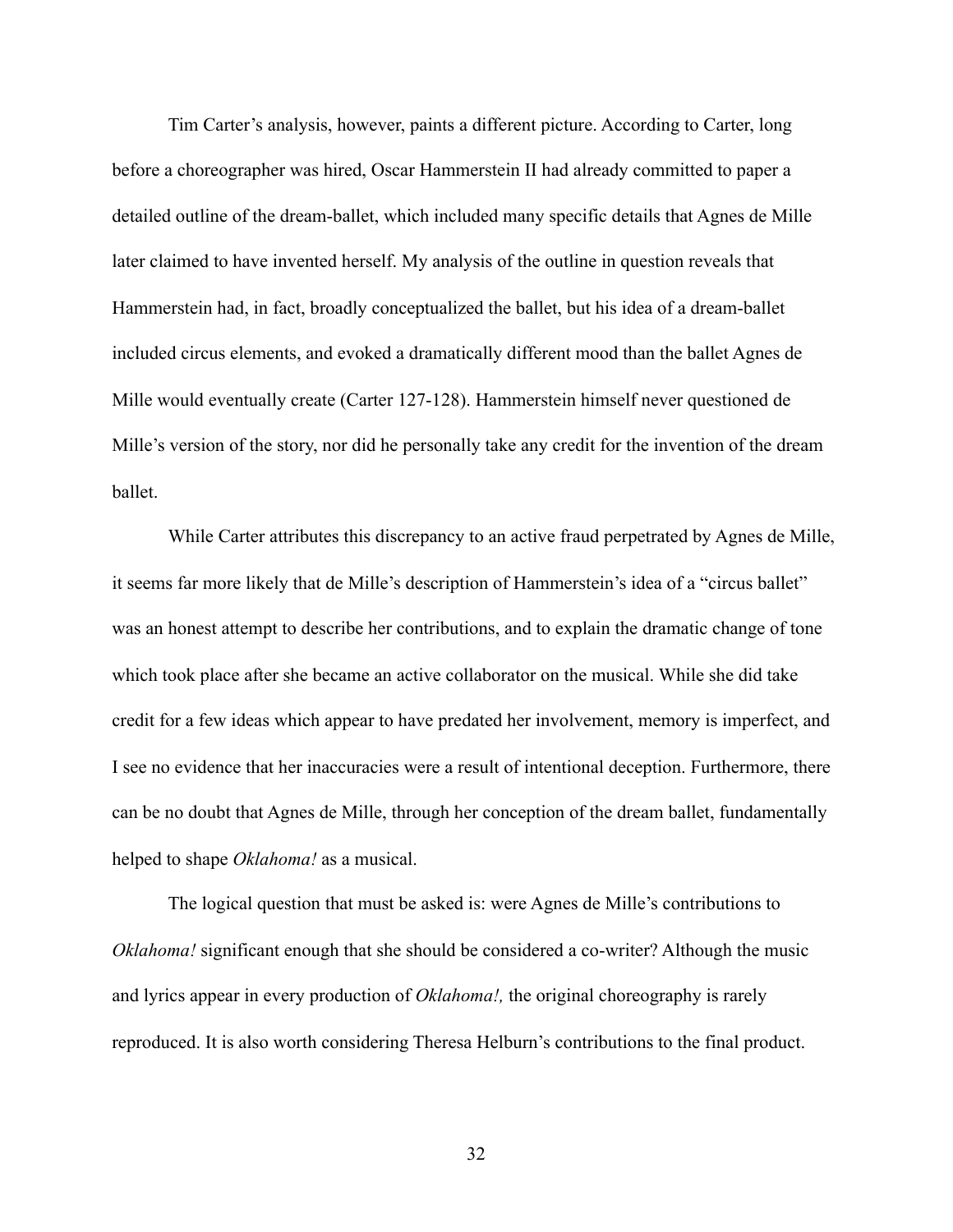While she did not write a lyric, compose a note, or even choreograph a step, *Oklahoma!* would never been written without Helburn's advocacy and coordination.

 For the purposes of copyright law, authorship is limited to partners who have contributed either words or music to the final piece (Channick). Participation in ideation or story-phase development does not constitute authorship. However, copyright law is constantly being rewritten, especially in response to the evolution of art and literature. Today's law may not be sufficient to answer the challenges posed by today's art. After all, it can hardly be denied that Agnes de Mille and Theresa Helburn both helped to shape *Oklahoma!* in essential ways.

 In a way, *Oklahoma!* was a collaboration between five individuals: Lynn Riggs, Richard Rodgers, Oscar Hammerstein II, Agnes de Mille, and Theresa Helburn. The problem with attempting to spread the credit around is that it eventually becomes impossible to determine the boundaries of the writing team. Designers, actors, orchestrators, and directors all might have an influence on the development of a musical. Do we consider them to be co-writers as well? In the case of *Oklahoma!*, an honest analysis of the writing process includes the contributions of Riggs, Helburn and de Mille, but the musical, as it is performed today in professional and community theatres, is generally attributed simply to Rodgers and Hammerstein. Legally and practically, though many had a hand in its development, *Oklahoma!* was written by Richard Rodgers and Oscar Hammerstein II, based on a play by Lynn Riggs.

 Rodgers and Hammerstein had a collaborative relationship built on respect, hard work, and professional compatibility. However, they did not work in the same way. Hammerstein was slow and methodical, while Rodgers was fast and intuitive. The critical factor in their professional compatibility was not a similar work style. It was, rather, similar philosophies about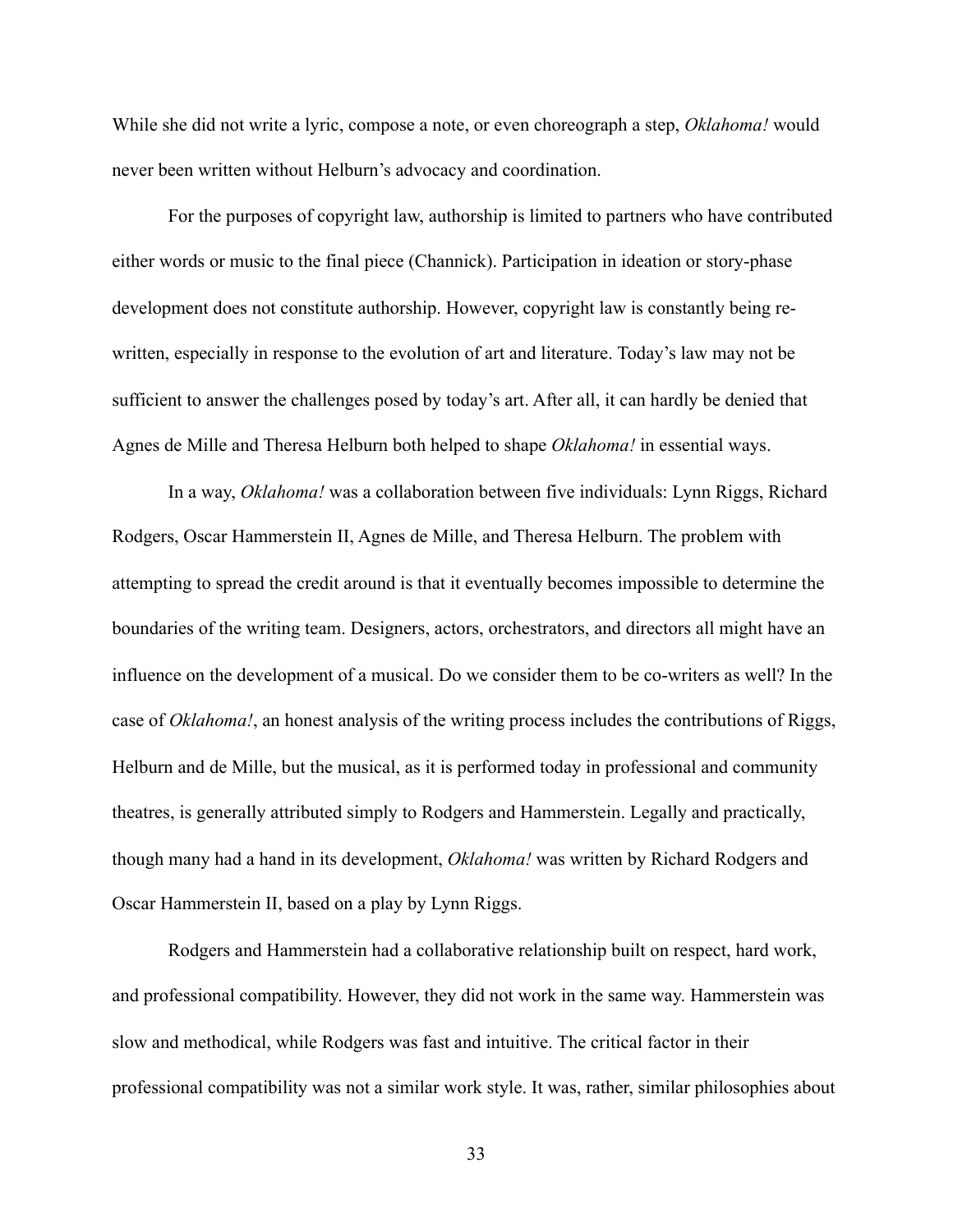writing for the theatre. They both believed that their job as writers was to let the story speak. They believed that no conventional rule should be blindly followed if it interfered with the telling of a story.

 In his autobiography, Richard Rodgers explained his personal philosophy about musical theatre:

> I have long held a theory about musicals. When a show works perfectly, it's because all the individual parts complement each other and fit together. No single element overshadows any other. In a great musical, the orchestrations sound the way the costumes look. That's what made *Oklahoma!* work. All the components dovetailed. There was nothing extraneous or foreign, nothing that pushed itself into the spotlight yelling "Look at me!" It was a work by many that gave the impression of having been created by one (Rodgers 227).

In this statement, Rodgers gives a lot of credit to his other collaborators. Perhaps that is one of the other secrets of successful collaboration: generosity of spirit, and a genuine willingness to share credit.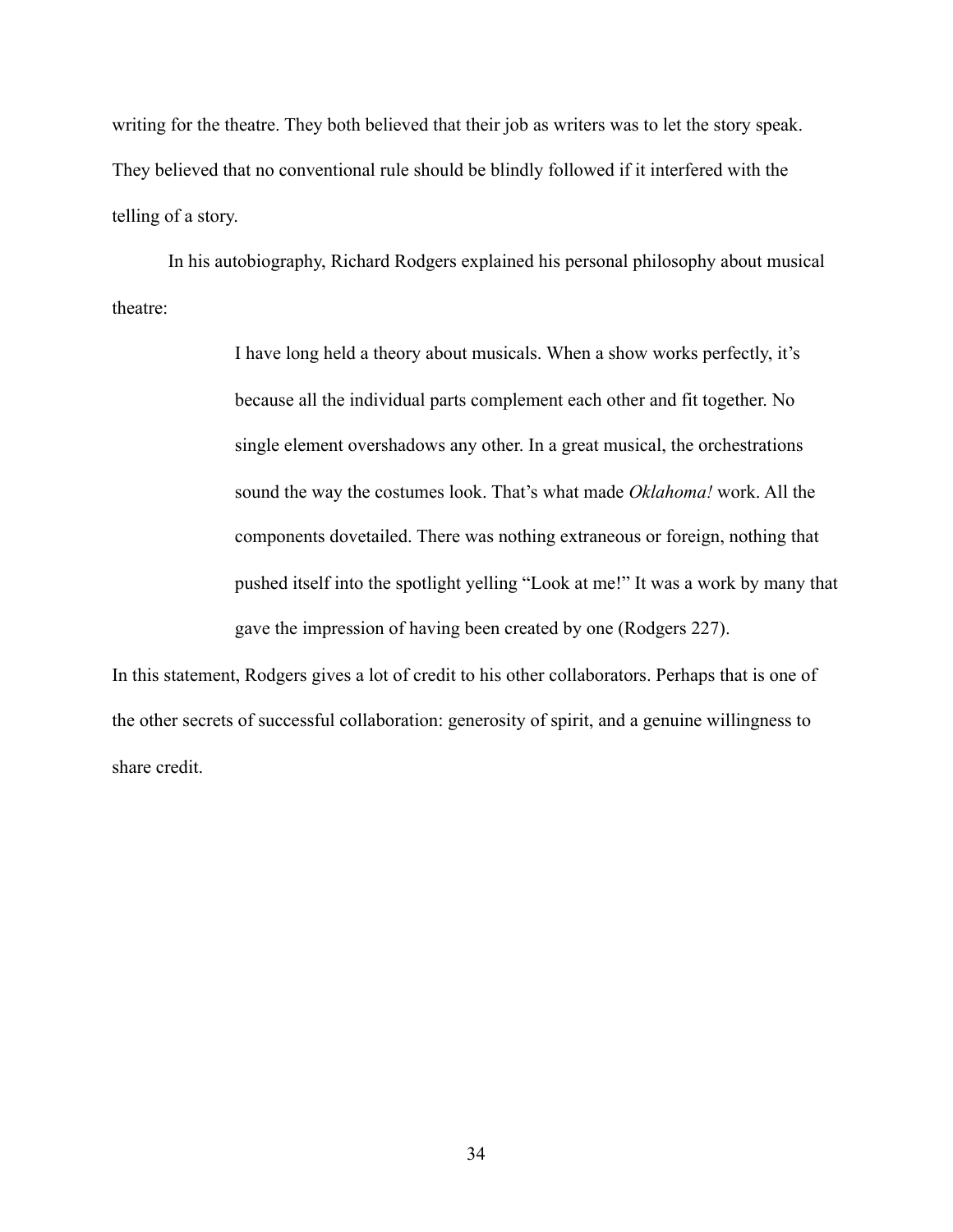## **Chapter 3:** *The Lion King:* **Innovation Transforms the Broadway Tradition**

 On November 13, 1997, more than fifty years after Richard Rogers and Oscar Hammerstein II opened *Oklahoma!*, Julie Taymor, Thomas Schumacher and Michael Eisner toasted the success of *The Lion King* on Broadway. The new musical, adapted from a blockbuster Disney animated children's film, was unlike anything that Broadway audiences had seen before. It featured stylized dance, South African chants, elaborate puppetry, and it changed the way the world saw Broadway. *The Lion King* broke box office records and attracted a whole new generation of theatre-goers to Broadway stages. This astonishing artistic feat was accomplished by a team of collaborators working under the leadership of the visionary director and designer Julie Taymor. Unlike *Oklahoma!, The Lion King* was not the product of a collaboration between relative equals. Julie Taymor led, and her team followed. Taymor herself wrote no more than a handful of lyrics, and did not contribute a word of dialogue or a note of music to the show, yet the stage production of *The Lion King* is without a doubt the product of her unique vision.

 This chapter will trace the development of *The Lion King*, describing a director-led collaborative process, in which design, choreography and puppetry were equal in importance to music, lyrics, and dialogue. It is a process that fluctuated between individual ideation and collaborative development. There were times in the development process when Taymor worked by herself, but no single aspect of the production was created by one individual alone. The chapter will also address the unique challenges of collaborating with a corporate entity and an entertainment juggernaut like Disney.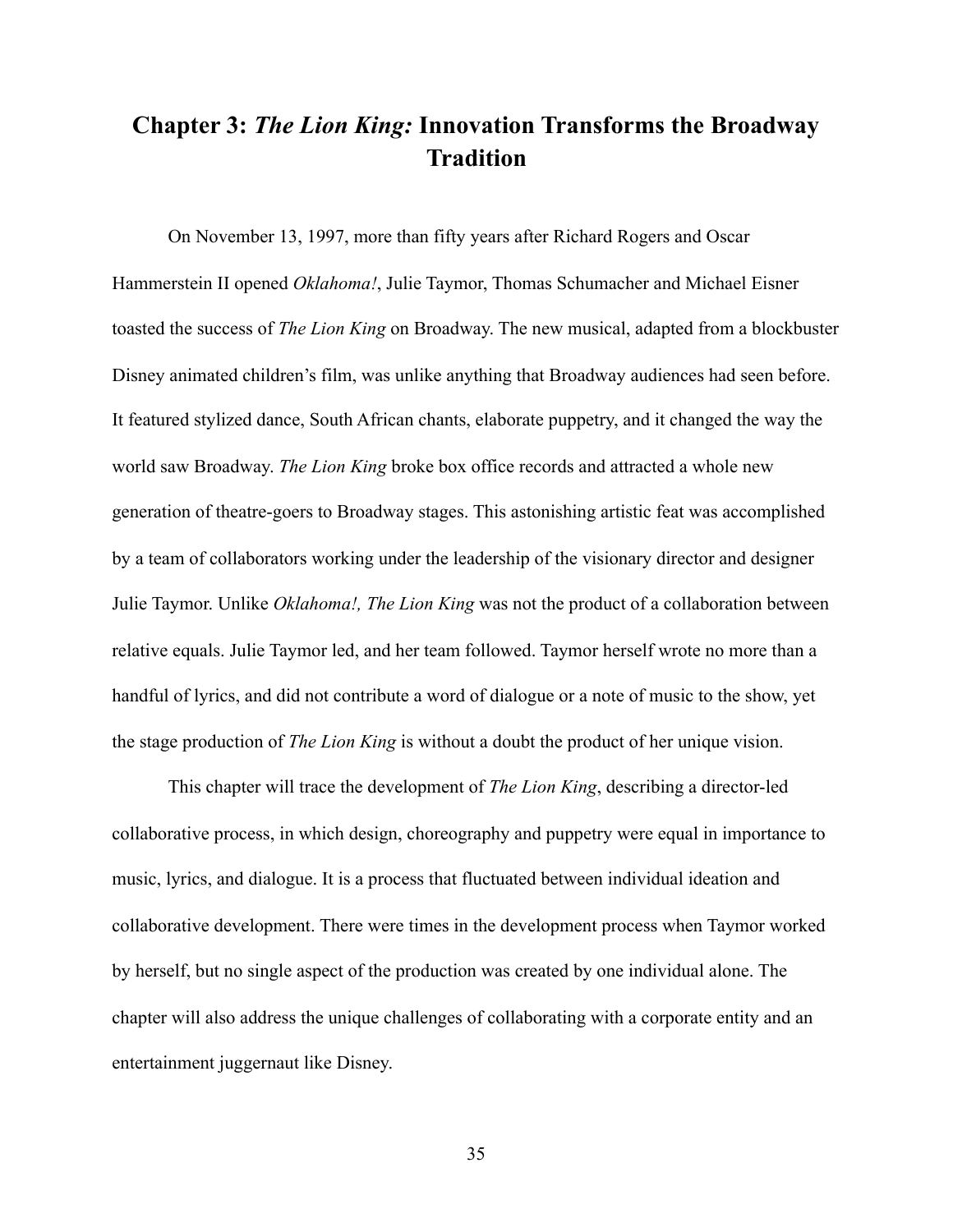In June of 1994, while Disney Theatrical was celebrating the success of *Beauty and the Beast* on Broadway, and a mere month and a half after the election of Nelson Mandela to the South African presidency, Disney Animation released a groundbreaking animated film called *The Lion King*. The movie, set in a mythical air-brushed African savannah, featured songs and chants by Elton John, Tim Rice, Hans Zimmer and South African composer Lebo M. It wove African traditional music and visual imagery into a bright children's spectacle with a sparkling pop music soundtrack. *The Lion King* tapped into a historical moment marked by a rise in interest in Africa as South African politics rocked popular discourse and world music was trending nationwide (Jordon 11).

 The film was a wild success, but when Michael Eisner, CEO of the Disney Corporation, approached Thomas Schumacher, president of Disney Theatrical Group, about creating a Broadway musical based on Disney's latest box office hit, Schumacher balked. In his words, it was "the worst idea I had ever heard … there was nothing about the film that called out to be theatricalized. Frank Rich in *The New York Times* called *Beauty and the Beast* an animated Broadway musical. No one ever said anything similar about *The Lion King*" (qtd in Taymor and Greene 14). Schumacher and Eisner argued repeatedly about the suitability of *The Lion King* for theatrical adaptation:

> This discussion repeated itself several times until Michael grew weary of smiling and told me in no uncertain terms that I was indeed working on an adaptation of *The Lion King.* I blurted back that it was impossible, and he shot back even faster it wasn't impossible, I just needed a brilliant idea!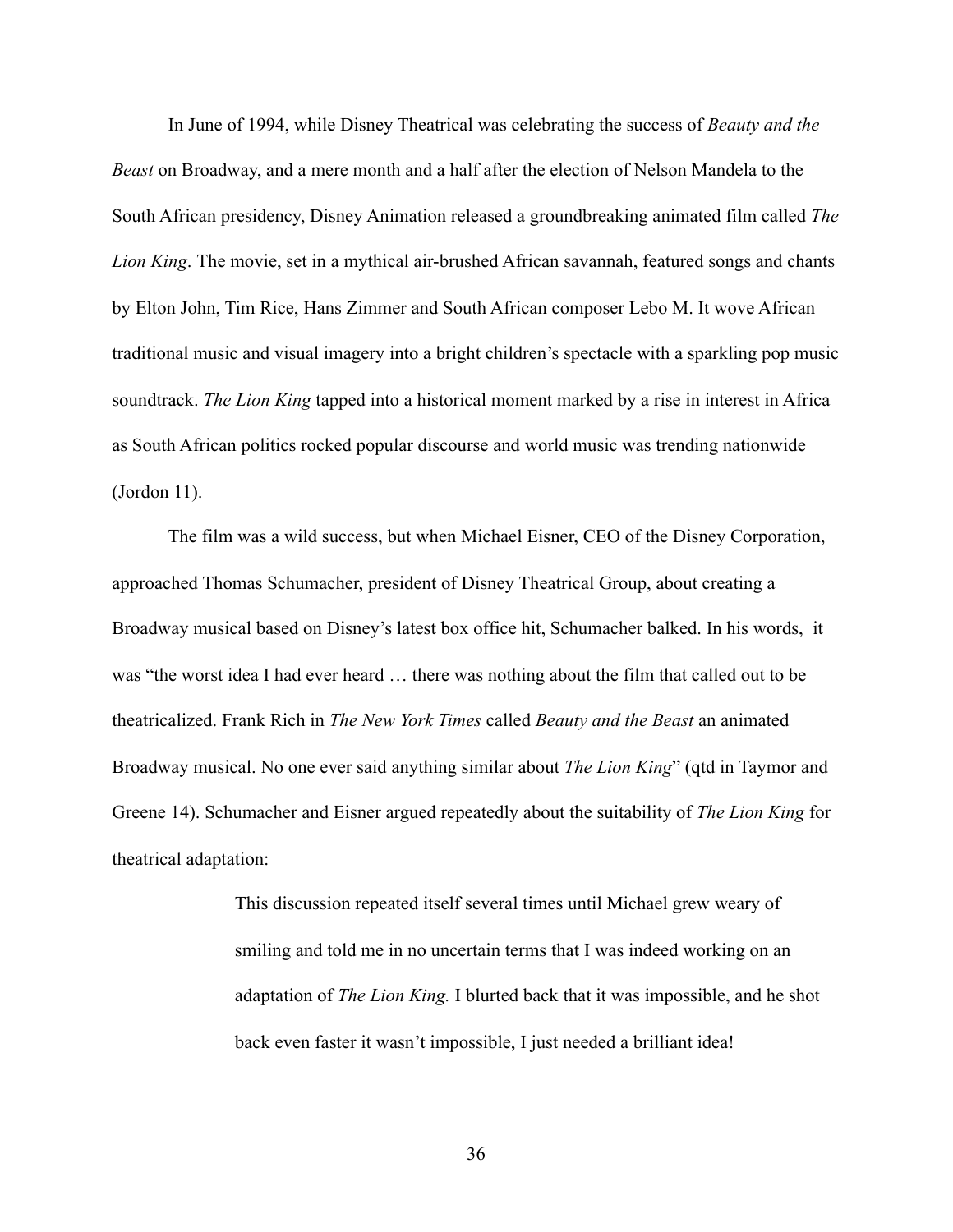A brilliant idea, that's it. All I needed to do was *find* someone with a brilliant idea. This sleight of hand is known as *development* in many many circles of Hollywood. (Schumacher qtd in Taymor and Greene 14)

Thomas Schumacher immediately knew to whom he would turn for his brilliant idea: the celebrated avant-garde director and designer, Julie Taymor.

 After Julie Taymor received the phone call from Thomas Schumacher offering her the opportunity to direct the new adaptation, she and Schumacher tossed around a wide range of ideas. They considered using Madison Square Garden for an immersive theatre concept, staging the show in a tent in the style of a Cirque du Soleil touring show, or doing a spectacle production at Radio City Music Hall. All of these ideas were firmly rejected by Michael Eisner, who was deeply committed to the idea of a "legitimate Broadway musical" (Taymor and Greene 21). When valuable intellectual property is being adapted in a collaboration with an enormous corporate entity, the corporate entity has all the leverage. Taymor left that phone meeting with a formidable task: to adapt a beloved animated film populated by talking animals into a serious Broadway musical with wide demographic appeal. By the end of the meeting, it was also clear to all parties involved that a collaboration led by Julie Taymor would be firmly and definitively defined by Taymor's vision. Even with Disney, one of the world's most powerful entertainment juggernauts, as her producer and collaborative partner, Taymor made it clear that she would be running the show (Taymor and The Nantucket Project).

 The challenges of adapting *The Lion King* were entirely different from the challenges Richard Rodgers and Oscar Hammerstein II faced in adapting *Oklahoma!* Unlike *Green Grow the Lilacs,* the source material for *The Lion King* was an animated film — a blockbuster hit with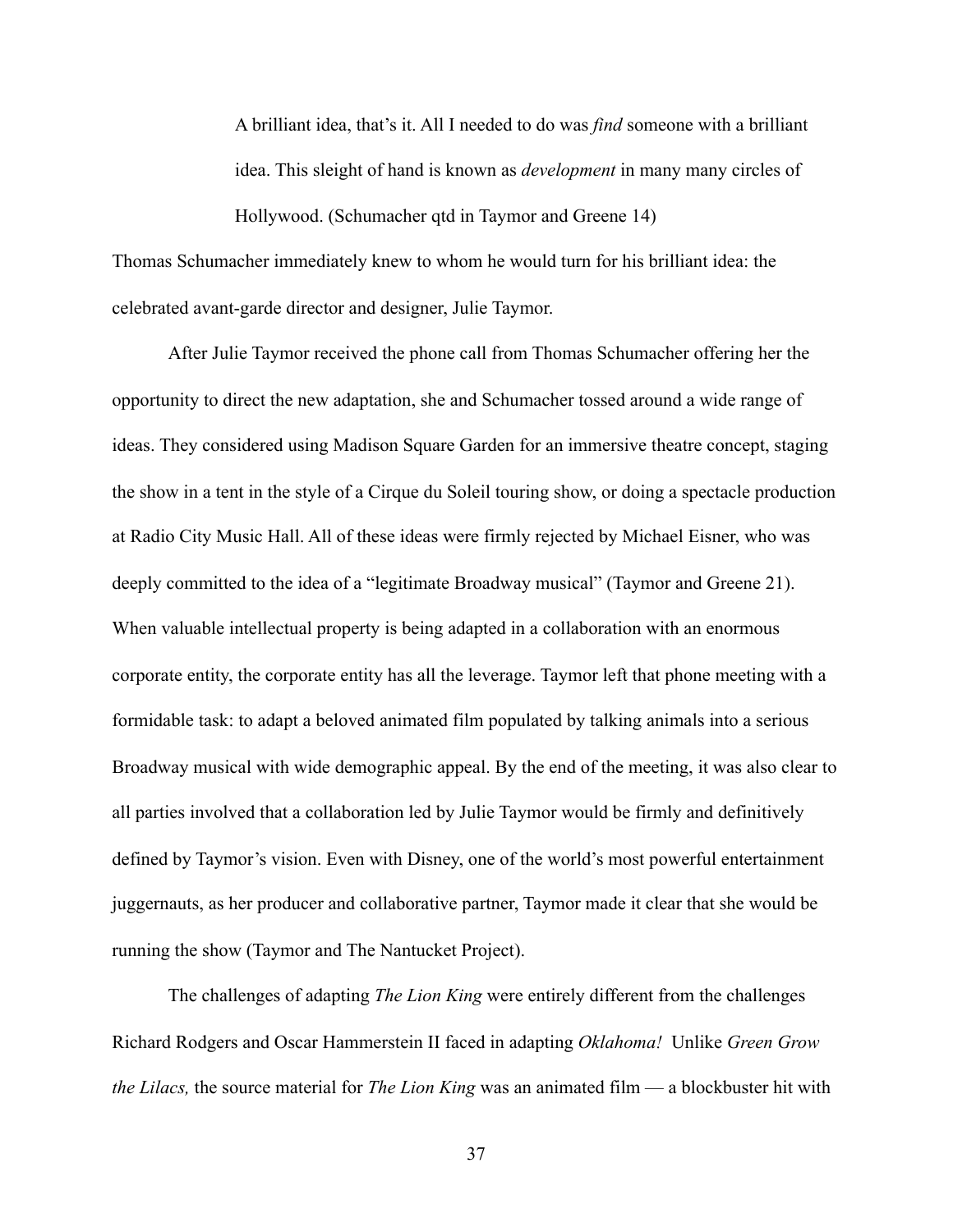loyal, sometimes obsessive fans, and was backed by a major corporate entity whose money and reputation was riding on the production. The musical would have to both meet the expectations and demands of a loyal, devoted Disney audience, and bring in a new, sophisticated theatre audience that was instinctively distrustful of the "Disney-fication" of the Great White Way (Taymor and Winer).

 These were not the only major challenges facing the musical. In a very practical way, as Julie Taymor explains, "many of *The Lion King'*s scenes are seemingly impossible to transfer to the stage: the wildebeest stampede, the panoramic landscapes, the chase scenes, the animal herds, the elephant graveyard, and its hundred hyenas. They are all inherently cinematic scenes" (Taymor and Greene 22). Taymor immediately recognized that part of the answer to a successful adaptation was scale. She saw the need to "transform the proportions on stage to achieve that play with scale and space" (Taymor and Greene 22). Even more important than theatrical spectacle, however, was the need to create a real human connection with the audience — no small task when faced with a cast of characters conspicuously lacking any humans. Thomas Schumacher recounts:

> When it came to translating the film to the stage, the challenge was to find an approach that would make people connect better with the characters and the story than they already had in the movie. Because theater is about connections, it's about the audience connecting with what is happening on stage. If you can't close that link in that chain, you don't have a piece of theater (qtd in Taymor and Greene 24)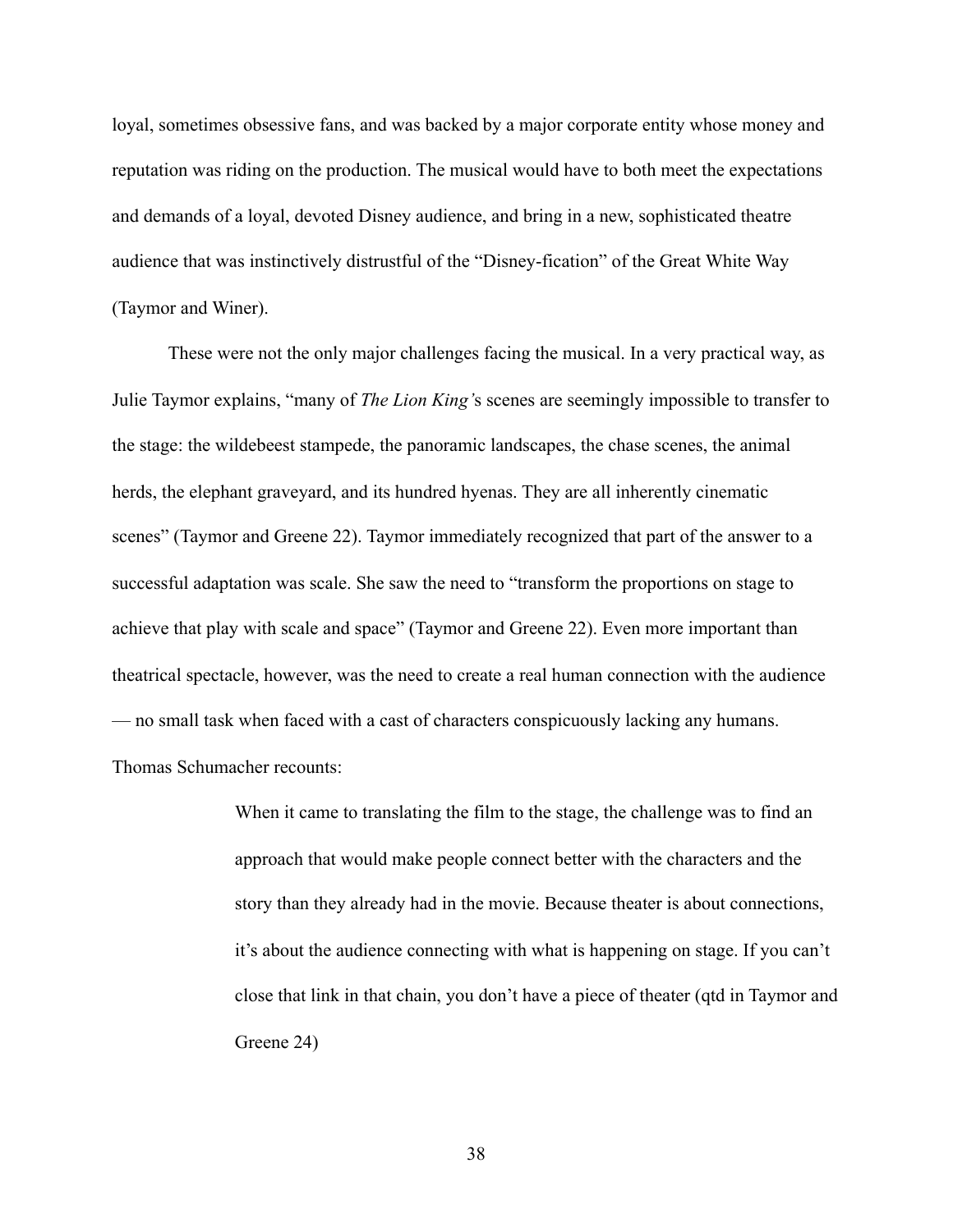Julie Taymor spent months with the material, letting her ideas gestate, and waiting for a burst of inspiration to provide a concept for the new musical that would transform a beloved children's movie into something new and different, while retaining the essential seed that made it so wildly popular in the first place.

 In a way, Julie Taymor's initial creative collaborator on *The Lion King* musical was the film that preceded it. But, it was not long before Taymor was working closely with a much larger community of collaborators, starting with the film's co-director, Roger Allers, and screenwriter, Irene Mecchi. Allers and Mecchi, guided by Taymor's vision, became the co-writers of the musical's book, and they worked intimately with Taymor to realize that vision. Taymor and the writers met "to discuss the script, scene by scene, to determine what could work on the stage, what needed to be fleshed out, and what had to go" (Taymor and Greene 22). The decisions these three made would form the backbone for all the other creative work to follow.

 In this early development stage, Julie Taymor and the collaborative team's main goal was to conceptualize their stage adaptation of *The Lion King,* integrating story, song, dance and design into a theatrical whole. In addition to the book writers, Roger Allers and Irene Mecchi, the team at this stage consisted of an international contingent of composers and songwriters, includingElton John, Tim Rice, Lebo M and Mark Mancina<sup>[12](#page-46-0)</sup> (Cerniglia 4).

<span id="page-46-1"></span> Story is the soul of theatre, but the 75-minute animated film of *The Lion King* did not provide enough story to hold up a two and half hour musical. Julie Taymor, Roger Allers and Irene Mecchi felt that the longer stage format afforded them an opportunity to build out a more

<span id="page-46-0"></span> $12$  Elton John and Tim Rice are both British composers, Lebo M is a South African musician, and Mark Mancina is an American composer. (Cerniglia 4)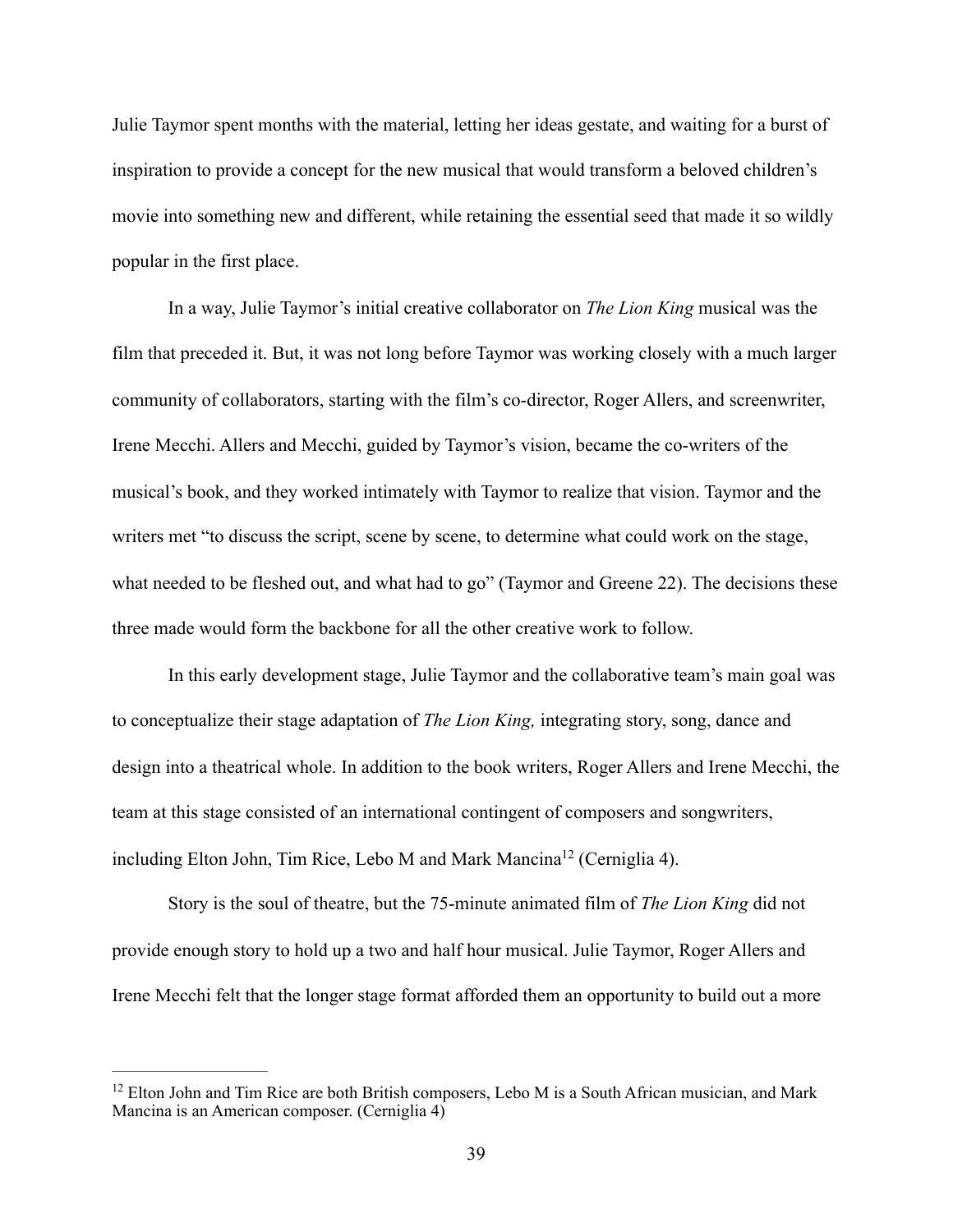<span id="page-47-1"></span>complete Hero's Journey<sup>13</sup>[,](#page-47-0) in which Simba would pass trials and tests to earn his triumphant homecoming to Pride Rock. According to Taymor, Simba needed time "to truly take the journey, both inner and outer, that would lead him full circle to his place as king" (Taymor and Greene 22). Prior to meeting with the writers, Taymor had spent about a month brainstorming what she called "Simba's lost years" (Taymor and Greene 22). Now she would need to entrust her ideas to the writers.

 Once together, Julie Taymor and the writing team planned out the story progression for *The Lion King* musical in tremendous detail, adding scenes and fleshing out characters. Taymor brought Allers and Mecchi an idea for a new scene that showed Simba as "a young man daring his own mortality [because] he has never gotten over his father's death or the subconscious guilt that he was responsible for" (Taymor and Greene 24). The powerful scene, which revealed a dangerously reckless side of Simba, would eventually be called "Simba's Nightmare", and it was critical in building Simba into a more complex character, suitable for the stage (Taymor and Greene 24).

 Another serious concern for Taymor and the writers was "the lack of strong adult female presence" (Taymor and Greene 24). They agreed to expand Nala's role, emphasizing her strength, defiance and rebelliousness, and giving her a complete story arc to parallel Simba's. They also decided to make Rafiki, the baboon shaman, into a female character "bringing us all together as both a character and sort of force of nature. This strong, essential female presence elevates the entire theme of the circle of life" (Taymor and Greene 24-25). It is difficult to ascertain whether these particular character decisions were purely rooted in Taymor's early

<span id="page-47-0"></span><sup>&</sup>lt;sup>[13](#page-47-1)</sup> Referring to the work of Joseph Campbell, especially *The Hero with a Thousand Faces.*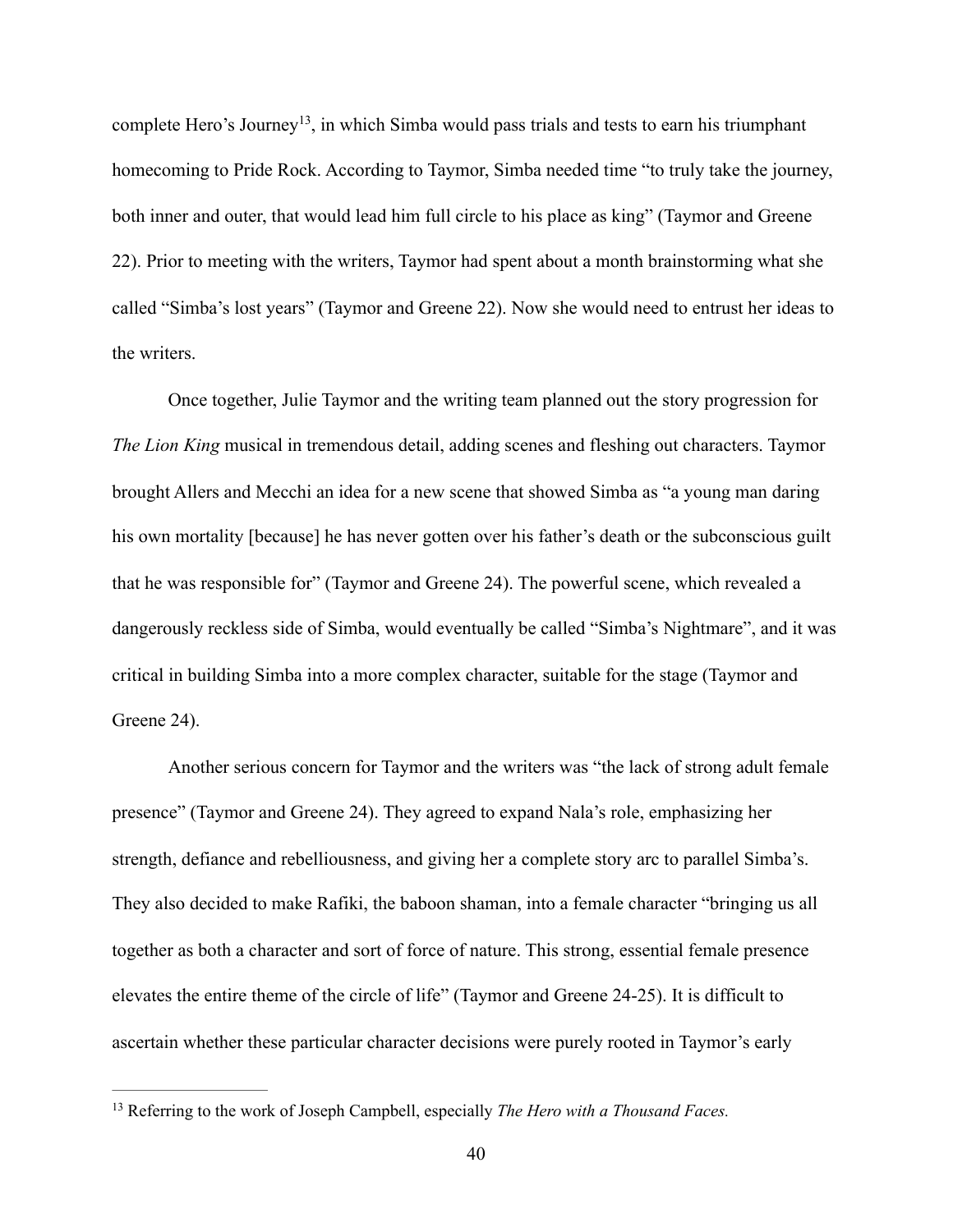vision, or if they emerged organically from the collaboration itself, but their actualization required collaborative effort.

 As *The Lion King'*s story arc began to take shape, Julie Taymor began to lay out the progression of songs and dance numbers within the story (Taymor and Greene 22). Although the animated film was widely celebrated for its music, there were actually only five songs on the soundtrack: "Circle of Life," "I Just Can't Wait to Be King," "Be Prepared," "Hakuna Matata," and "Can You Feel the Love Tonight." The typical Broadway musical contains over a dozen songs. This left Taymor with a deficit of at least eight musical numbers. In order to reduce this deficit, Taymor turned to "Rhythm of the Pridelands," an album inspired by the score of *The Lion King* animated movie, with songs by Hans Zimmer, Mark Mancina and Lebo M. She was deeply inspired by the music: "The melodies are soulful and evocative, as is the way in which the music is arranged and performed. The film's score contains vocals that Lebo M helped create with a South African chorus singing in Zulu. For 'Rhythm of the Pridelands,' the composers created songs from some of the score music and also wrote new songs, mostly in Zulu and all with a strong African choral center" (Taymor and Greene 25-26). Julie Taymor was inspired by the album, soon selecting pieces that could be adapted for the Broadway production. Taymor quickly found that "several melodies on the 'Rhythm of the Pridelands' album seemed appropriate for specific characters, based not upon the song's content but upon its mood" (Taymor and Greene 25-26).

 A handful of songs from "Rhythm of the Pridelands" helped to flesh out the new musical, but they were not enough to complete it. For that, Julie Taymor had to turn to her musical collaborators and ask them to create new songs. From Elton John and Tim Rice, she asked for a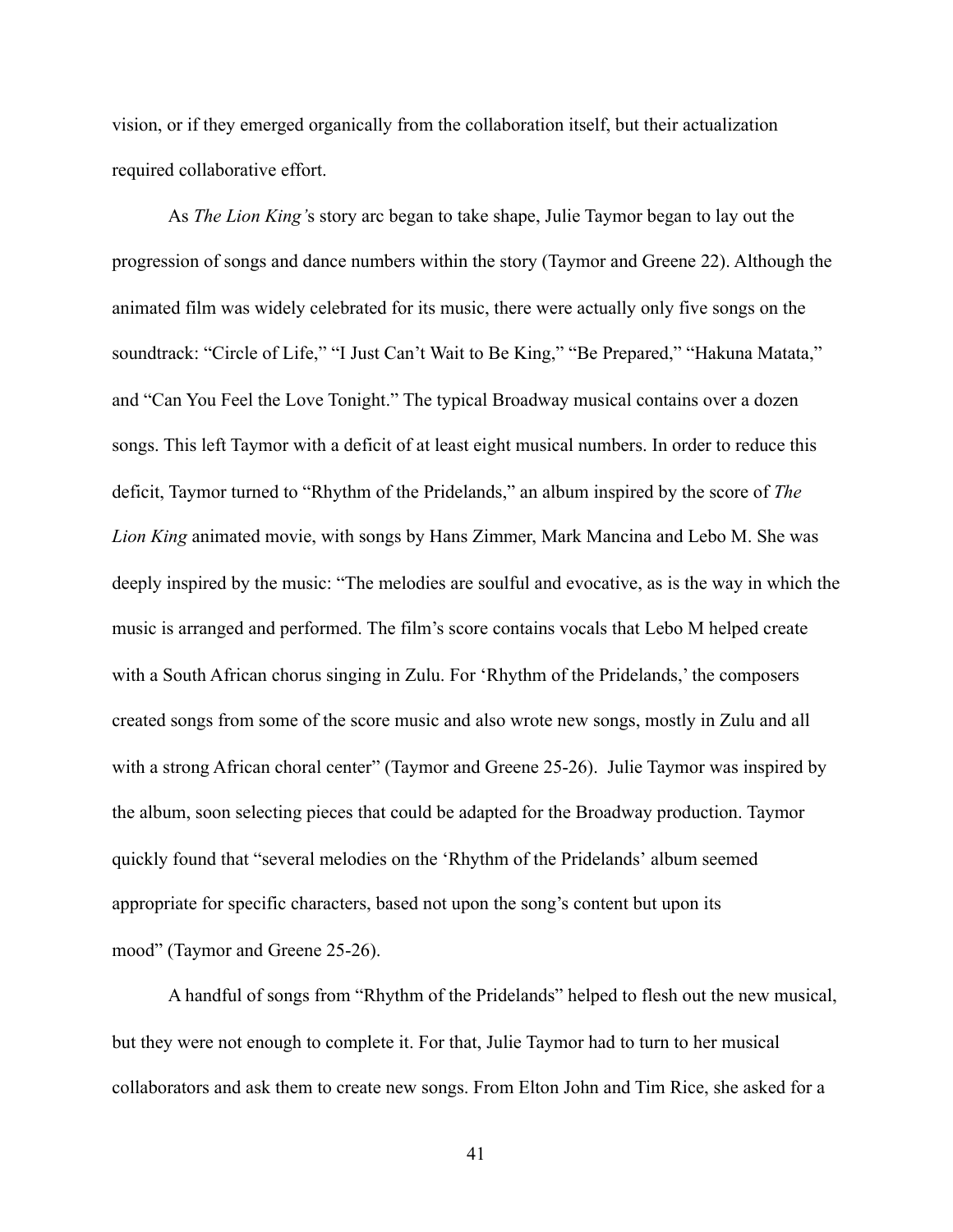<span id="page-49-3"></span><span id="page-49-2"></span>"charm" song for  $Zazu^{14}$  $Zazu^{14}$  $Zazu^{14}$ , a darkly comic trio for the hyenas, and a scene-song about the madness of King Scar<sup>[15](#page-49-1)</sup>. The final musical elements, chants by Lebo M, would not be added until further into the development process (Taymor and Greene 27).

 One of the ways in which the creation of *The Lion King* was a radical departure from "traditional" musical theatre writing methods (such as those described in Chapter 2), was that its visual aesthetic and design elements began development very early in the conceptualization process. Julie Taymor's vision was, in fact, quite visual, and it was necessary to lay out the broad strokes of theatrical design and visual narrative in order to complete the writing process. The initial design concept for the show included scenic elements, masks and puppets, each of which played a critical role in forming the aesthetic foundation for the theatrical adaptation of *The Lion King.* Having these elements in place early in the writing process critically affected the development of the script and music. For example, rather than the visuals being designed to harmonize with music, *The Lion King'*s music was often composed to harmonize with the visual aesthetic. This was especially true of the chants that were added late in the creation process (Taymor and Greene 156).

 Initially, Taymor made three critical decisions about the scenic design for *The Lion King*  on her own. First, she decided that the central image in the play was a circle and it would be manifest in the set piece known as Pride Rock (Taymor and Greene 28-29). (Although she drafted initial drawings of Pride Rock at this time, the piece would be radically reimagined later in the process, after she brought in a set designer.) Second, she decided that the stage technology

<span id="page-49-0"></span><sup>&</sup>lt;sup>[14](#page-49-2)</sup> A hornbill who acts as Mufasa's advisor.

<span id="page-49-1"></span> $15$  The antagonist, a lion who has usurped Simba's rightful throne.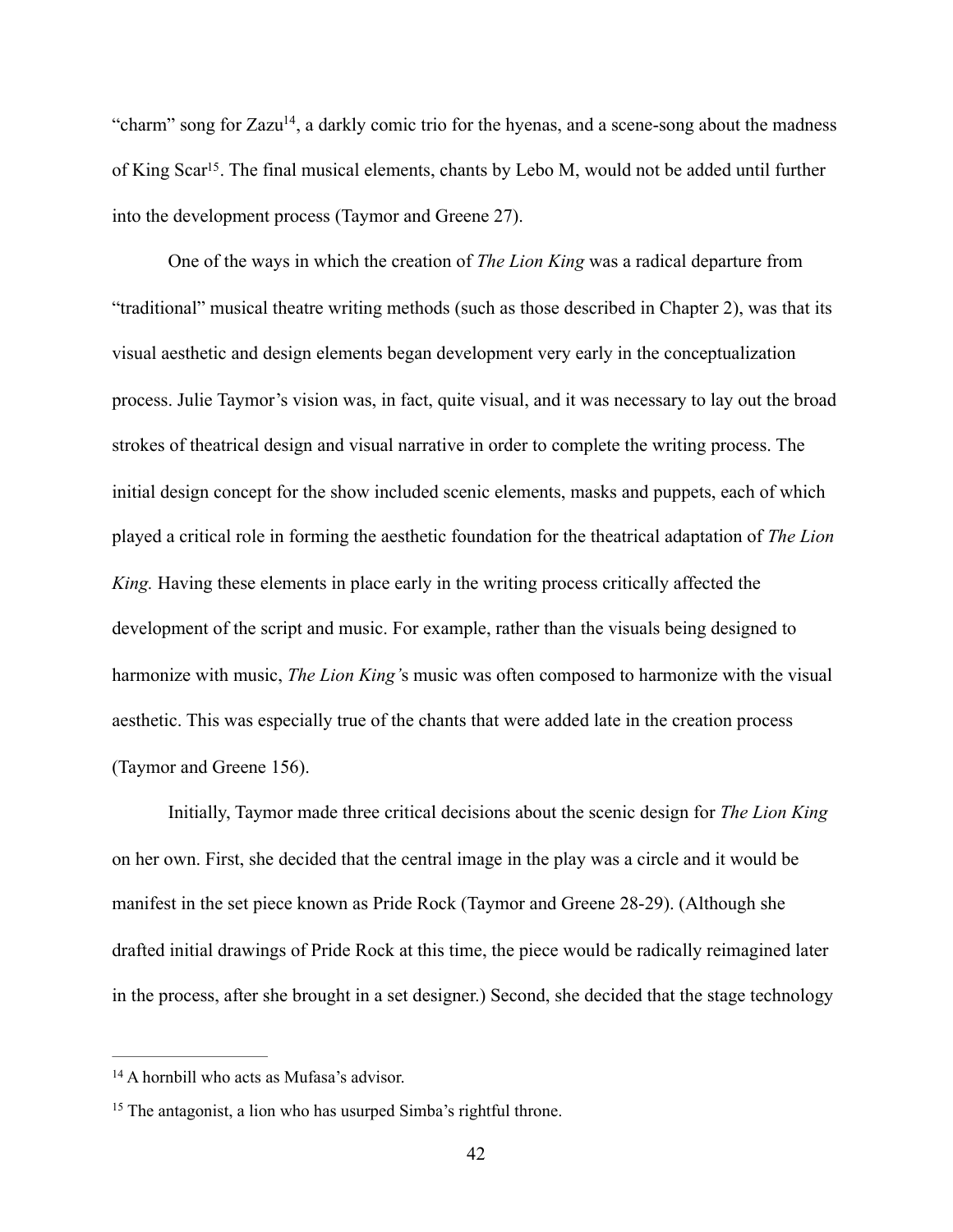would be revealed to the audience. There would be no attempt to conceal the mechanics of movement. It was Taymor's belief that by revealing that which is usually concealed, the magic of the stage could be made more, not less, impactful (Taymor "Spiderman, The Lion King, and Life on the Creative Edge."). Third, she conceived the idea of constructing large conveyor belts to create the illusion of movement during journeys, chases and stampedes (Taymor and Greene 28-29).

 This initial stage of visual development was undertaken by Taymor alone, but she was careful to leave room for future collaboration. She recalls, "I censored conceptualizing any other set elements, because I wanted whoever would eventually be hired as the scenic designer to be free to propose his or her own creations" (Taymor and Greene 28-29).

 During this early conceptualization phase, Julie Taymor began to think about how she would represent the cast of animals on the stage. She experimented with a range of puppetry techniques to create the illusion of animal movement. In this process, she was guided by her decision to reveal stage technology, finding that the most effective designs were those where the animal and the performer were both visible and present on the stage. This duality of human and animal became the central concept of *The Lion King* musical, what she would call the Double Event (Taymor "Spiderman, The Lion King, and Life on the Creative Edge."). Taymor describes the concept and why it worked:

> One of the most powerful elements of the film is the rich humanity of the animal characters. Their voices, speech patterns, and emotionally wrought facial expressions are the crux of the humor and the pathos achieved. In considering this ironic duality of the human and the animal it became critical in the design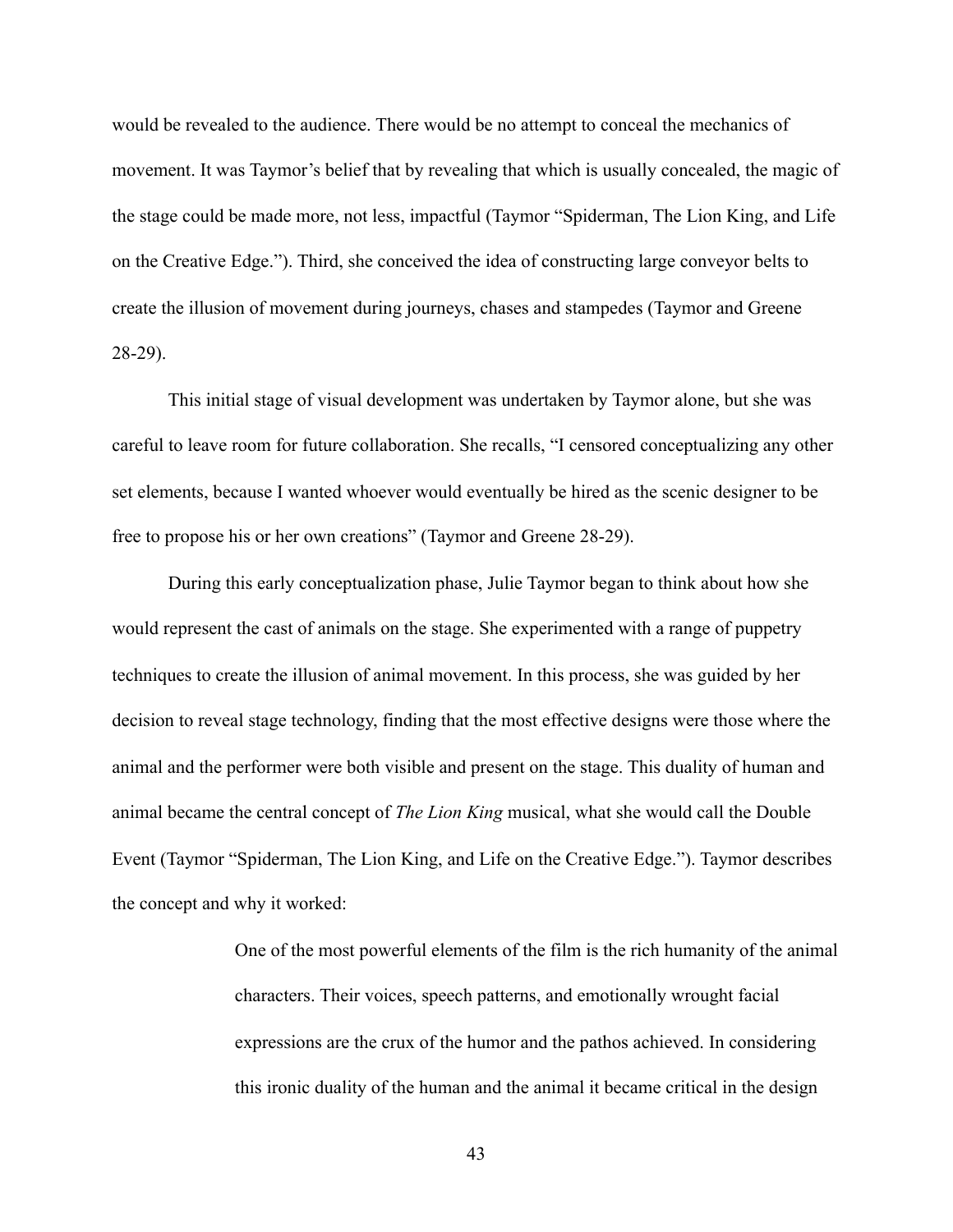concept not to hide the actor behind a whole mask or inside an animal body suit. I wanted the human being to be an essential part of the stylization. […] On a practical level, performers sing better without masks covering their faces. Aesthetically and emotionally, an audience gains the facial expressions that can add to an appreciation of what is really a human drama in animal guise. (Taymor and Greene 30)

In practical terms, this meant that the characters in *The Lion King* would wear their animal masks like headdresses, with their human faces fully visible beneath the stylized masks. Additionally, the dancers, who represented various African animals, would be visible inside and around the puppets that they controlled. Every aspect of design would be influenced by this idea of humananimal duality[.16](#page-51-0)

<span id="page-51-1"></span> At this point, Julie Taymor made her first hire for *The Lion King* musical: puppetry master Michael Curry, who would collaborate with Taymor to create *The Lion King'*s puppets and masks. Taymor and Curry already had an established history, working together on the film *Fool's Fire* (1992) and Taymor's opera productions of *Oedipus Rex* (1992) and *The Magic Flute*  (1993)*.* There are tremendous benefits to working with the same collaborators over and over again, including familiarity, the development of effective and efficient work flow patterns, and personal rapport. In this case, prior experience helped Taymor and Curry to establish discrete roles in their collaboration together. Taymor explains: "Primarily I would be responsible for the

<span id="page-51-0"></span><sup>&</sup>lt;sup>[16](#page-51-1)</sup> Julie Taymor's use of puppetry and the idea of human-animal duality in *The Lion King* musical were strongly affected by her years of study in Japan, Bali, Sri Lanka, and other parts of Asia. These Asian influences, while fascinating, are not relevant to the question of collaboration. For that reason, I have chosen to leave them out of the current discussion, although they are quite worthy of scholarly attention.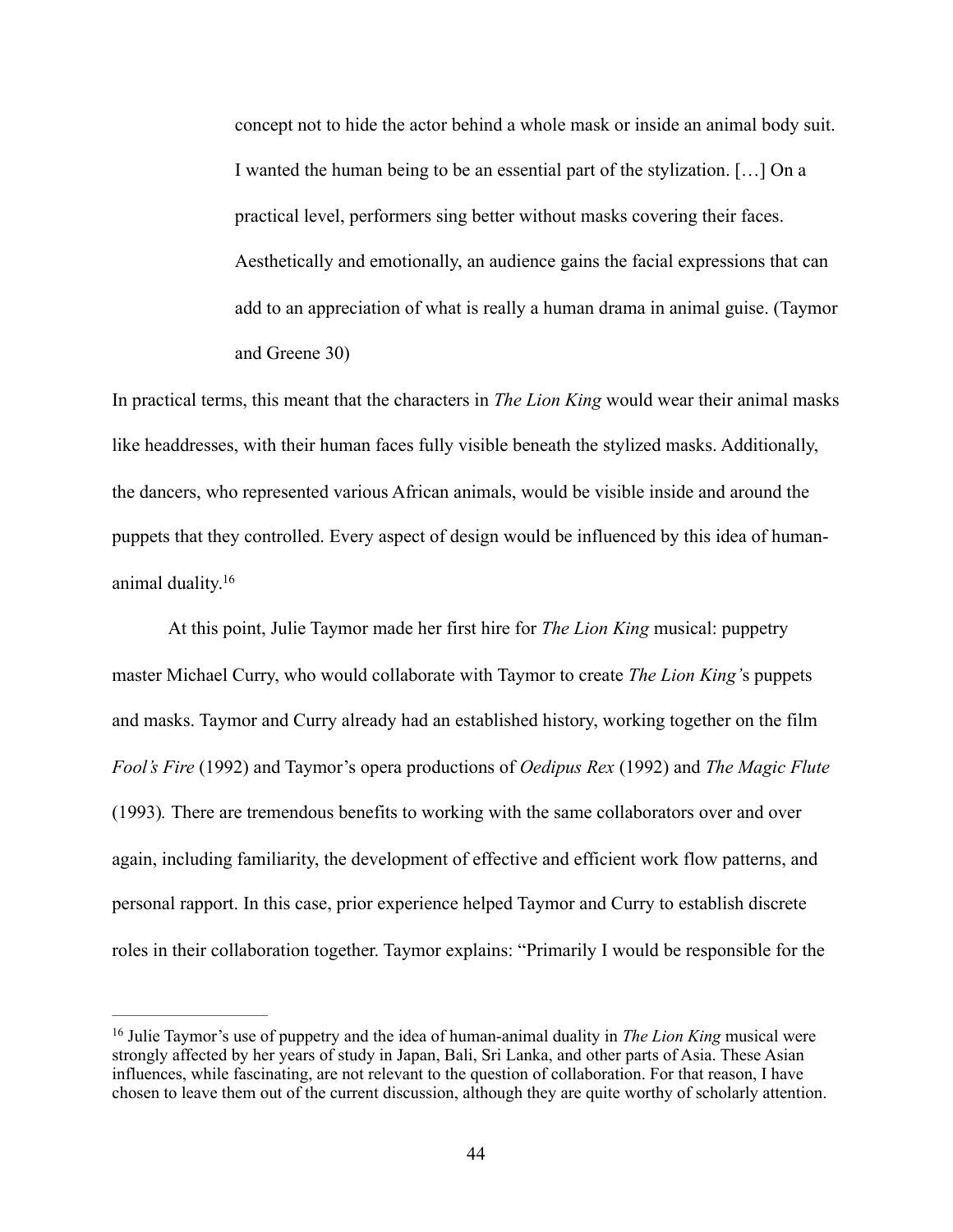sculpture and aesthetic design of the characters while Michael would be the architect of the technical design. Obviously the division would be loose; he would have tremendous input into the actual look of the show as I would be very involved in how the characters were going to move" (Taymor and Greene 40-41).

<span id="page-52-1"></span> Michael Curry and Julie Taymor proceeded to discuss technical solutions to the presentation of principal characters. They experimented with a few different versions of masks, including shield masks that "the actors could hold in front of them or wear on their arms and backs" before settling on the headdress solution (Taymor and Greene 41). They spent months together wrestling with the designs for a comical duo of Timon and Pumbaa<sup>17</sup>[.](#page-52-0) The characters' unusual sizes and shapes and their comedic interactions necessitated a specialized approach to the puppetry. For Pumbaa, the team eventually settled on a huge puppet, in which the actor would be visible as a part of the warthog's hair, and through the somewhat open, skeletal sides of the puppet (Taymor and Greene 64). Timon was a much more difficult puppet to design.

 Taymor and Curry tried three dramatically different approaches to the puppetry for Timon before they were satisfied. First, they tried a Japanese form of puppetry called Hachioji Kuruma Nyngio, in which a seated performer manipulates the puppet using both hands and feet to control the puppets' limbs and head. This style was rejected because the seated position of the puppeteer severely limited the agile Timon's movements. The next attempt was a humanette puppet, in which a puppet body was suspended beneath the actor's face. Unfortunately, the practical effect was to make it appear as though Timon was "floating three feet off the ground" (Taymor and Greene 67). The final attempt, which was ultimately chosen, was a one-man adaptation of a

<span id="page-52-0"></span> $17$  Timon is a meerkat, and Pumbaa is a warthog.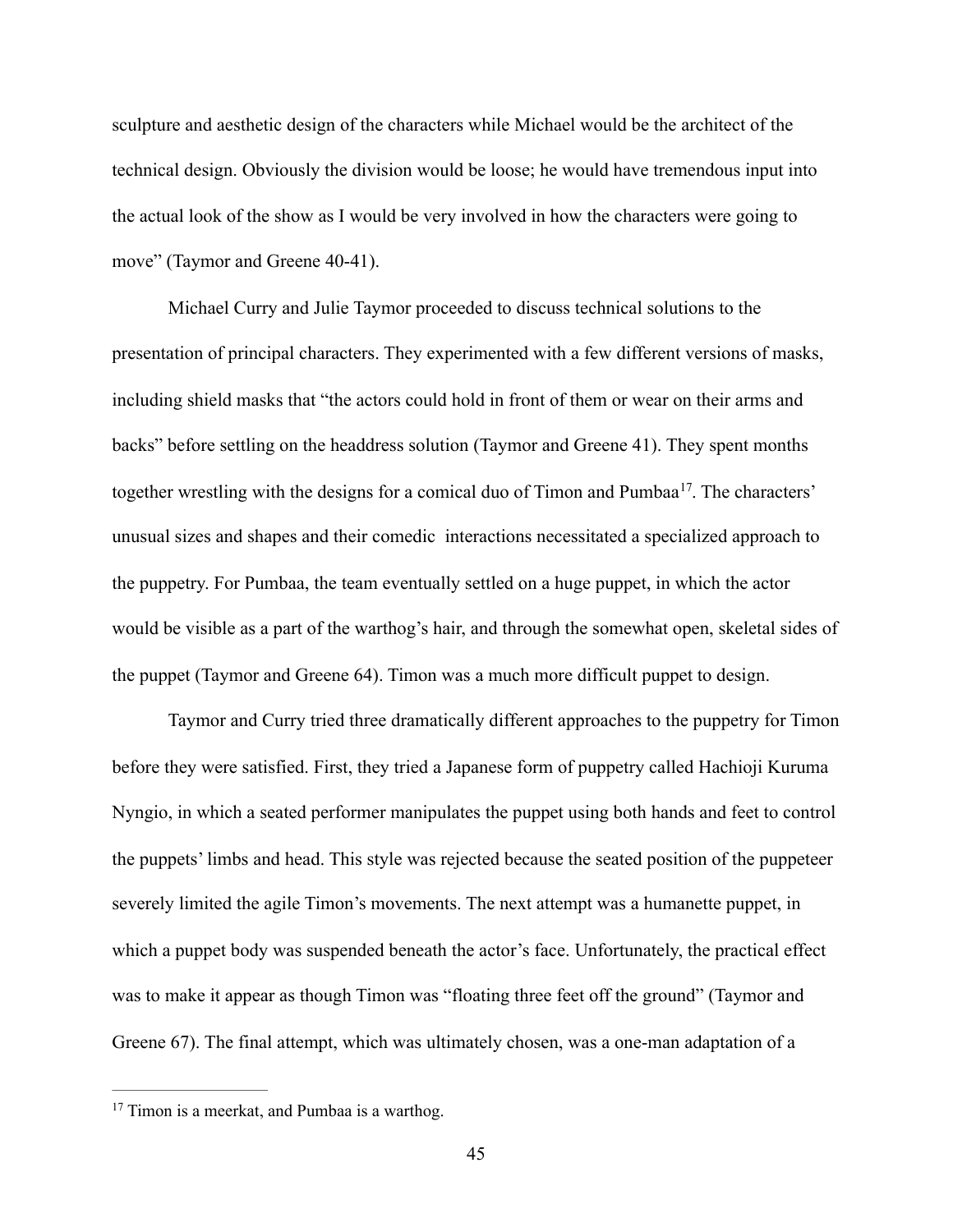traditional Japanese three-man Bunraku style of puppetry, in which the actor is fully visible behind a four-foot puppet (Hong 53-54). Working together, Curry and Taymor were able to identify what was and was not effective about each progressive puppet style, eventually landing on successful designs which met the narrative challenges of the show while fitting seamlessly into Taymor's unique visual aesthetic.

 With the concept clear and the narrative arc in place, Julie Taymor and Michael Eisner met in Orlando, Florida in January of 1996 to discuss Taymor's ideas for the theatrical adaptation of *The Lion King.* Taymor says of this critical meeting, "He understood that a production I directed and designed would neither duplicate the film nor aim for realism, but would have its own distinctive look and personality. The production would have enormous scale and aspire toward elegance but at the same time would not hesitate to reveal the elements that make theater unique" (Taymor and Greene 45).

 At this moment in the creative process, Julie Taymor's collaboration with Disney itself was at the forefront. While many theatre professionals were extremely displeased with Disney's entry into the theatrical market, Taymor herself took a much more practical view towards her corporate collaboration. Working with Disney, she had access to resources and financial support for her ideas, far beyond anything that had previously been available to her. Furthermore, Taymor describes her relationship with the Disney Corporation as one built on trust and respect:

> Whenever people use the word Disney - I know that [...] the organization, for me, is individuals. I work with Tom Schumacher, Peter Schneider, and had occasional meetings with Michael Eisner. That's Disney to me. Disney is the same as Jeffrey Horowitz, my beloved producer at Theatre for a New Audience.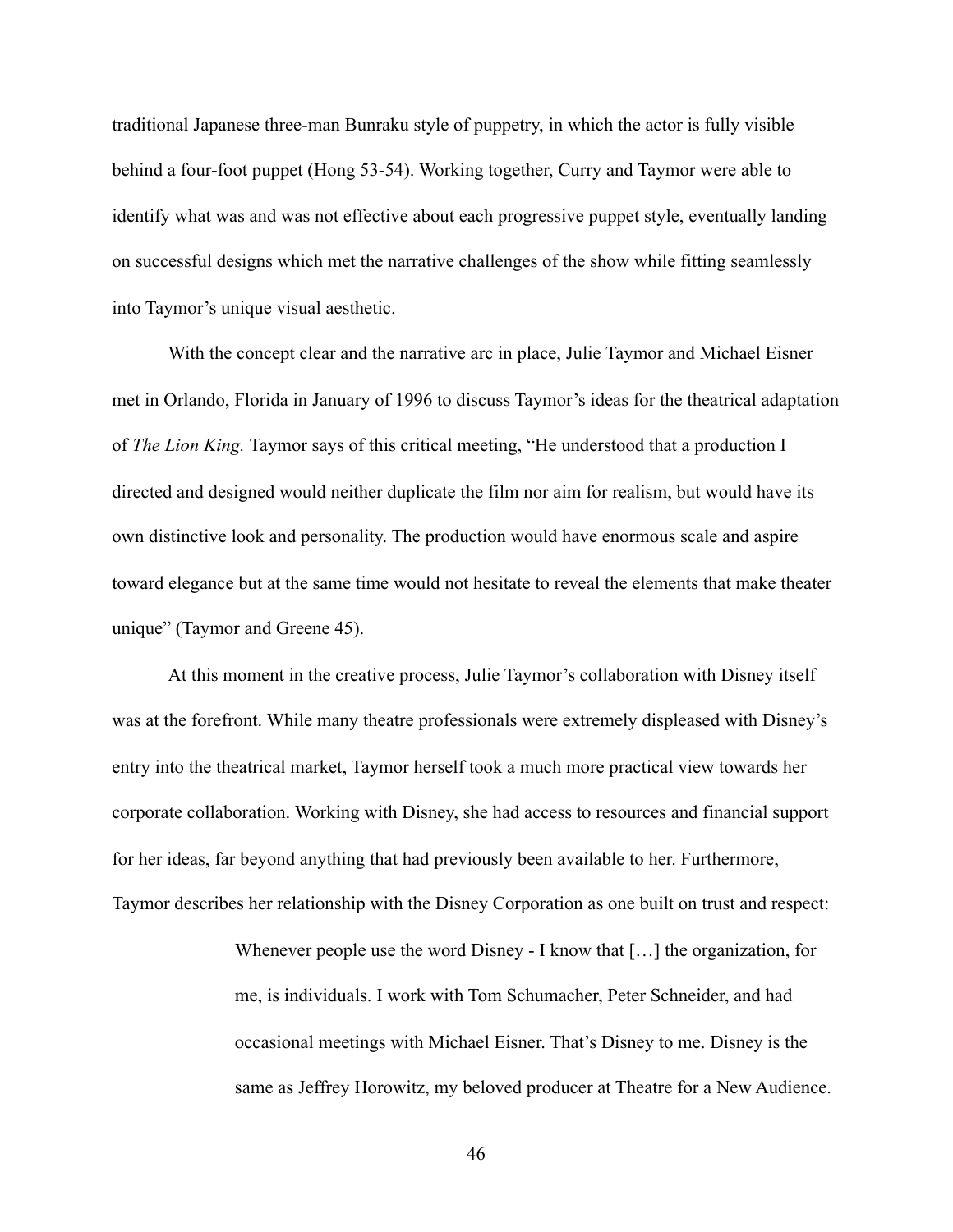[...] They're individuals. If you work with these individual producers and they support you that's a good relationship. It's not a corporation I'm working with. (Taymor and Winer)

Likewise, Thomas Schumacher at Disney Theatrical Group was stimulated and inspired by the challenge and innovation Julie Taymor brought to the table:

> Theater is not a business. Theater is a passion. The making of theater is about art. It is about people and people's ideas. The business of theater is what happens after creation. The irony here is that the most competent, most successful entertainment company working in the world today has set out to make its most daring, most challenging piece thus far and it is doing it by committing to artists, not by committing to a business proposition. (Cerniglia 7)

 The stage adaptation of *The Lion King* had the go-ahead from Disney's corporate leadership, and now the creative process would be moving into a new and exciting phase in the creation process. The design team would expand; actors, dancers and singers would be cast and hired; staging and choreography would begin; and prototypes would be built and tested. And in the midst of all this productive, creative chaos, the script and music of *The Lion King* still would need to be completed.

 In early 1996, the creative team was expanded and the performers were cast. The design team now included choreographer Garth Fagan, scenic designer Richard Hudson, costume designer Mary Peterson, wig and makeup designer Michael Ward, lighting designer Don Holder, sound designer Tony Meola, and musical directer Joe Church, in addition to orchestrators, design associates and assistants. This was, in many ways, the most richly collaborative time in the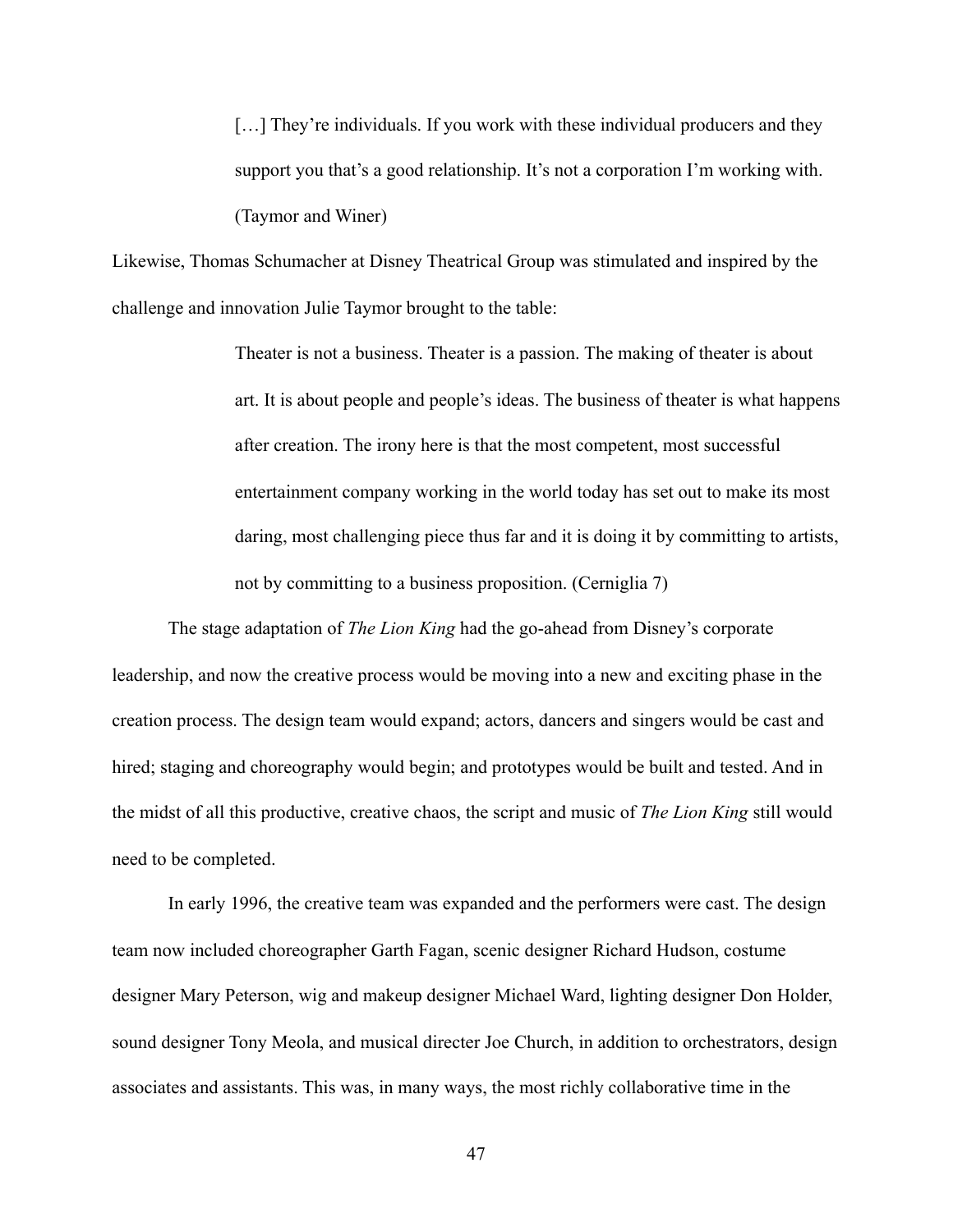development process of *The Lion King* musical. With larger teams in place and theoretical ideas being prototyped, the development process moving forward involved an integrated process, where story, music, choreography and design could all influence and respond to one another.

 At this stage, choreography came to the forefront of the creative development process. Prior to the beginning of rehearsals, Julie Taymor and Garth Fagan, the choreographer, had discussed the dance needs of the entire show. There were important questions they needed to address together: When would dance be the focus of a scene? When would it help create a background? How much movement and choreography would the principles be involved in? Faced with cinematic scenes, flocks of birds, herds of gazelles and the like, Taymor approached Fagan and presented to him the puppets that she and Michael Curry had designed (Taymor and Greene 148-149).

 Now it would be Fagan's job to integrate those puppets into choreography evocative of animal movement and consistent with the mood of *The Lion King.* Fagan responded positively to the challenge, and brought his own creative opinions to the table. Fagan, whose artistic background was dominated by European and American modern dance, but included Afro-Caribbean influences, wanted "to put pure concert dance on stage and not some commercial variation thereof. […] He wanted the movement to be born of his dance vocabulary and to be metaphoric in his storytelling in ways that only dance can do" (Cerniglia 4-5).

 Garth Fagan's choreographic vision for *The Lion King* drew from a wide range of dance styles, but differed widely from typical Broadway fare:

> I want the dance to look like an integral part of this community, of this *Lion King* land. Of course *Lion King* land includes strong elements from Africa, so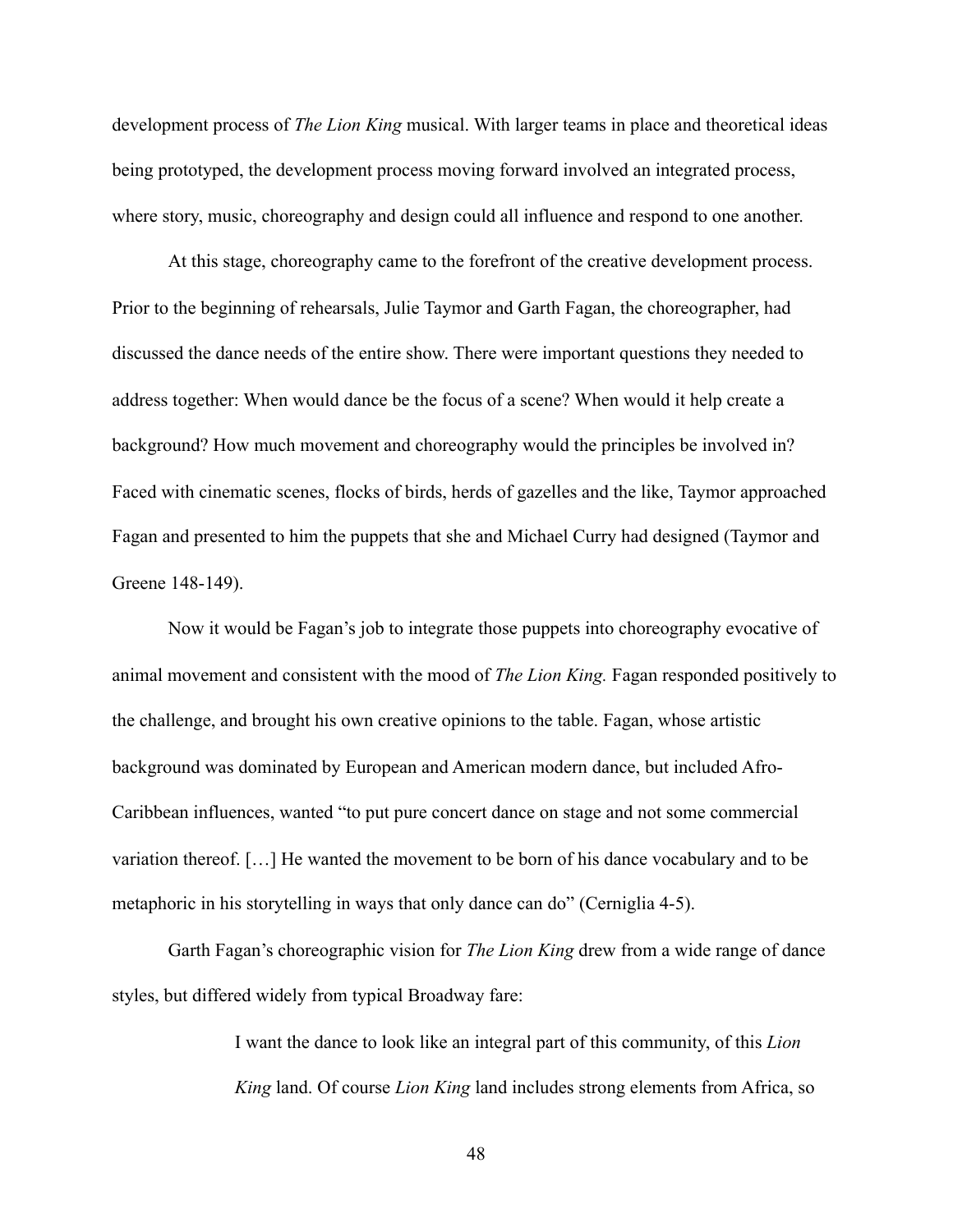that means body-rhythmic and weighted movement, the kind of movement used by cultures that are close to the earth and to nature. I want dance in which fantastic, unusual patterns and shapes evolve, shapes of dancers' bodies, shapes of union of dancers. Some shapes are related to the African base of the piece, and some are just magical. (Taymor and Greene 148)

 This carefully-crafted movement style was built of broad and deep collaboration with the director, composers and puppet designers. One of the most critical elements of the collaboration involved the integration of chants and choreography. Lebo M's grassland chants were connected to the choreography, and required a painstaking back-and-forth process that Garth Fagan was not at all used to. There were many times in the creation process when the choreography was shaped by puppetry, the music was shaped by the choreography, and then the choreography was changed in response to the music. This was a huge departure from the far more common practice of a a choreographer working with an already complete score (Taymor and Greene 155-156). According to Taymor:

> Usually Garth choreographs to a finished piece of music and needs the counts to be absolutely specific, so this was a bit trying at first. Ultimately, though, the back-and-forth process of music inspiring dance, and then the dance moves inspiring new twists in the music, turned out to be the best and only method in what was a truly collaborative process. (Taymor and Greene 156)

This process eventually expanded to include one of the lead orchestrators, Bob Elhai, as well as composer Mark Mancina, and was illustrative of the astonishing level of collaboration required in order to realize Taymor's elaborate and fantastic vision. This was not a musical with discrete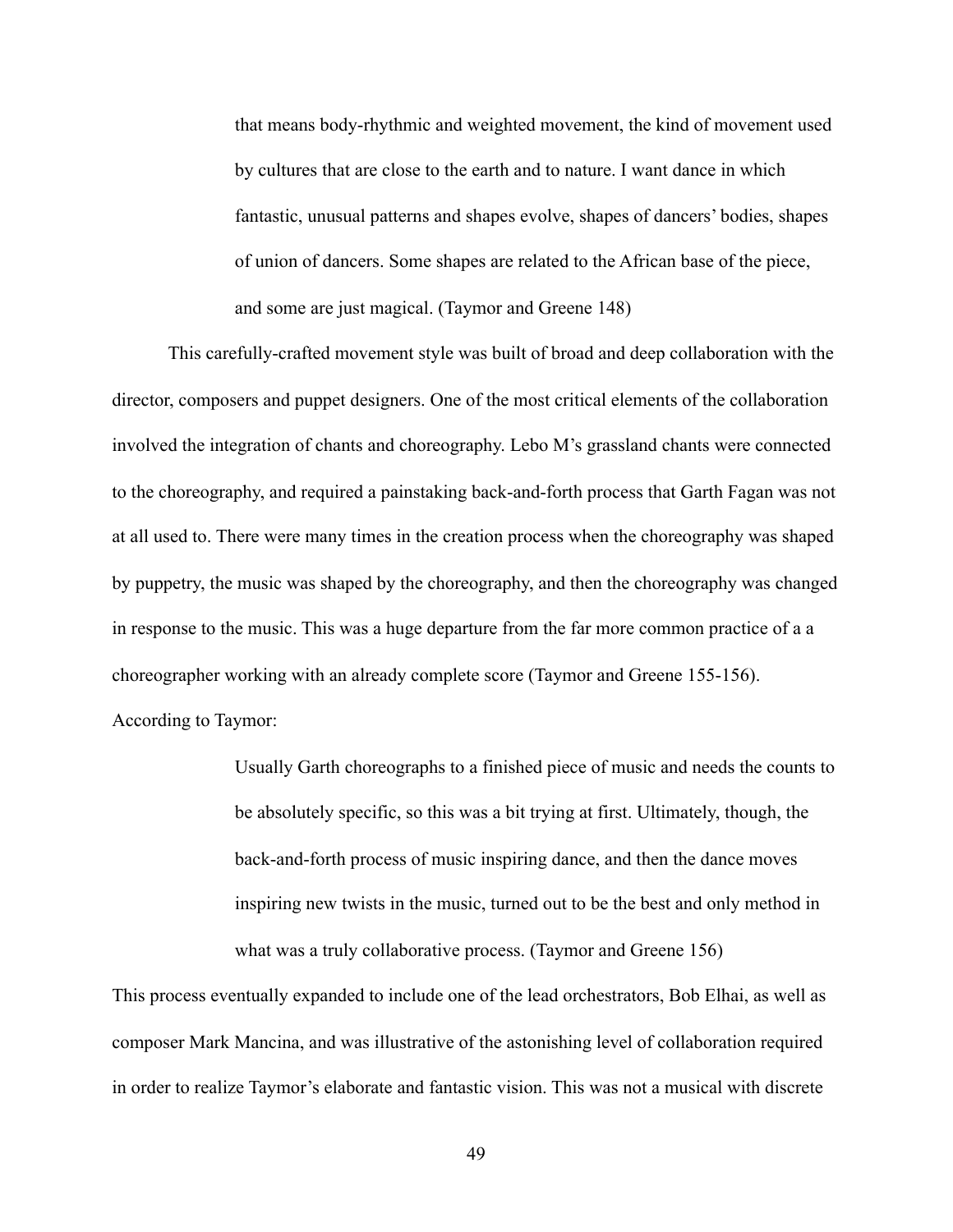categories that could be handled as separate pieces: book, music, dance, and design. This was a unified whole, in which even the tiniest decisions had ripple effects across multiple departments.

 Also at this time, the various designers began to sketch and prototype set pieces, props, costumes, puppets, and masks. The designers of *The Lion King* laid out their space in an extremely unusual way. They found a loft space that was large enough for a small costume shop, a drafting studio, and a puppet and mask construction area. Whereas most designers work in isolation and exchange their ideas in scheduled meetings, the designers working on *The Lion King* would be able to bounce ideas off of one another all the time. There was an immediacy to this way of working that helped contribute to the visually cohesive aesthetic of the production. Taymor explains the advantage of the loft setup:

> Our approach made sense. It is impossible to separate one design element from another. Patterns on costumes were duplicated in the patterns of the scenery. Colors were constantly compared. Everybody had questions about scale, dimension and the flow of traffic onstage. The loft space gave us easy access to one another and facilitated the collaborative effort. (Taymor and Greene 50)

In many ways it seems self-evident, but one of the secrets to successful collaboration can simply be proximity. It is easier to create a unified whole if you are working in the same place.

 It was out of this integrated environment that set designer Richard Hudson and Julie Taymor developed the major scenic elements which would provide the visual center of the entire production. The most important element in the stage design was Pride Rock, and Taymor had already begun to sketch ideas for it during the early ideation phase of *The Lion King*'s development. Taymor's early design involved a circular, symmetrical structure that she described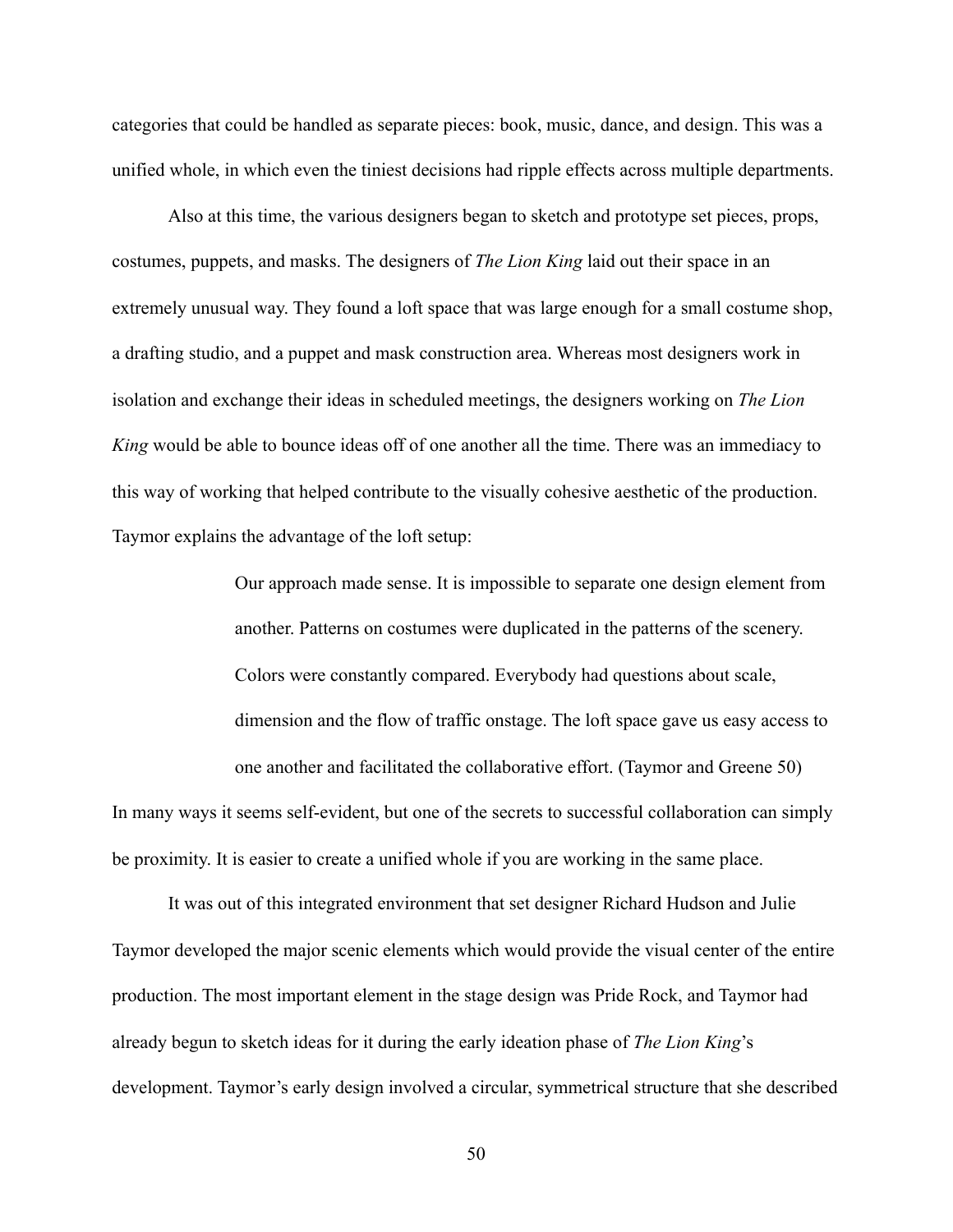as looking like a tiered wedding cake. Hudson hated it. He found it too symmetrical and felt that it lacked a sense of danger or edge. Hudson responded to this initial design with one of his own. Richard Hudson's Pride Rock consisted of a revolving staircase with an asymmetrical shape, spiraling 20 feet into the air. The asymmetry gave it a more organic feel, and the turntable allowed the set piece to be shown from many angles. It was a fantastic example of a successful collaborative process. Although Taymor's original idea was not sufficient, it was enough to spark Hudson's idea, which would become the visual centerpiece of the Broadway show (Taymor and Greene 80).

 In any big budget Broadway musical, the producers and backers have a say in major production choices. When the producers and backers in question represent Disney Theatrical Group and the intellectual property being developed is a Disney Animation property, the importance of satisfying those producers cannot be overstated. *The Lion King* was a tremendous risk for Disney Theatrical, and the work presented by Julie Taymor and the rest of her creative team was subject to Disney's approval or rejection. In order to determine if the show was progressing satisfactorily, Michael Eisner and Thomas Schumacher set up an August 1996 workshop. The workshop consisted of a sit-down, un-staged reading of the script and music, the staging of a few critical scenes, and a presentation of the visual development to this point: sketches, prototypes and models of sets, costumes, masks, and puppets. All took place in a rehearsal studio rather than a theatre. Taymor later decided that a rehearsal studio did not provide a close enough approximation of the audience experience to be useful for demonstrations (Taymor and Greene 49).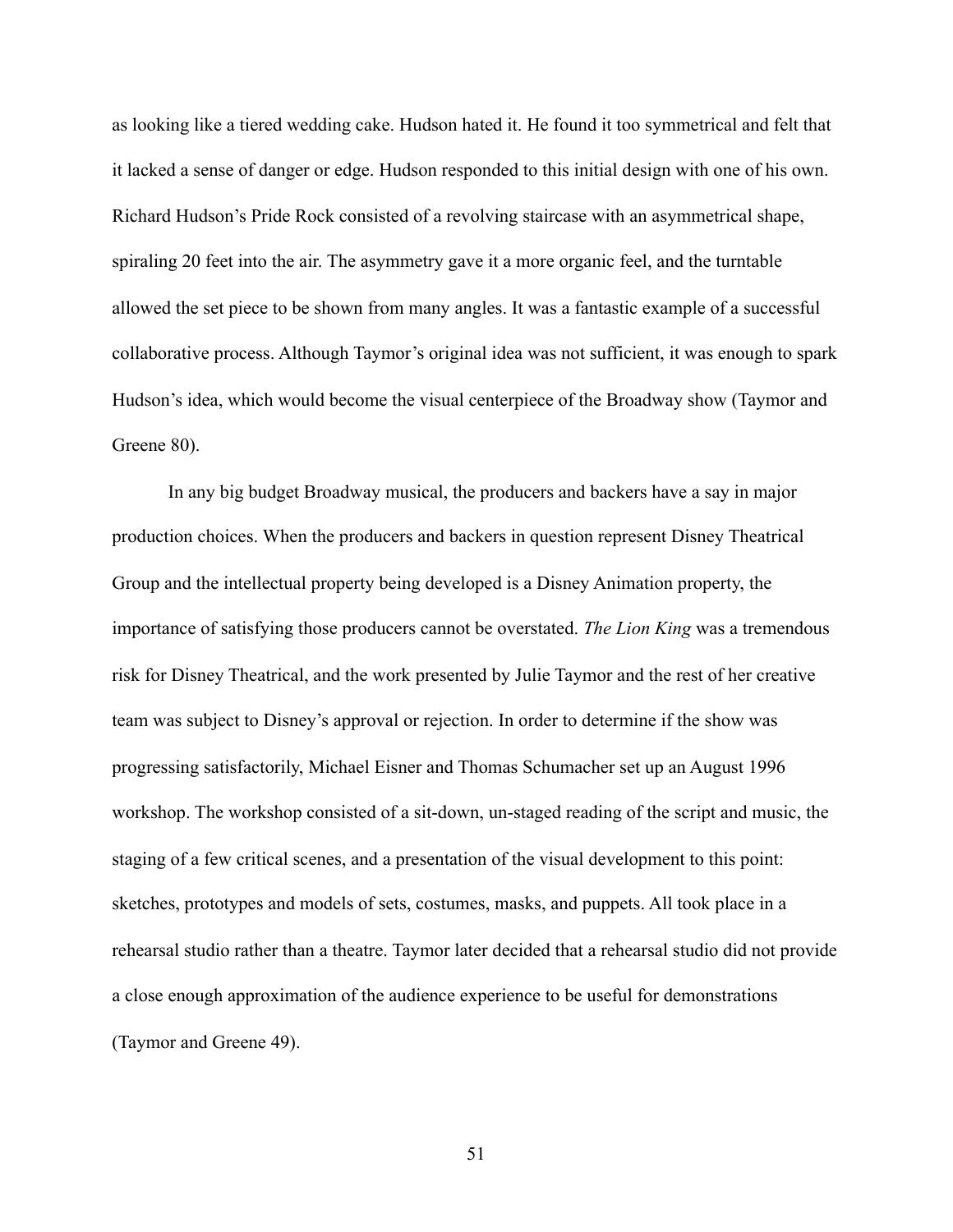<span id="page-59-1"></span> After the initial workshop, Disney Theatrical was satisfied that *The Lion King* should be Broadway-bound, but they were not yet convinced that Taymor's dramatic ideas about the Double Even[t](#page-59-0)<sup>[18](#page-59-0)</sup> would work on the stage. Schumacher and Eisner questioned the use of masks and puppetry for principle characters and wondered if the show would be better served by restricting the more extreme visual elements to the chorus (Taymor and Greene 119). Taymor felt that the creative vision had been compromised by the non-theatrical setting in which the first workshop had been presented. In order to address these concerns, Taymor and her collaborators decided they needed a second workshop. This one, to be held at the New Amsterdam Theater on February 10, 1997, "would present finished costumes, puppets, masks, and full makeup and would take place on a fully lit stage, with people watching from an appropriate distance" (Taymor and Greene 122).

 In the February 1997 workshop and prototype demonstration, Julie Taymor decided to present the principle characters in three different versions. The first, Taymor's preferred approach, involved the headdress-masks described earlier; the second was a half-mask version; and the third was based on a makeup-only design. In the end, Taymor's original idea translated beautifully to the stage:

> What happened at the end of that is they all did work and Michael Eisner [...] said at the time, 'They all work, but the one you first created, your first concept,' the one that I called later the Double Event, 'it's the most risky, but if it works the payoff is bigger.' And that whole concept of taking a big risk and if the risk

<span id="page-59-0"></span> $18$  This is how Julie Taymor describes the human-animal duality created by the use of masks and puppets that partially obscure and partially reveal a character's human features.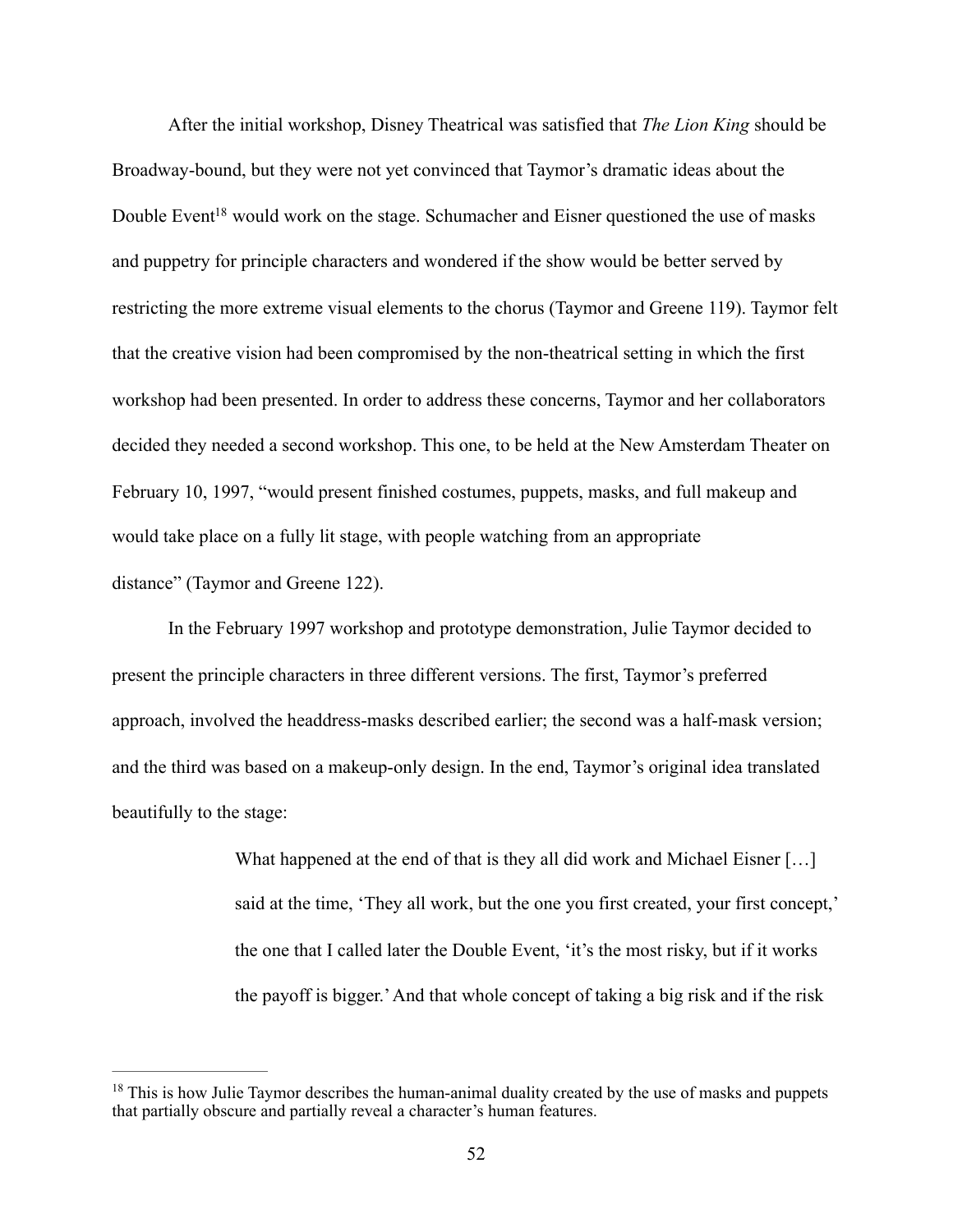works the payoff is bigger, is something I wish more people would live by,

because that's what I live by. (Taymor and Winer)

Thomas Schumacher would later describe that workshop as "one of the most important artistic breakthroughs in the process of bringing Julie's vision to life and the characters to the stage. Julie's concept […] could only be realized by going into a theater space and trying it" (Taymor and Greene 122). It is important to note that the success of this workshop was fundamentally an endorsement of the collaborative processes that went into creating it. Furthermore, the entire workshop process, and obtaining the approval of the producers was part of Taymor's responsibility as a partner in a corporate collaboration.

 The February workshop also revealed a scene and costume change in Act One that took far too much time to transition, between the end of the "hyena bacchanal" and the beginning of the wildebeest stampede. The situation necessitated the creation of a new scene between Mufasa and Zazu, which ended up being "a rather comical and moving scene that adds to the development of these characters" (Taymor and Greene 168). As is often the case, the challenges presented by the reality of staging opened up new dramatic possibilities and enriched the entire show.

 In the end, *The Lion King* was a wild success for Disney Theatrical Group. Julie Taymor's innovative vision, brought to life by a varied, international team of collaborative artists and writers, inspired audiences all over the world. The success of *The Lion King* depended on the efforts of all of the collaborators, working in unison towards a common goal and a common vision. It was a success built on risk and trust. Disney entrusted one of its most valuable commercial properties to a director with an avant-garde vision and a reputation for risk-taking,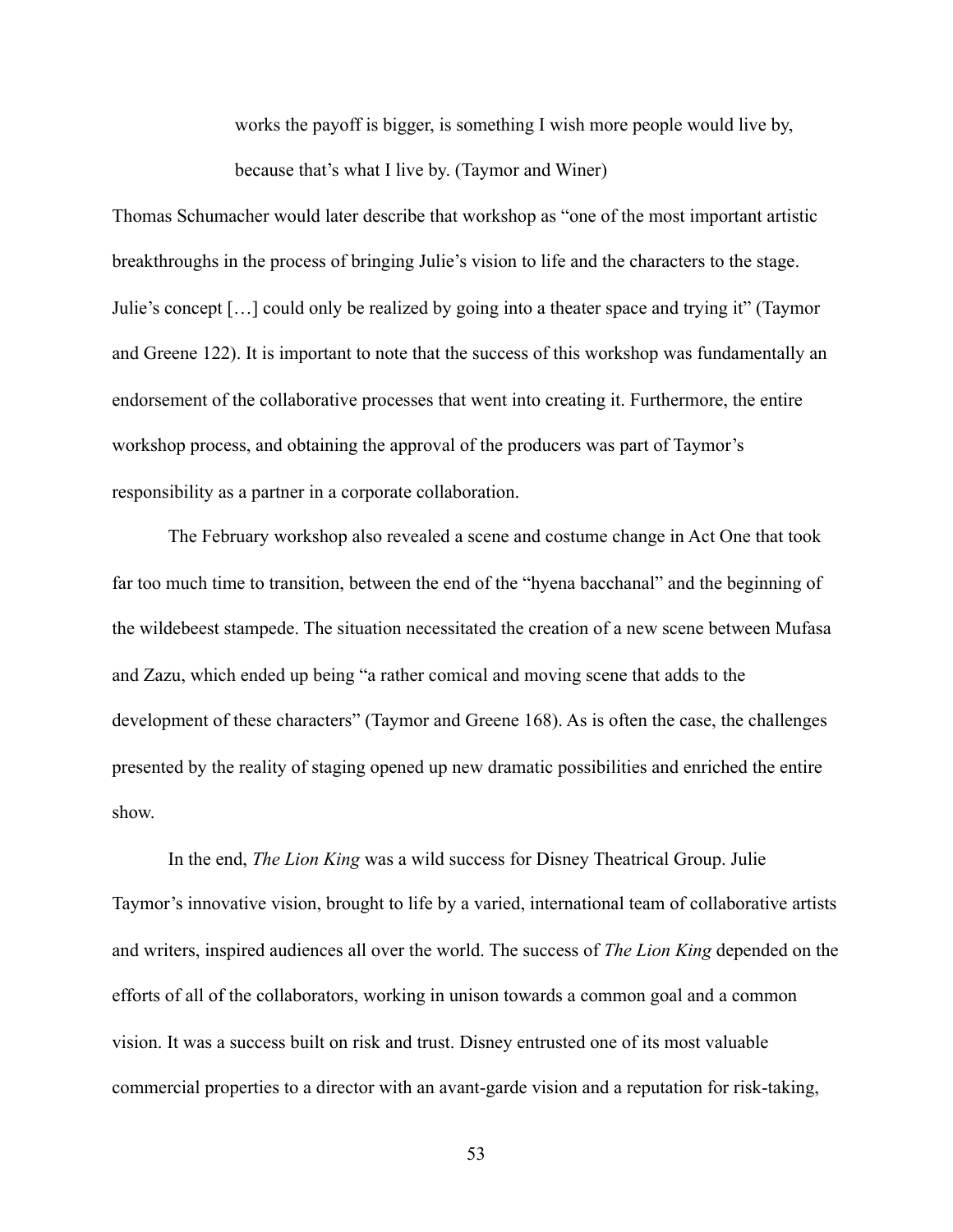and Julie Taymor and her team returned to Disney a property worth even more as a stage production than it was in movie theaters. To date, the animated film of *The Lion King* has brought in just under one billion dollars in box office sales ("The Lion King (1994) - Financial Information."). The stage version passed the six billion dollar mark in 2014. Disney made the right decision.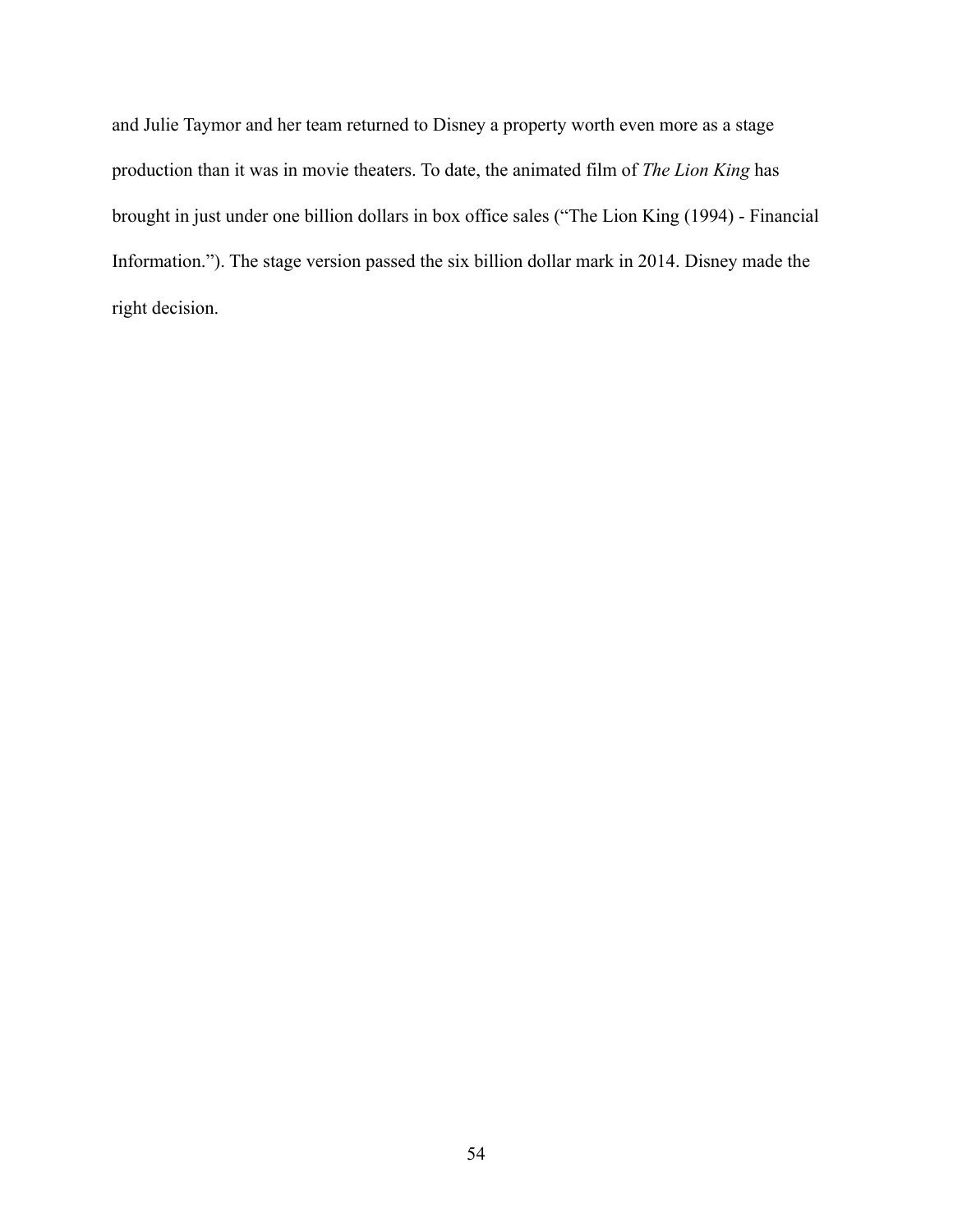## **Chapter 4: Risk, Reward, and the Path to Collaborative Innovation**

 Long before a musical reaches a Broadway stage, even before a single song has been written, it begins its life as an idea. That idea, whether conventional or revolutionary, simple or complex, is like an uncut diamond: it may hold promise, but you cannot put it on a stage and call it a musical any more than you can put a rough, unpolished diamond on a ring and call it fine jewelry. The idea must journey through a development process and emerge as a unified whole to become worthy of the stage. Stories must be outlined, songs must be written, and ideas must be tested and tried. Collaborative partners must learn to work with one another and come together around a unified vision. Even for a musical written by a single writer, there is collaboration throughout the development process, as the writer interacts with producers, directors, designers and others. For a musical that is written by a team, the development process is highly dependent on successful collaborative techniques, no matter the era or style in which it is written.

 Times change. Tastes change. The nature of musical theatre itself changes. Between 1943, when *Oklahoma!* opened on Broadway at the St. James Theatre, and 1997, when *The Lion King* opened at the New Amsterdam Theatre, a great deal had changed about Broadway (Carter 168 and Associated Press). In 1943, Broadway audiences expected to see scantily dressed dancing girls and energetic song-and-dance numbers, but did not yet know that they wanted stories and characters with depth and substance. In 1997, audiences expected strong stories peopled with rich characters, but they did not yet know that they wanted puppetry, masks, and the mechanics of the stage. Both shows revolutionized the face of musical theatre, and as a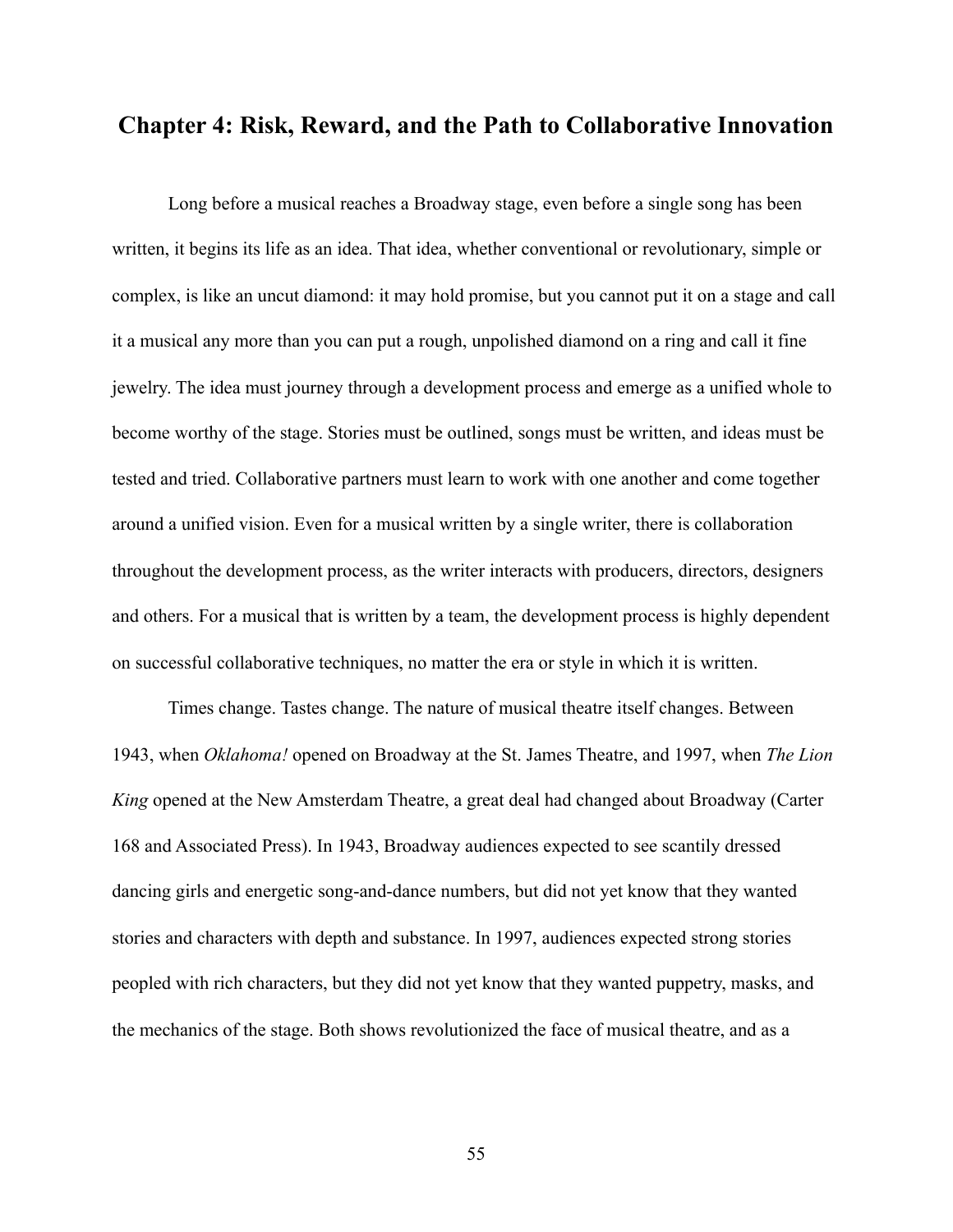result, both were risky ventures for their creators and their producers to undertake. Change is inherently and definitionally risky.

 The ideas for both *Oklahoma!* and *The Lion King* originated with producers who would never receive any kind of writing credit: Theresa Helburn, Co-Director of the Theatre Guild, for *Oklahoma!;* and Michael Eisner, CEO of the Disney Corporation, for *The Lion King.* A lot was at stake for both producers. The Theatre Guild, in spite of a rich history that included introducing the country to the works of Eugene O'Neill, Maxwell Anderson and Bernard Shaw, was in dire financial straits in 1941, when Helburn first approached Rodgers. Helburn needed *Oklahoma!* to be a smash hit in order to save the Guild from going under (Green 101).

<span id="page-63-1"></span> Disney, on the other hand, was (and is) an entertainment juggernaut — a multinational corporation with an outsized reputation that inspires both adoration and contempt. In 1997, Disney was financially strong, and the budget for *The Lion King* was correspondingly large<sup>[19](#page-63-0)</sup>. Yet *The Lion King* was an enormous risk for the Disney Corporation. Aside from the fact that millions of dollars had been sunk into its development, Disney needed *The Lion King* to help the corporation be accepted in the world of theatre (Taymor and Winer). For Disney, *The Lion King*  was a serious attempt to prove that it was artistically worthy of the stage. Many people in the theatre world were incensed that Disney had begun to produce Broadway musicals that might be described as ancillary products to their animated films. Although *Beauty and the Beast* had been a commercial success, it was viewed as a mediocre musical by much of the theatre community. With the announcement of a *Lion King* musical, there was an understandable fear that Broadway was going to be slowly transformed into Disneyland. With this musical, Eisner and Thomas

<span id="page-63-0"></span> $19$  Disney does not release budgetary figures, but my analysis of the people, materials and methods of production used reveals that *The Lion King* must have been a multi-million dollar endeavor.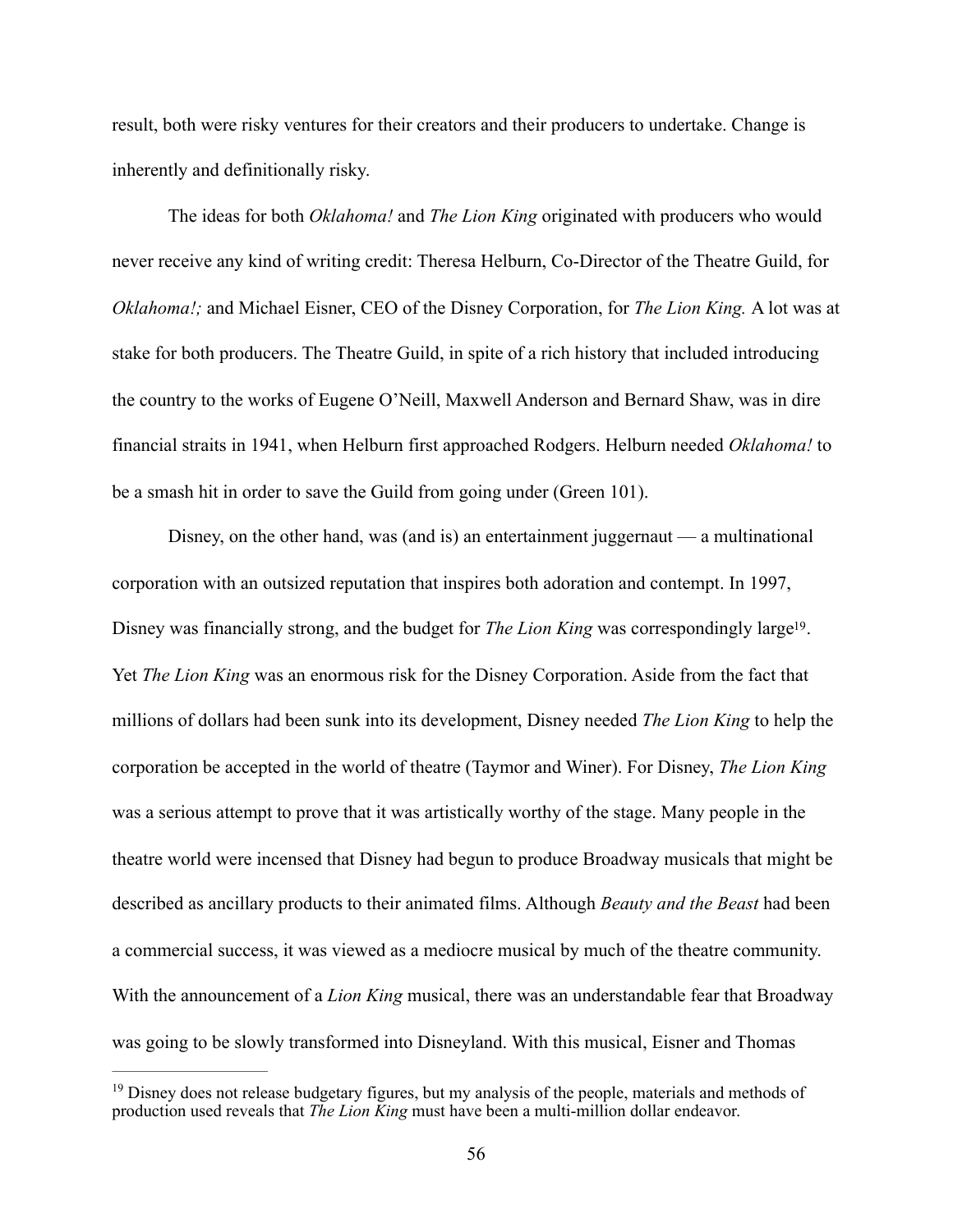Schumacher, President of Disney Theatrical Group, hoped to prove that Disney belonged on Broadway (Wickstrom 285). For Disney, it was existentially important that *The Lion King* be an artistic success. Although the fate of the entire Disney Corporation was not at stake, the fate of Disney Theatrical Group was.

 In certain ways, *Oklahoma!* and *The Lion King* were dissimilar projects, though each was revolutionary in its own way. *Oklahoma!* was adapted from a play, so it was already known that the story was well-suited to the stage. Nonetheless, the material was viewed as unfit for a musical by many people, including Richard Rodgers' former partner Lorenz Hart (Hyland 136-137). While the very idea of a Western musical was viewed with derision by many theatre insiders, the most revolutionary aspect of *Oklahoma!* was its emphasis on story. The idea of a "bookmusical"<sup>20</sup> was not entirely new in 1942, but it was unusual. In the introduction to *Lyrics*, Oscar Hammerstein II describes the general attitude towards musical theatre in the early 1940s as cynical:

> <span id="page-64-1"></span>Neither the public nor the critics expected more than a display of girls, jokes and tunes. Those who came off with the most credit in addition to the stars were several prominent producers […] and composers […]. The librettist was a kind of stable boy. If the race was won he was seldom mentioned. If the race was lost he was blamed for giving the horse the wrong feed. For many years I read theatrical criticism and comment which contained the statement "The book of a musical show doesn't matter," and yet in the case of most failures it was pointed out that the book was so bad that it could not be survived. (Hammerstein 41)

<span id="page-64-0"></span> $20$  A musical's "book" is its dialogue and narrative structure. A "book musical" is one that is story-driven.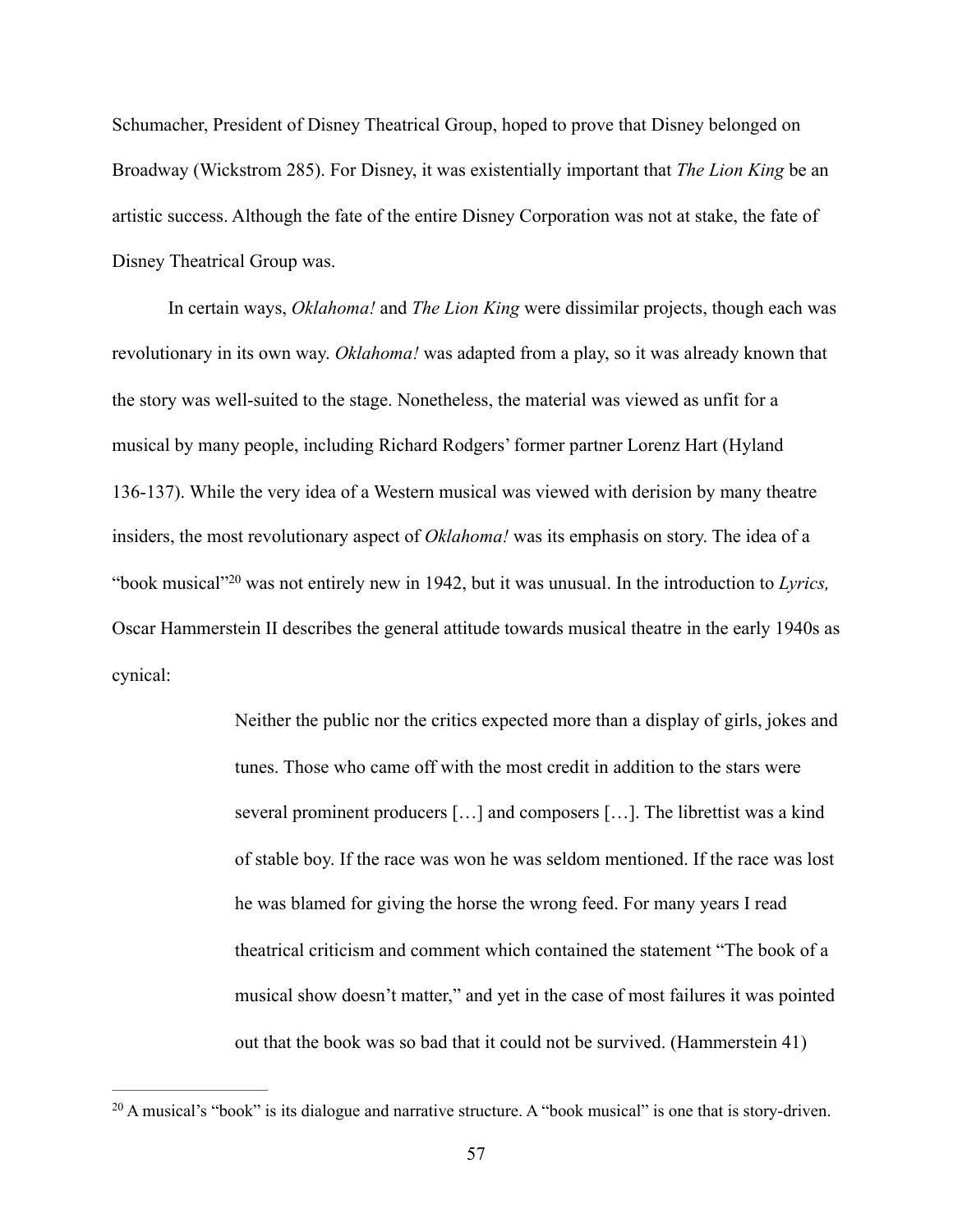When Rodgers and Hammerstein decided that *Oklahoma!* would be driven by story and character, they were taking a huge risk, and altering the course of musical theatre history.

*The Lion King* was adapted from an animated movie musical populated by animals with human personalities. At first glance, the source material appeared absolutely unsuitable for the stage (Taymor and Greene 14). But, artists are often inspired by limitations, and seemingly impossible challenges can inspire ingenious solutions. The very things that made *The Lion King*  movie so unlikely to succeed as a musical — a cast composed entirely of animals, the centrality of the movie's cinematic visuals, and the sheer enormity of the story's scale — were the things that inspired revolutionary theatre. Julie Taymor's idea of the Double Event, or the visible duality of animal and human in every character, was a response to the challenges posed by adapting such unsuitable source material for the stage. The spectacular puppetry, unconventional choreography, and overall conceptual artistry of *The Lion King* musical were truly innovative solutions to some extremely unconventional problems.

 One of the areas where *Oklahoma!* and *The Lion King* differed most significantly was in terms of the composition of their authorial teams. *Oklahoma!* had a straightforward writing team. Composer Richard Rodgers and librettist Oscar Hammerstein II were the only credited authors of the musical, but there were important structural contributions from producer Theresa Helburn and choreographer Agnes de Mille. Direction and design were later additions to the musical and were not integrated into the writing process in any significant way.

*The Lion King,* on the other hand, was such a profound departure from traditional musical theatre that its creation cannot properly be described as "writing." Due to the prominence of visual storytelling in *The Lion King* musical, the primary designers must be considered a part of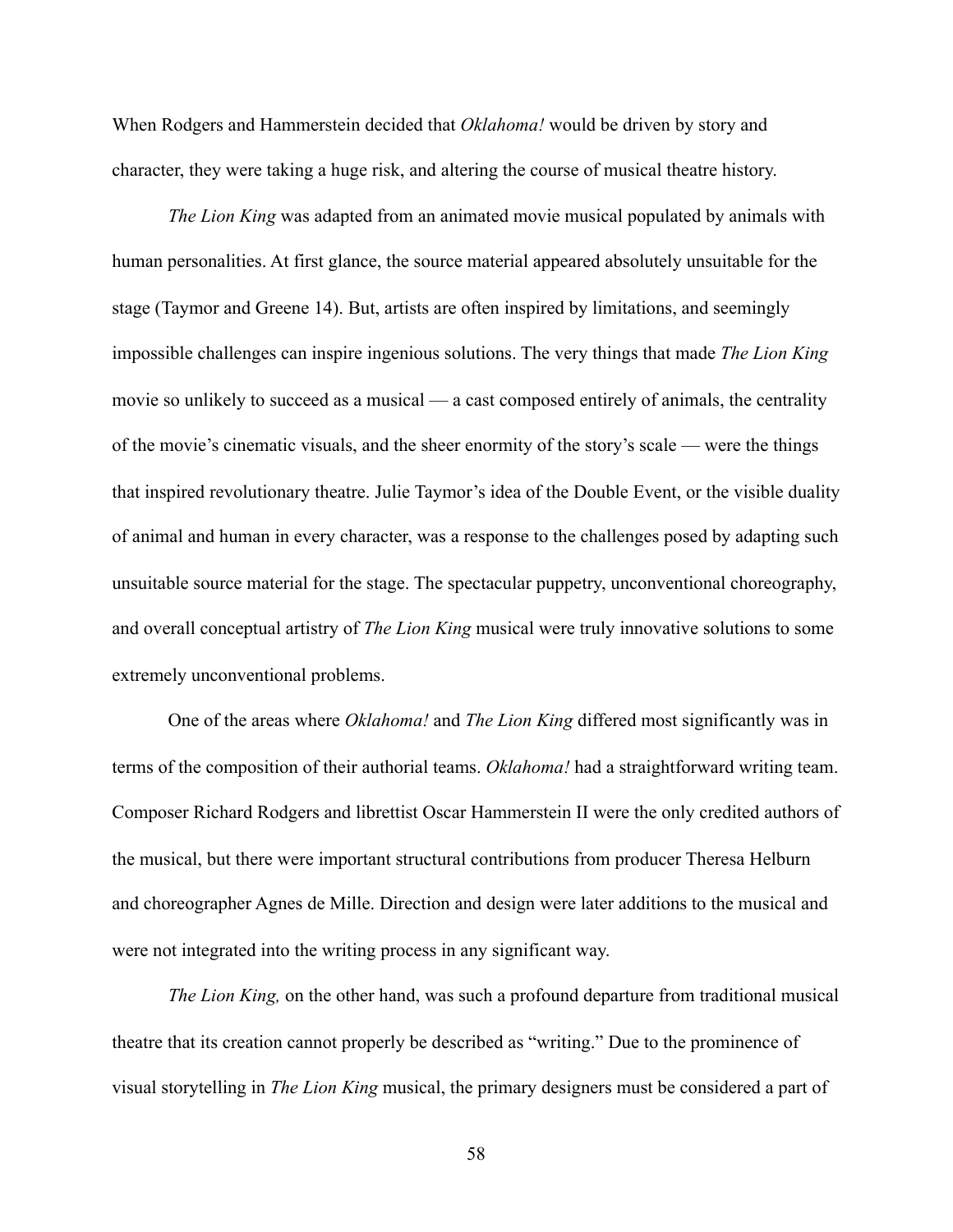the authorial team. In fact, the creation of the musical was helmed not by a writer, but by the highly-respected avant-garde director Julie Taymor. Her enormous writing team included: two primary book writers, Irene Mecchi and Roger Allers; five songwriters, Elton John, Tim Rice, Lebo M, Hans Zimmer, and Mark Mancina; choreographer Garth Fagan; set designer Richard Hudson; puppet co-designer Michael Curry; costume designer Mary Peterson; and of course Julie Taymor herself, who acted as both director and overall design lead (Taymor and Greene 25-26, 49 and Cerniglia 4).

 With such an enormous collaborative team, Julie Taymor had a necessarily hierarchical relationship with the writers and designers with whom she worked. Richard Rodgers and Oscar Hammerstein II, on the other hand, shared an equal partnership. Both arrangements led to commercially successful, groundbreaking new musical theatre and each approach was wellsuited to the needs of the project in question. Often, hierarchical collaboration is viewed as a lesser form of collaborative effort, with equal partnership as the ideal towards which all collaborative models should strive. In reality, not every project has the same needs. While it is not unusual for a thriving two-person collaboration to be built on equality, a ten-person collaboration generally needs a leader to keep the whole team moving in the same direction. *Oklahoma!* and *The Lion King* demonstrate that a collaboration must be defined by the needs of the project at hand. There is no ideal collaborative model with universal applications.

 Both *Oklahoma!* and *The Lion King* went through three distinct periods in their development, which I refer to as an "Ideation Period", a "Creation Period" and a "Workshop and Revision Period." The Ideation Period involved two parts. First, there was early conceptualization, when the primary creators allowed their vision of the musical to evolve. For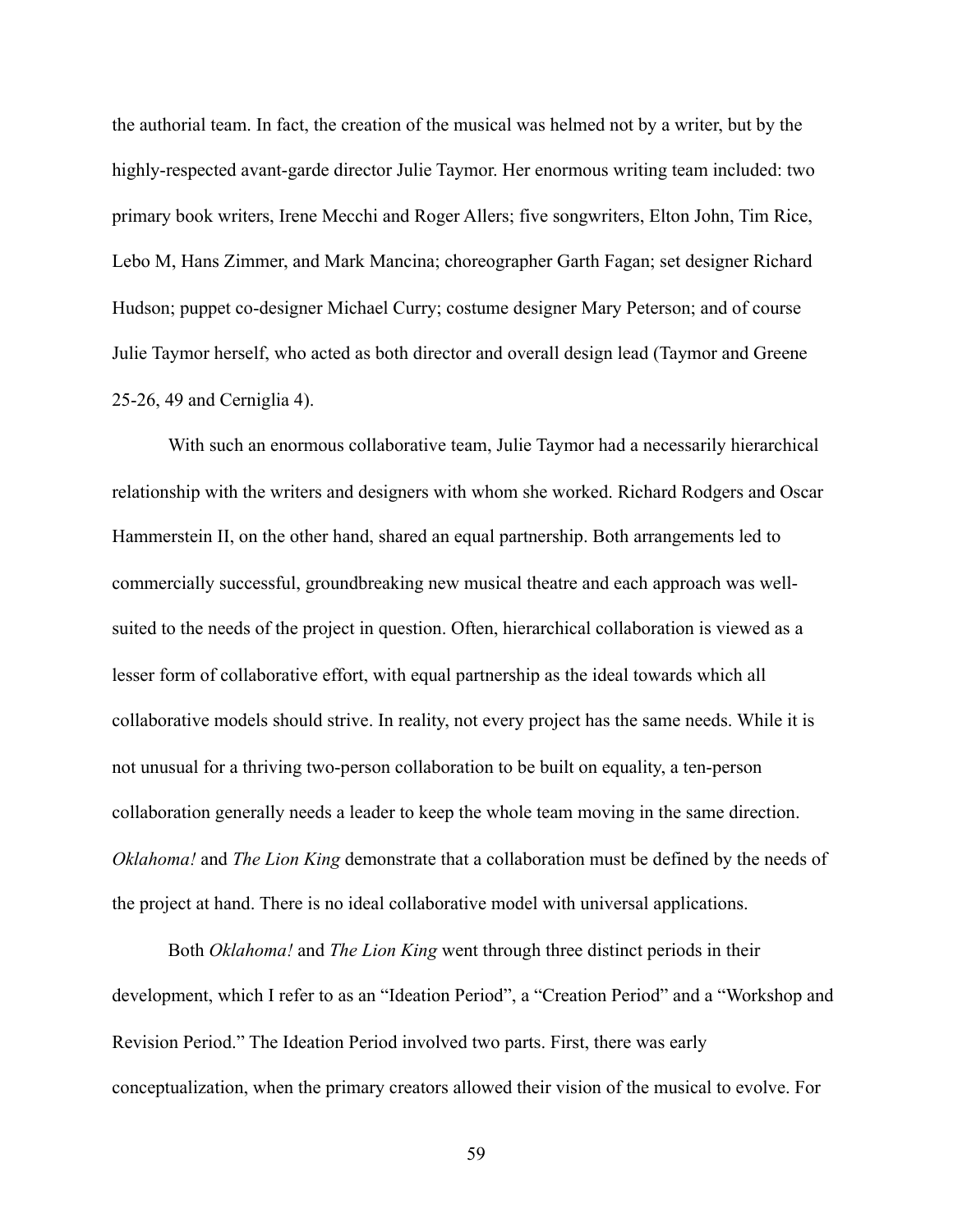*Oklahoma!*, this took place during the initial meetings between Richard Rodgers and Oscar Hammerstein II. For *The Lion King,* the early conceptualization was undertaken by Julie Taymor alone, and involved ideas about story and visual aesthetic. In both cases, this part of the creative process required open exploration and a total lack of censorship.

<span id="page-67-2"></span> The second half of the Ideation Period was what I call the "Blueprint Stage", when the musical would be outlined, with song and dance numbers placed into the narrative. This part of the Ideation Period also involved decisions about adaptation. During the development of both *Oklahoma!* and *The Lion King* there were changes made to both story and characters. Rodgers and Hammerstein changed *Green Grow the Lilacs* by adding the character of Will Parker, changing the character of Ado Annie into a more attractive funny girl, and altering the play's ending in subtle but significant ways<sup>[21](#page-67-0)</sup>. Julie Taymor, along with the book writers, Irene Mecchi and Roger Allers, made major changes to the source material of *The Lion King* during this period as well. Among other changes, they added major story events to deepen the development of Simba, significantly expanded Nala's role, and changed Rafiki's character from male to female in order to strengthen the musical's female representation<sup>22</sup>[.](#page-67-1) By the end of the Ideation Period, both *Oklahoma!* and *The Lion King* had been fleshed out and were ready for the next stage of development.

<span id="page-67-3"></span> The second period in the development of both *Oklahoma!* and *The Lion King* was the Creation Period. During this part of the writing process, the outline created during the Ideation Period was expanded into dialogue and songs. In the case of *The Lion King,* this period also

<span id="page-67-0"></span> $21$  See Chapter 2 for details.

<span id="page-67-1"></span> $22$  See Chapter 3 for details.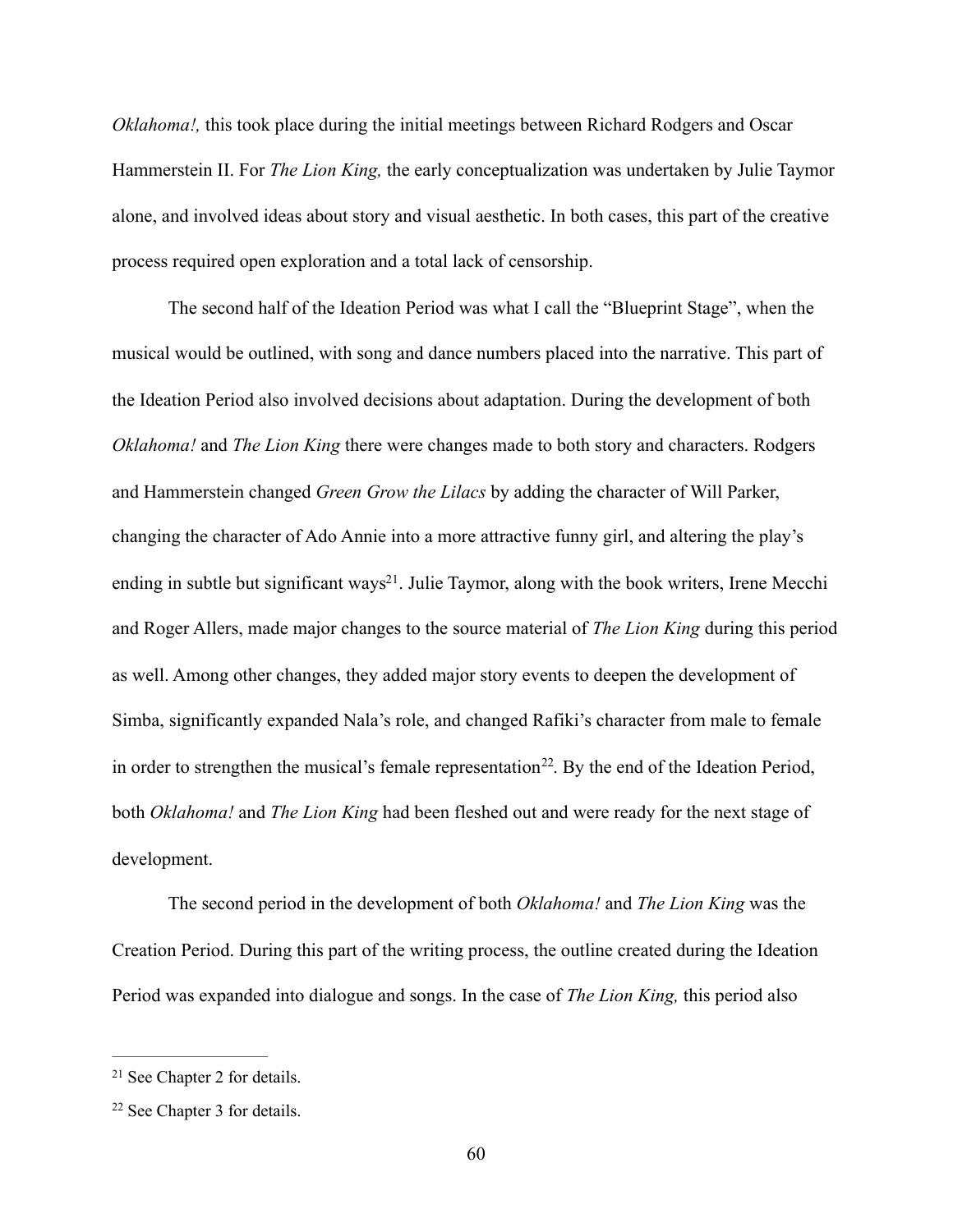included choreography, visual design, and the engineering of prototypes for the complex puppetry invented to translate herds of animals from the screen to the stage.

 Chapters two and three trace the specific collaborative processes used during the Creation Period by the collaborative teams responsible for the development of *Oklahoma!* and *The Lion King.* Given the widely disparate needs of the two projects and the differences in their collaborative structures, it is unsurprising that *Oklahoma!* and *The Lion King* underwent dramatically different Creation Periods, involving different collaborative methods. Nonetheless, both musicals emerged from this period with an early version of the script and score in place.

 The final period in the development of both *Oklahoma!* and *The Lion King* was the Workshop and Revision Period. Between the two musicals, the workshops themselves differed in one significant respect: the previews for *Oklahoma!* were held in front of full audiences, while the previews for *The Lion King* were presented only to the show's producers. This can be attributed in part to Julie Taymor's insistence that test audiences are toxic to innovation (Taymor and the Nantucket Project). Rodgers and Hammerstein had no such misgivings about preview audiences. In fact, Oscar Hammerstein II had the habit of lurking in the audience during previews to try to gauge people's honest responses (Wilk 92).

 In spite of these differences, the creative teams behind both *Oklahoma!* and *The Lion King* used their workshops to find the parts of the script that needed revisions. They then went about making cuts, changes, and additions as necessary and without sentiment. This highly important step is often absent from the process of an inexperienced writer, and that is to the detriment of the writer's work. Effective writing, whatever the medium, requires revision. This has a special importance in the theatre. When a musical exists only as a libretto and a score, it is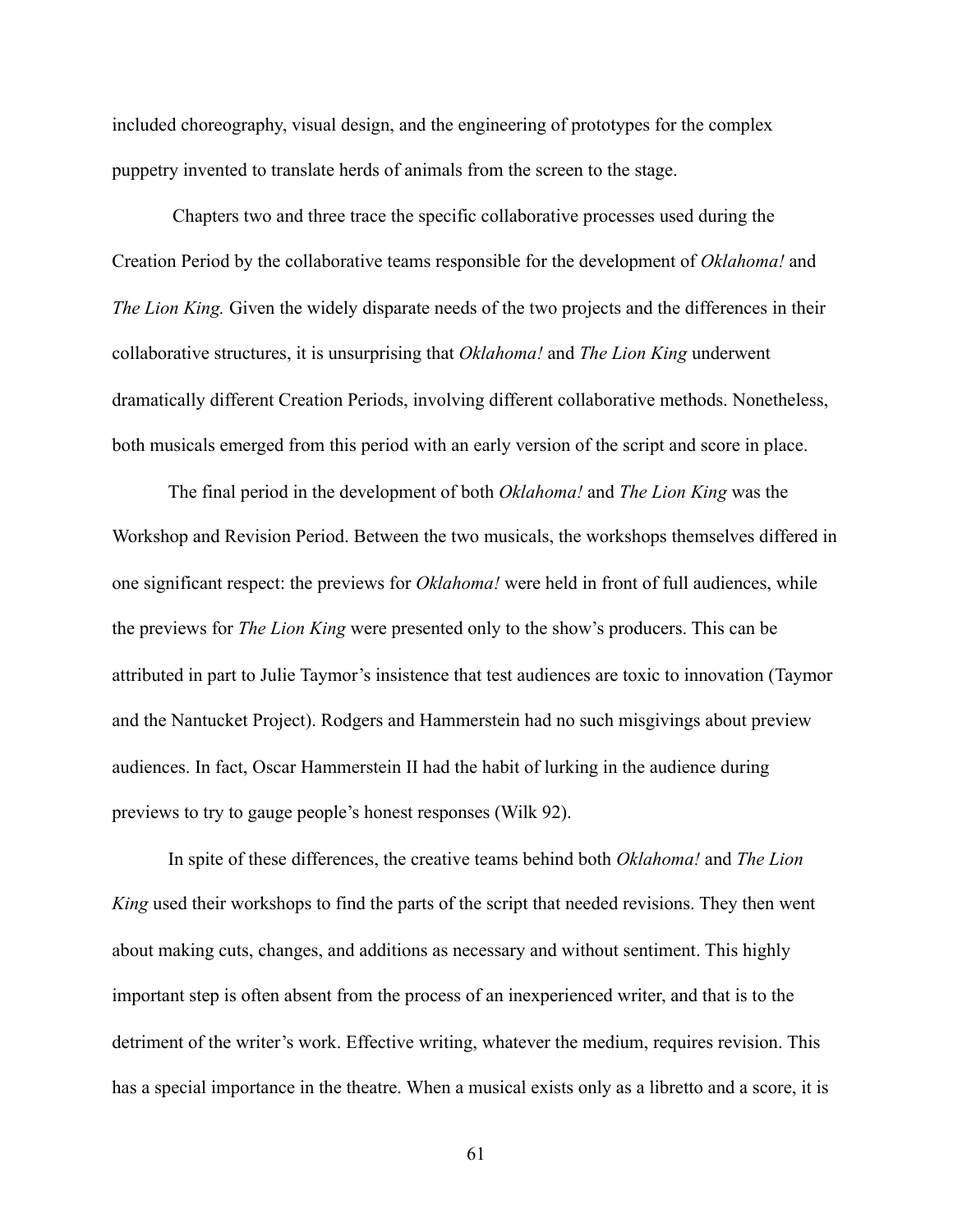impossible to predict exactly how it will come to life on the stage — where it will drag, where it will feel rushed, and where it will lose the audience's attention. Whether or not preview audiences are present throughout the Workshop and Revision Period, there must be a time when the musical is staged and a time for the creators to make changes in response to that staging. In the cases of *Oklahoma!* and *The Lion King,* this process resulted in the reordering of scenes, and the addition of new musical and dramatic material.

 In addition to following the same broad pattern of development (Ideation Period, Creation Period, Workshop and Revision Period), *Oklahoma!* and *The Lion King* shared a unifying philosophy. Both shows succeeded because they put unity of concept at the center of every major developmental decision, and because they chose to take significant artistic risks in pursuit of their visions. Those risks paid off. Both shows broke box office records, and had a lasting effect on musical theatre.

 After *Oklahoma!,* the "book musical" became a standard form, dream ballets briefly experienced a surge in popularity, and audiences began to demand musicals with plots and characters that they cared about (Wilk 101). As William Hyland put it in his biography of Richard Rodgers, "*Oklahoma!* was a revolution in American musical theater. Rodgers and Hammerstein perfected a new synthesis of music, libretto, lyrics, dancing, and staging. It was no longer merely a musical but a musical play" (Hyland 138).

 Fifty years later, *The Lion King* freed the imaginations of an entire generation of directors and writers, expanding the definition of musical theatre, and opening the door for continuing experiments in avant-garde commercial theatre — a concept which seemed to most people to be a contradiction in terms prior to *The Lion King*'s Broadway opening (Moore). In an article for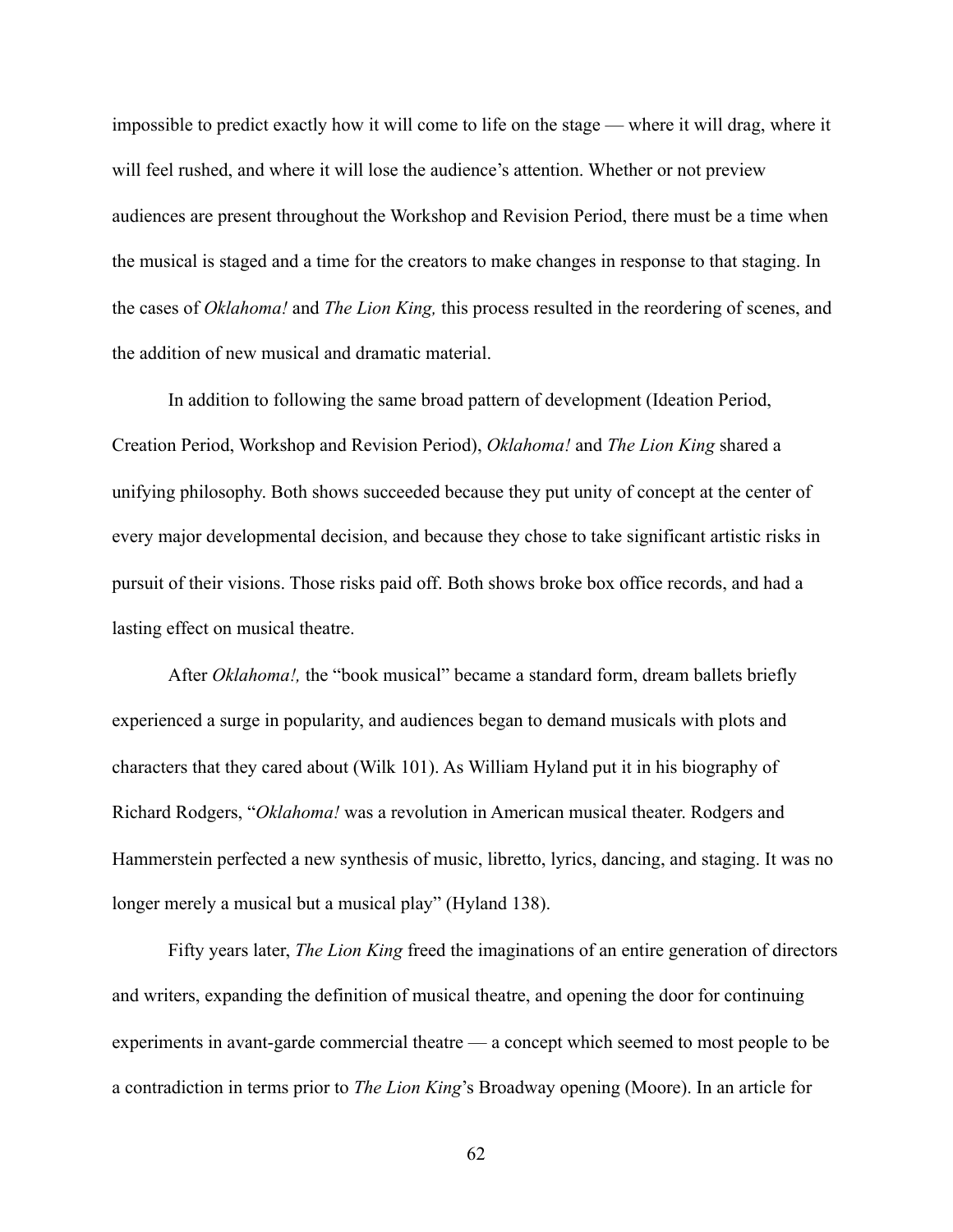*Dance Research Journal* two of the original members of the Broadway production team, Ken Cerniglia and Aubrey Lynch II, described *The Lion King'*s success: "The phenomenon of *The Lion King* is attributable in part to everyone involved bringing something vital and personal to the creative table" (Cerniglia 4).

 This is the core of all successful collaborative creation: everyone must bring something "vital and personal" (Cerniglia 4). Everyone must give of themselves, while simultaneously putting the good of the whole project ahead of personal ego and creative attachment. When this kind of theatrical collaboration is successful, the results can change the nature of our art and the way that our industry functions. It can help spur innovation, and bring out the best in individual creators.

 No two collaborations will operate in exactly the same way, but we learn and grow by building on the successes of the past. Both *Oklahoma!* and *The Lion King* provide practical models to help guide the work of future collaborative writing teams. Their developmental commonalities demonstrate a strong framework for collaboration, with a history of success in commercial musical theatre. The differences in their hierarchies and methodologies demonstrate that there are many ways of approaching collaboration and that no one method or approach holds a monopoly on success.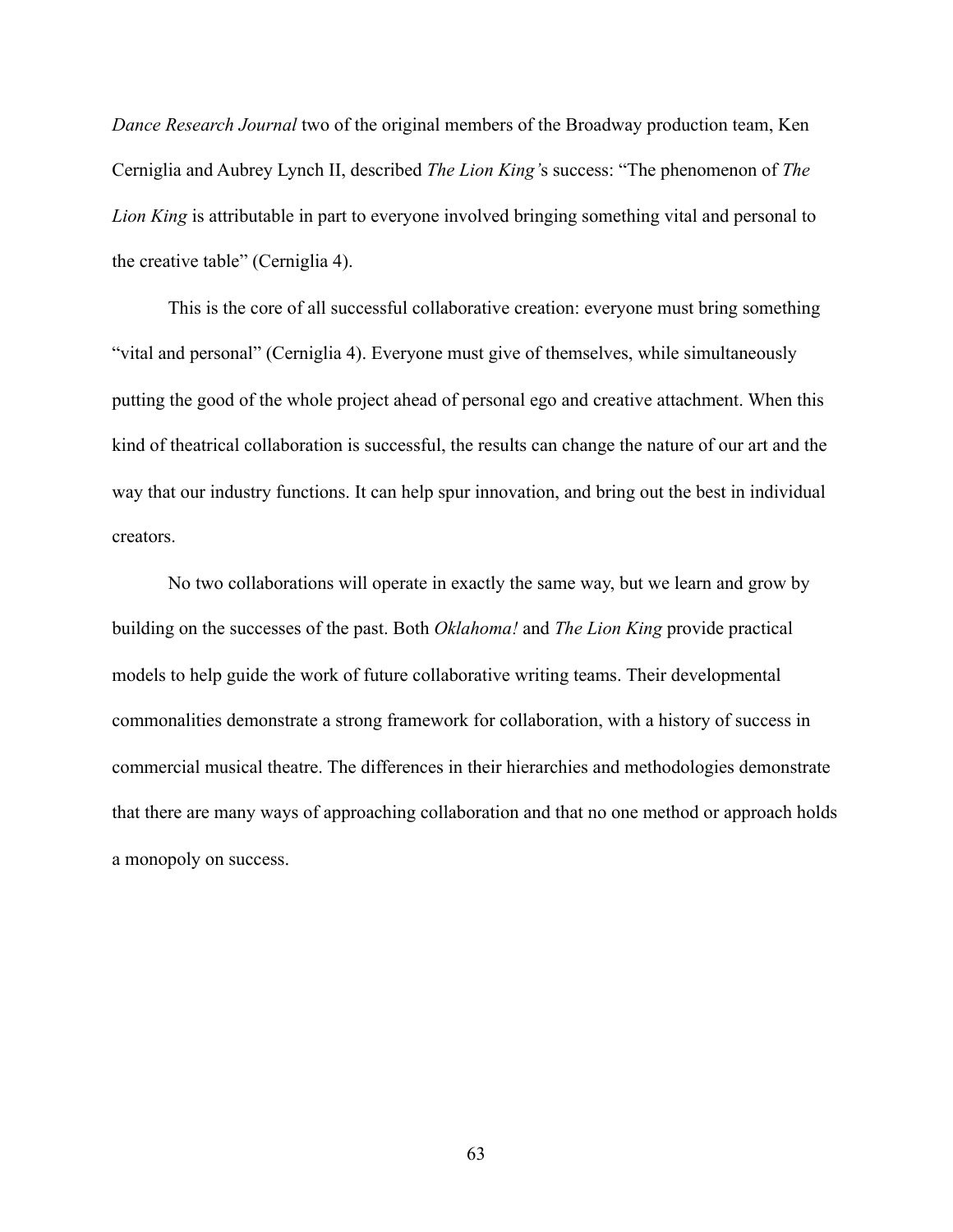## **Bibliography**

Allport, Floyd Henry. "The Influence of the Group Upon Association and Thought." *Journal of Experimental Psychology*, 3 (1920): 159-182. Print.

Associated Press. " 'The Lion King' musical breaks box office record with \$6.2 billion worldwide." *New York Daily News* 22 September 2014. Web. 25 October 2015.

Bate, J. and E. Rasmussen (eds.) with J. Sewell and W. Sharpe. *William Shakespeare and Others: Collaborative Plays.* Basingstoke: Palgrave Macmillan, 2013. Print.

"The Bios." *[rnh.com.](http://rnh.com)* Rodgers and Hammerstein Organization, n.d. Web. 2 April 2016.

Block, Geoffrey Holden, 1948. *Enchanted Evenings: The Broadway Musical from show Boat to Sondheim and Lloyd Webber*. 2nd ed. Oxford University Press, 2009. Print.

Block, Geoffrey Holden. *Richard Rodgers.* Yale University Press, 2003. Print.

- Bruffee, Kenneth. "The Art of Collaborative Learning." *Change: The Magazine of Higher Learning* 19.2 (1987): 42-7. Web. 2 November 2015.
- ——-. "Collaborative Learning." *College English* 43.7 (1981): 745-7. Web. 2 November 2015.
- ——-. "Collaborative Learning: Some Practical Models." *College English* 34.5 (1973): 634-43. Web. 2 November 2015.
- Carter, Tim. *Oklahoma!: The Making of an American Musical.* New Haven: Yale University Press, 2007. Print.
- Cerniglia, Ken, and Aubrey Lynch II. "Embodying Animal, Racial, Theatrical, and Commercial Power in the Lion King." *Dance Research Journal* 43.1 (2011): 3-9. Web. 12 October 2015.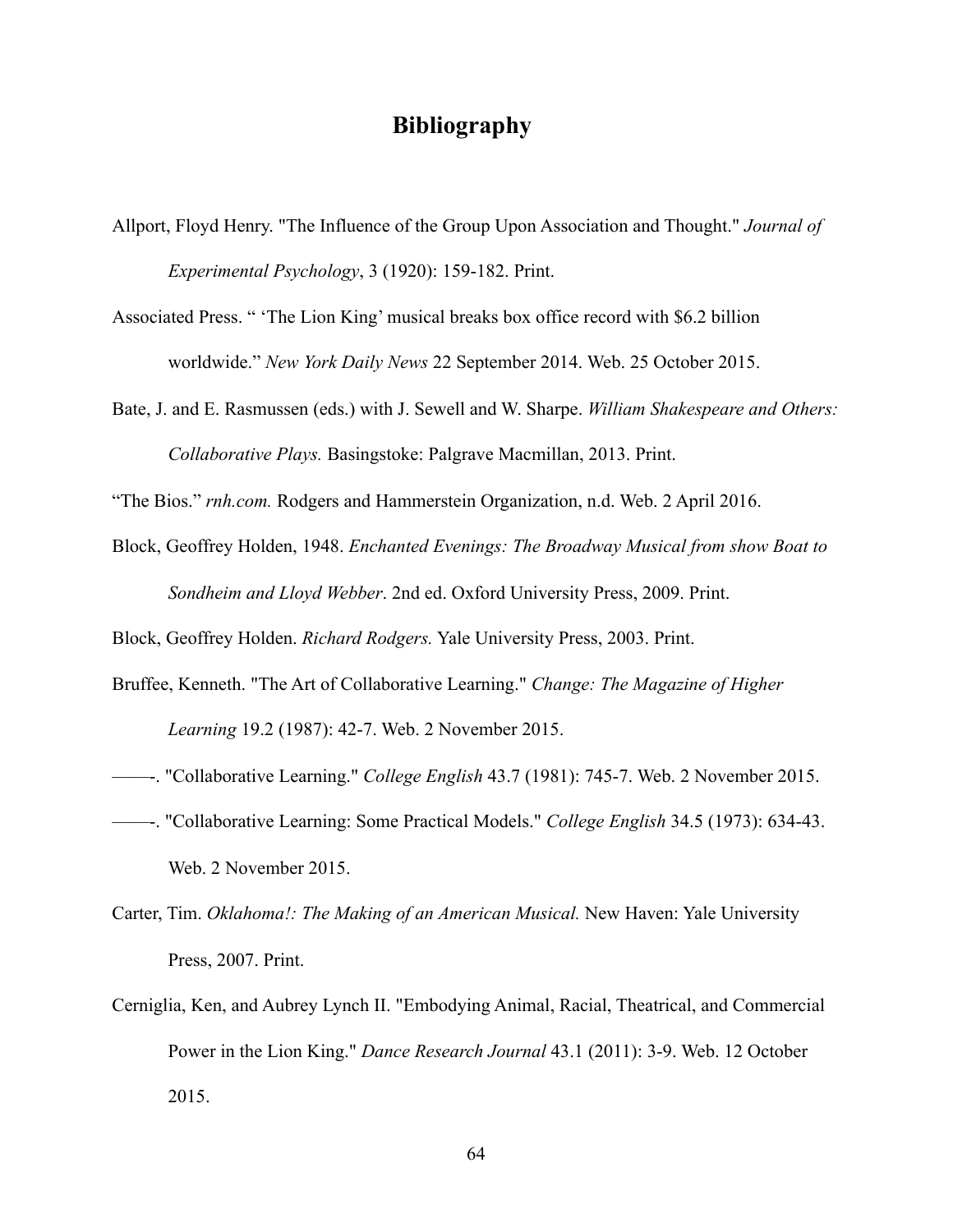- Channick, Joan. "From the Managing Director: Author! Author?" *Theatre Communications Group Archives.* Theatre Communications Group, n.d. Web. 29 March 2016.
- Conklin, Kathleen S. "Matriarchs and their Songs of Hope in Five Rodgers and Hammerstein Musicals." ProQuest Dissertations Publishing, 2011. Print.
- Crane, Heidi Jane. "The Social Consciousness found in the Plays and Lyrics of Oscar Hammerstein II in Collaboration with Richard Rodgers." ProQuest Dissertations Publishing, 1970. Web. 12 October 2015.
- Darnton, Geoffrey, and Moksha Darnton. *Business Process Analysis.* 1st ed. International Thomson Business Press, 1997. Web. 19 September 2015.
- Davies, Jacqueline, and Jeremy Kourdi. *The Truth about Talent: A Guide to Building a Dynamic Workforce, Realising Potential, and Helping People to Succeed*. 1st ed. United Kingdom: Wiley, John & Sons, 16 July 2010. Print.
- ---. *The Truth about Talent: A Guide to Building a Dynamic Workforce, Realising Potential, and Helping People to Succeed*. 1st ed. United Kingdom: Wiley, John & Sons, 16 July 2010.
- Duffy, William. "Collaboration (in) Theory: Reworking the Social Turn's Conversational Imperative." *College English* 76.5 (May 2014). Print.
- Ede, Lisa S, and Andrea A Lunsford. *Singular Texts Plural Authors: Perspectives on Collaborative Writing*. United States: Southern Illinois University Press, 31 Dec. 1990. Print.
- Fischer, Gerhard, and Florian Vassen. *Collective Creativity: Collaborative Work in the Sciences, Literature and the Arts*. 148 Vol. Rodopi, 2011. Web. 12 October 2015.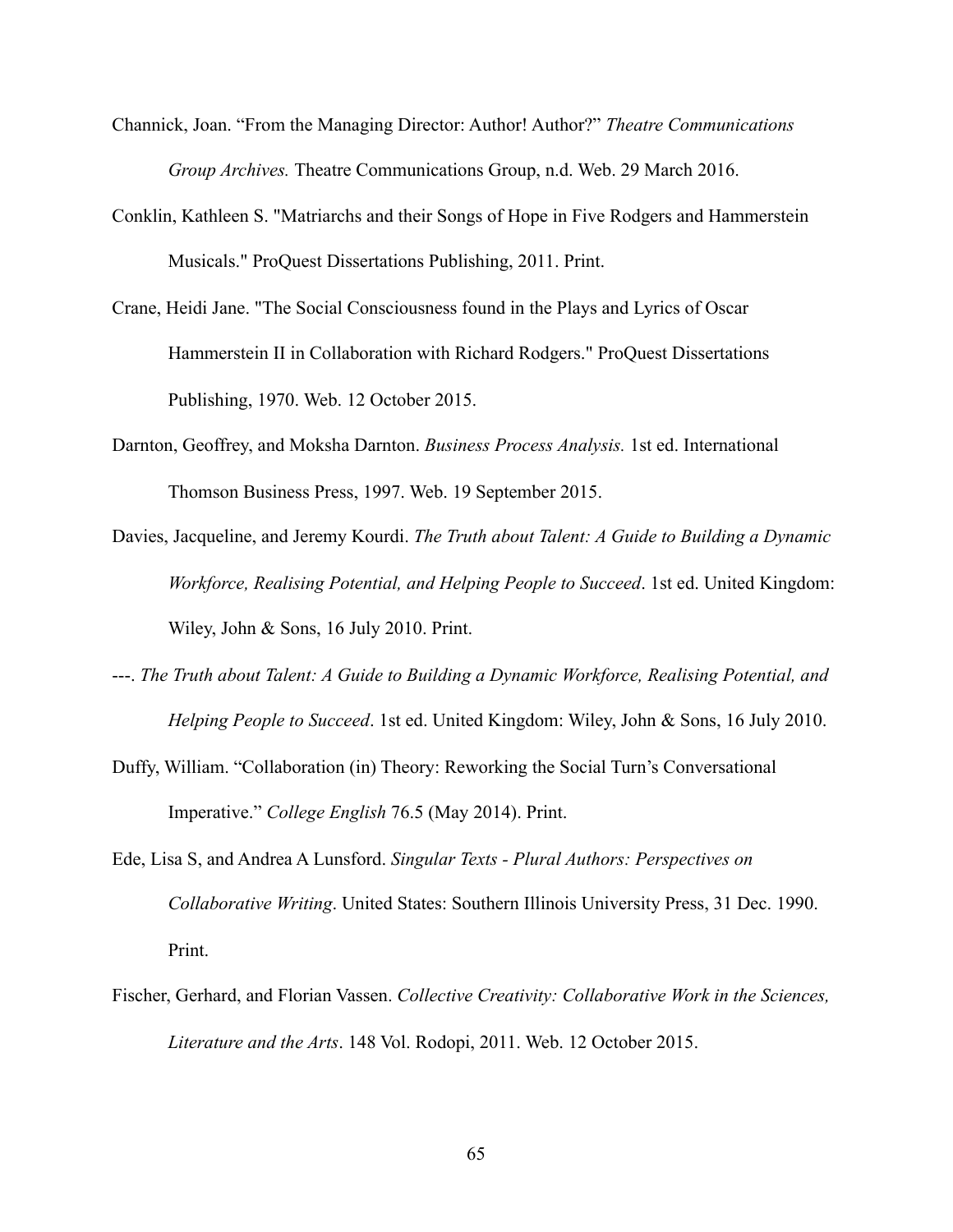- Fontaine, Sheryl I., and Susan M Hunter. *Collaborative Writing in Composition Studies (the Wadsworth Series in Composition Studies)*. 1st ed. Boston: Wadsworth Publishing Co, 25 Mar. 2005. Print.
- Fordin, Hugh, 1935. *Getting to Know Him: A Biography of Oscar Hammerstein II*. 1st ed. Random House, 1977. Print.
- Forman, Janis, ed. *New Visions of Collaborative Writing.* Portsmouth: Boynton/Cook Publishers, 1992. Print.
- Grant, Mark N. *The Rise and Fall of the Broadway Musical.* Northeastern University Press, 2004. Print.
- Green, Rachel E. "From Hart to Hammerstein: The Music of Richard Rodgers and His Evolution Toward the Integrated Musical." ProQuest Dissertations Publishing, 2010. Web. 2 November 2015.

Green, Stanley. *The Rodgers and Hammerstein Story.* New York: Da Capo Press, 1963. Print.

Hall, Francis, Julia Jansen, and Tony O'Connor, eds. *Rediscovering Aesthetics*. Transcisciplinary Voices from Art History, Philosophy, and Art Practice ed. Stanford, CA: Stanford University Press, 2009. Print.

Hammerstein II, Oscar. *Lyrics.* New York: Simon and Schuster, 1949. Print.

Harrison, David. "The Rodgers and Hammerstein Encyclopedia." *Reference Reviews* 22.3 (2008): 48-9. Print.

Hayter, Charles. *Gilbert and Sullivan*. 1st ed. New York: St. Martin's Press, 1 Jan. 1987.

Hines, Robert Stephan. *Choral Composition: A Handbook for Composers, Arrangers, Conductors, and Singers*. United States: Greenwood Press, 30 June 2001. Print.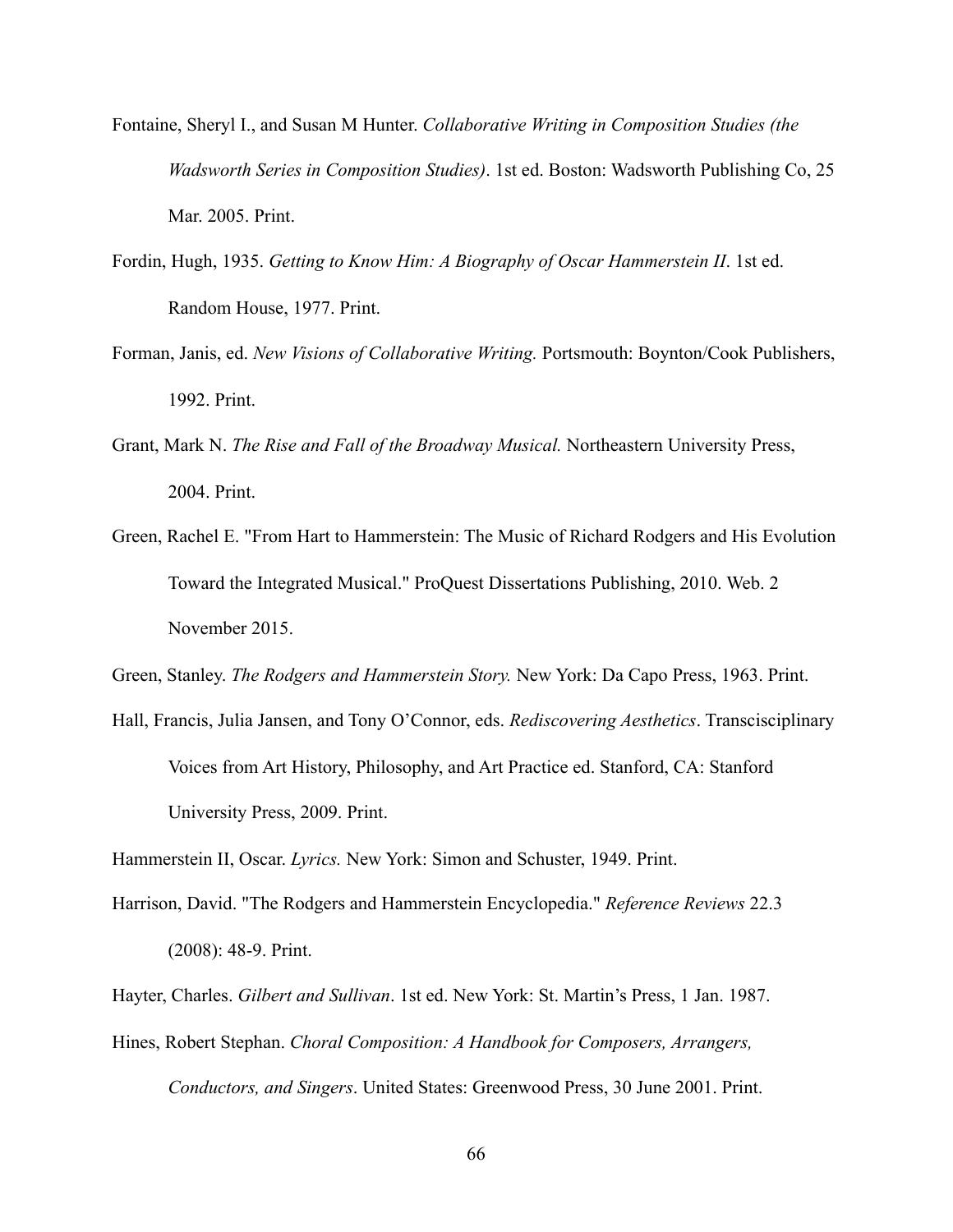- Hirschfeld, Heather Anne. *Joint Enterprises: Collaborative Drama and the Institutionalization of the English Renaissance Theater*. United States: University of Massachusetts Press, 28 Feb. 2004. Print.
- Hong, Ning. "From Screen to Stage: How Disney Transferred the Lion King from Animation to Musical." ProQuest Dissertations Publishing, 2010. Web. 12 October 2015.

Hyland, William G. *Richard Rodgers.* New Haven: Yale University Press, 1988. Print.

- Jacobsen, Mogens, and Morten Søndergaard. "Mapping the Domains of Media Art Practice: A Trans-Disciplinary Enquiry into Collaborative Creative Processes." *Technoetic Arts: a Journal of Speculative Research* 8.1 (2010): 77-84. Web. 12 October 2015.
- James D. Watts Jr. "'the Lion King': Find Out what it Takes to Put on Touring Musical Production." *McClatchy - Tribune Business News* 2013. Web.

"Jessamyn West Quotes." *[izQuotes.com](http://izQuotes.com).* iz Quotes, 2016. Web. 2 April 2016.

Jordan, Cameron. "World Music's Role in the Construction of a Hyperrealistic Africa in Disney's

"the Lion King"." ProQuest Dissertations Publishing, 2015. Web. 26 February 2016.

Kerrigan, Sheila, and Kerrigan. *The Performer's Guide to the Collaborative Process*. 1st ed.

Portsmouth, NH: Heinemann Educational Books,U.S., 20 Feb. 2001. Print.

- Kimball, Gayle. *Women's Culture in a New Era: A Feminist Revolution?* United States: The Scarecrow Press, 28 Oct. 2005. Print.
- Kirsch, Gesa E, et al. *Feminism and Composition: A Critical Sourcebook*. Ed. Professor Gesa E Kirsch and University Faye Spencer Maor. 1st ed. Boston: Published in cooperation with the National Council of Teachers of English, 25 Apr. 2003. Print.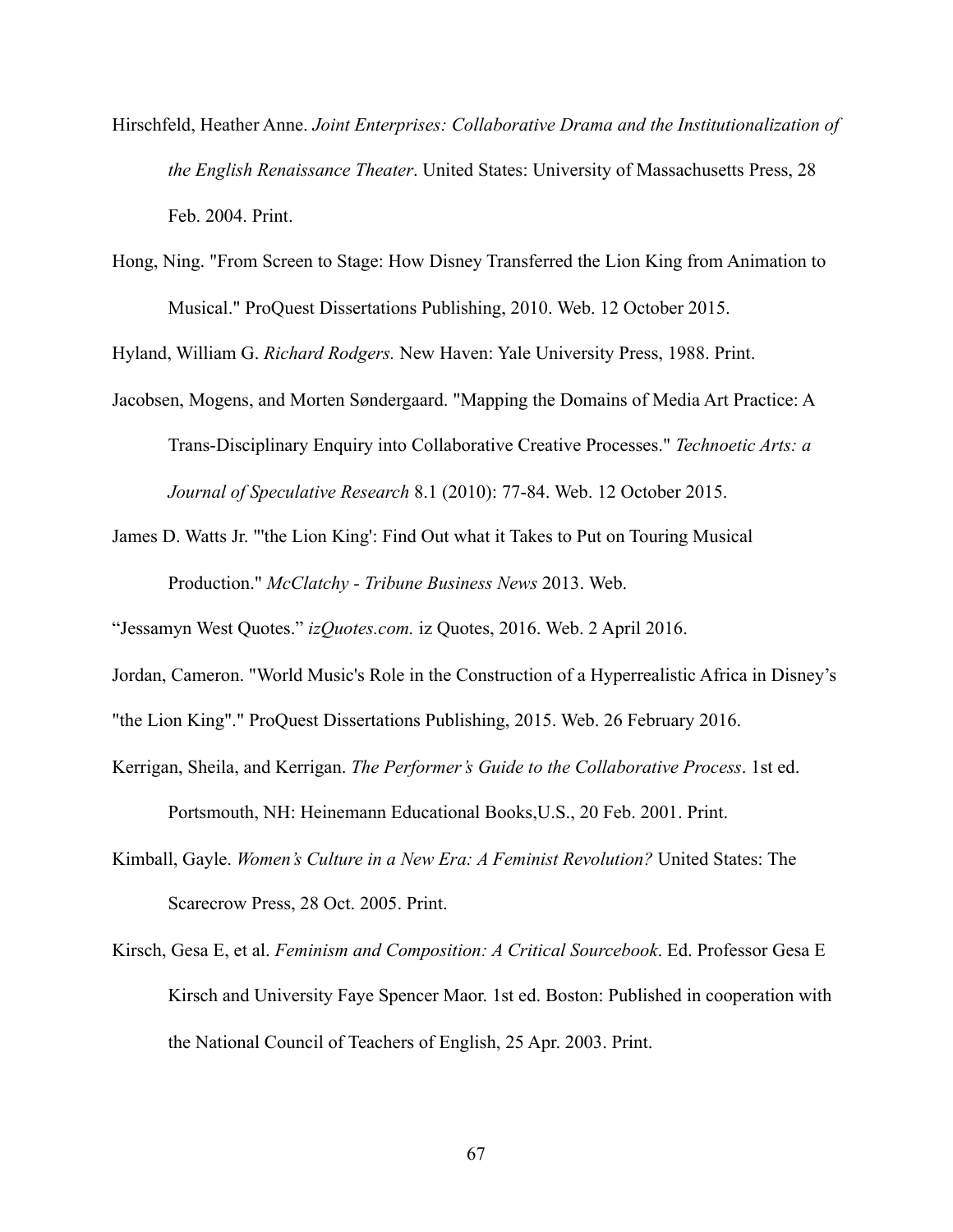- Kmeck, Phoebe. "The Lion King." *Back Stage The Performing Arts Weekly* 46.4 (2005): 38-. Web. 12 October 2015.
- Laflen, Angela. *Confronting Visuality in Multi-Ethnic Women's Writing*. United Kingdom: Palgrave Macmillan, 7 Aug. 2014. Print.
- Leslie, Deborah, and Norma M. Rantisi. "Creativity and Place in the Evolution of a Cultural Industry: The Case of Cirque Du Soleil." *Urban Studies* 48.9 (2011): 1771-87. Web. 12 October 2015.
- *[LionKing.com](http://LionKing.com).* Disney. Web. 13 August 2015.
- "The Lion King (1994) Financial Information." *[The-Numbers.com](http://The-Numbers.com).* Nash Information Services, LLC, 1997-2016. Web. 13 March 2016.
- Lubin, Shellen. "The Collaborative Process: Creative Compromises, Fusions, and Explosions." *Back Stage - The Performing Arts Weekly* 45.10 (2004): 25-8. Web. 12 October 2015.
- Merriam, T. "J. Bate and E. Rasmussen (Eds), with J. Sewell and W. Sharpe, William Shakespeare and Others: Collaborative Plays." *Notes and Queries* 61.3 (2014): 459-61. Web. 18 September 2015.
- Moore, John. "How 'The Lion King' changed theater." *The Denver Post* 4 Nov. 2011. Web. 2 April 2016.
- Mordden, Ethan. *Rodgers & Hammerstein*. H.N. Abrams, 1992. Print.
- Morency, Gaétan, and Jane Needles. "Company Profile: Creative Management Focus on the Creation Collaboration." *International Journal of Arts Management* 1.1 (1998): 62-70. Web. 12 October 2015.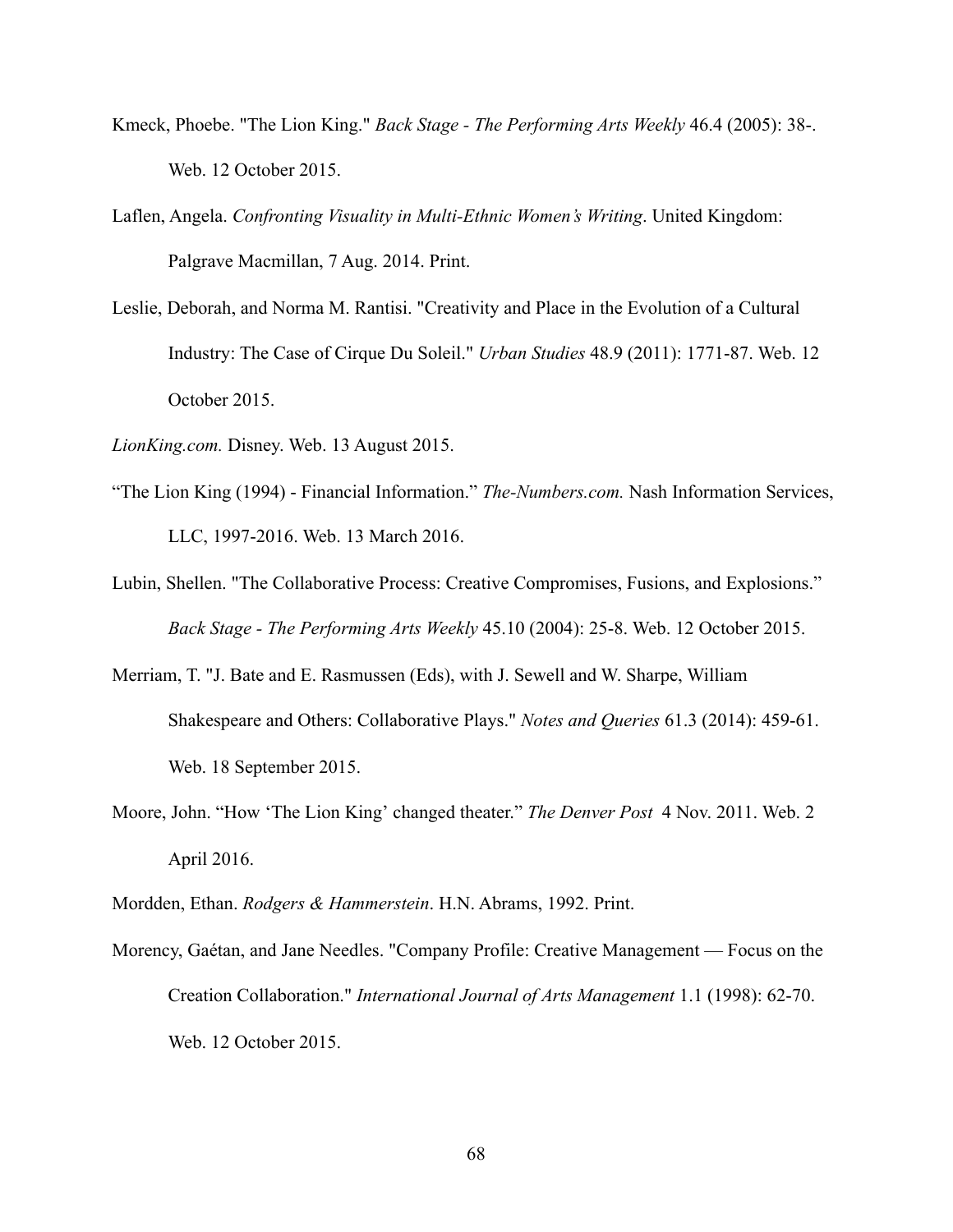- Moss, Beverly J., Melissa Nicolas, and Nels P. Highberg, eds. *Writing Groups inside and Outside the Classroom (international Writing Center Association (Iwca) Press)*. 1st ed. United States: Lawrence Erlbaum Associates, 12 Jan. 2004. Print.
- Nolan, Frederick W. *The Sound of their Music: The Story of Rodgers & Hammerstein.* Applause Theatre & Cinema Books, 2002. Print.

*Oxford English Dictionary.* Oxford: Oxford University Press, 2015. Web. 2 April 2016.

- Pullen, Denise. "*Practical Playwriting: A Guide to Writing for the Stage* (review)."*Theatre Topics* 18.1 (2008): 88–88. Print.
- Radosavljević, Duška. *The Contemporary Ensemble: Interviews with Theatre-Makers*. Ed. Duska Radosavljevic. United Kingdom: Routledge, June 2013. Print.
- Redvall, Eva Novrup. "Scriptwriting as a Creative, Collaborative Learning Process of Problem Finding and Problem Solving Scriptwriting as a Creative, Collaborative Learning Process of Problem Finding and Problem Solving." *MedieKultur : Journal of Media and Communication Research* 25.46 (2009) Web. 12 October 2015.
- Reither, James A., and Douglas Vipond. "Writing as Collaboration." *College English* 51.8 (1989): 855-67. Web. 2 November 2015.

Rodgers, Richard. *Musical Stages: An Autobiography.* New York, Random House, 1975. Print.

- Rodgers, Richard, and Arnold Michaelis. "A Conversation with Richard Rodgers." *American Music* 27.3 (2009): 267-301. Web. 2 November 2015.
- Rogers, Priscilla S. and Marjorie S. Horton. "Exploring the Value of Face-to-Face Collaborative Writing." *New Visions of Collaborative Writing.* Ed. Janis Forman. Portsmouth: Boynton/ Cook Publishers, 1992. Print.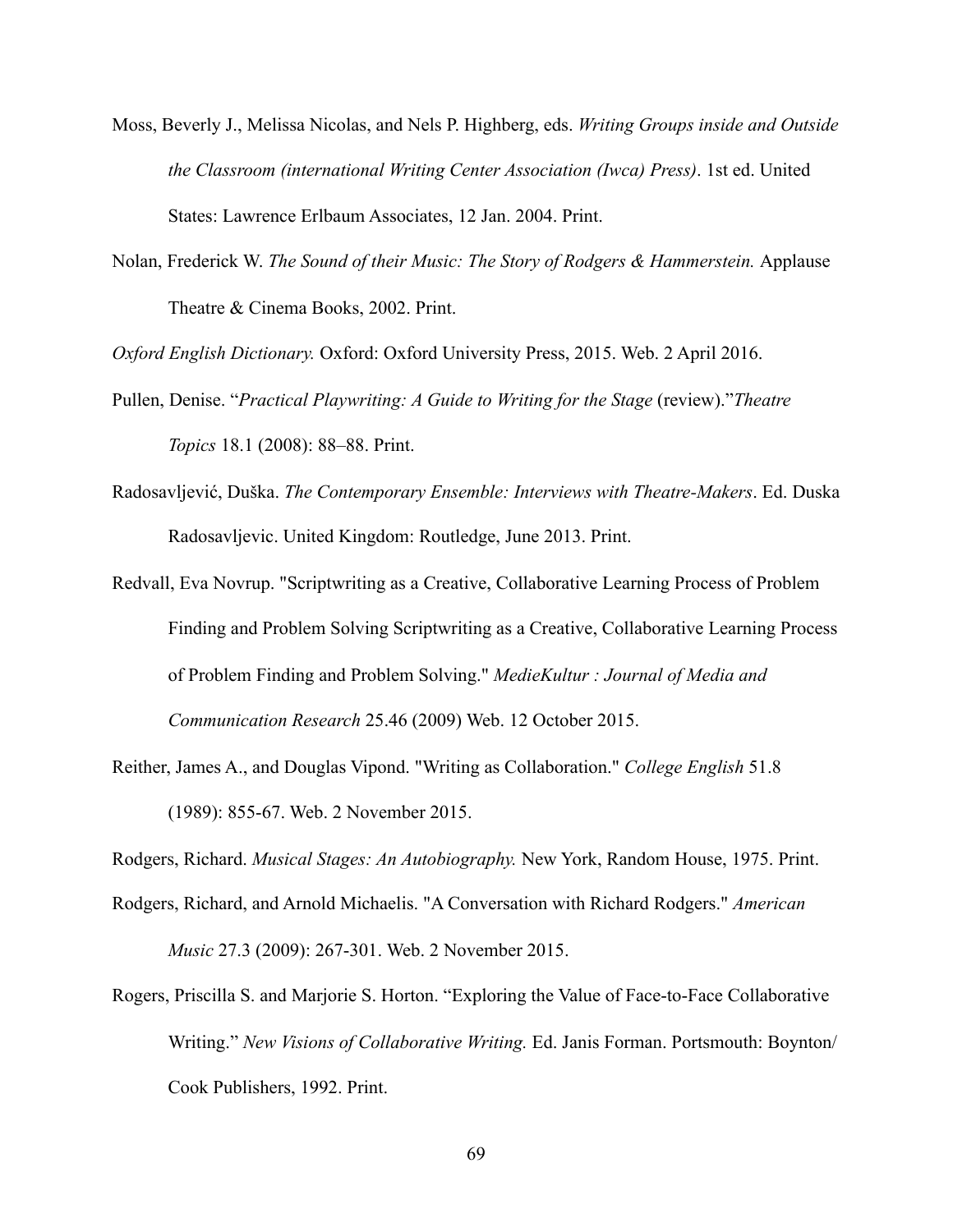- Rojas-Drummond, S. M., C. D. Albarrán, and K. S. Littleton. "Collaboration, Creativity and the Co-Construction of Oral and Written Texts." *Thinking Skills and Creativity* 3.3 (2008): 177-91. Web. 12 November 2015.
- Sawyer, Keith R, and R. Sawyer. *Creativity in Performance: (publications in Creativity Research)*. Greenwich, CT: Greenwood Publishing Group, 27 Jan. 1998. Print.
- Secrest, Meryle. *Somewhere for Me: A Biography of Richard Rodgers*. 1st ed. Alfred A. Knopf, 2001. Web. 8 November 2015.
- Sewell, Jan, et al. *William Shakespeare and Others: Collaborative Plays*. Ed. Jonathan Bate and Eric Rasmussen. 1st ed. Basingstoke: Palgrave Macmillan, 28 Oct. 2013. Print.
- ---. *William Shakespeare and Others: Collaborative Plays*. Ed. Jonathan Bate and Eric Rasmussen. 1st ed. Basingstoke: Palgrave Macmillan, 28 Oct. 2013. Print.
- Siebler, Kay. *Composing Feminism(s): How Feminists Have Shaped Composition Theories and Practices*. United States: Hampton Press, 15 Mar. 2008. Print.
- Storch, Neomy. "Collaborative Writing: Product, Process, and Students' Reflections." *Journal of Second Language Writing* 14.3 (Sept. 2005): 153–173. Print.

Taymor, Julie. "Best of Times, Worst of Times." *[maker.com](http://maker.com)* video. Web. 21 February 2016.

- —. "Bystander of the Family." *[maker.com](http://maker.com)* video. Web. 21 February 2016.
- —. "Director, Theatre & Film." *[maker.com](http://maker.com)* video. Web. 21 February 2016.
- —. "Helen Mirren as Prospera." *[maker.com](http://maker.com)* video. Web. 21 February 2016.
- —. "Masks & Opera in Japan." *[maker.com](http://maker.com)* video. Web. 21 February 2016.
- —. "The Necessity of Art." *[maker.com](http://maker.com)* video. Web. 21 February 2016.
- —. "No Word for 'Artist'." *[maker.com](http://maker.com)* video. Web. 21 February 2016.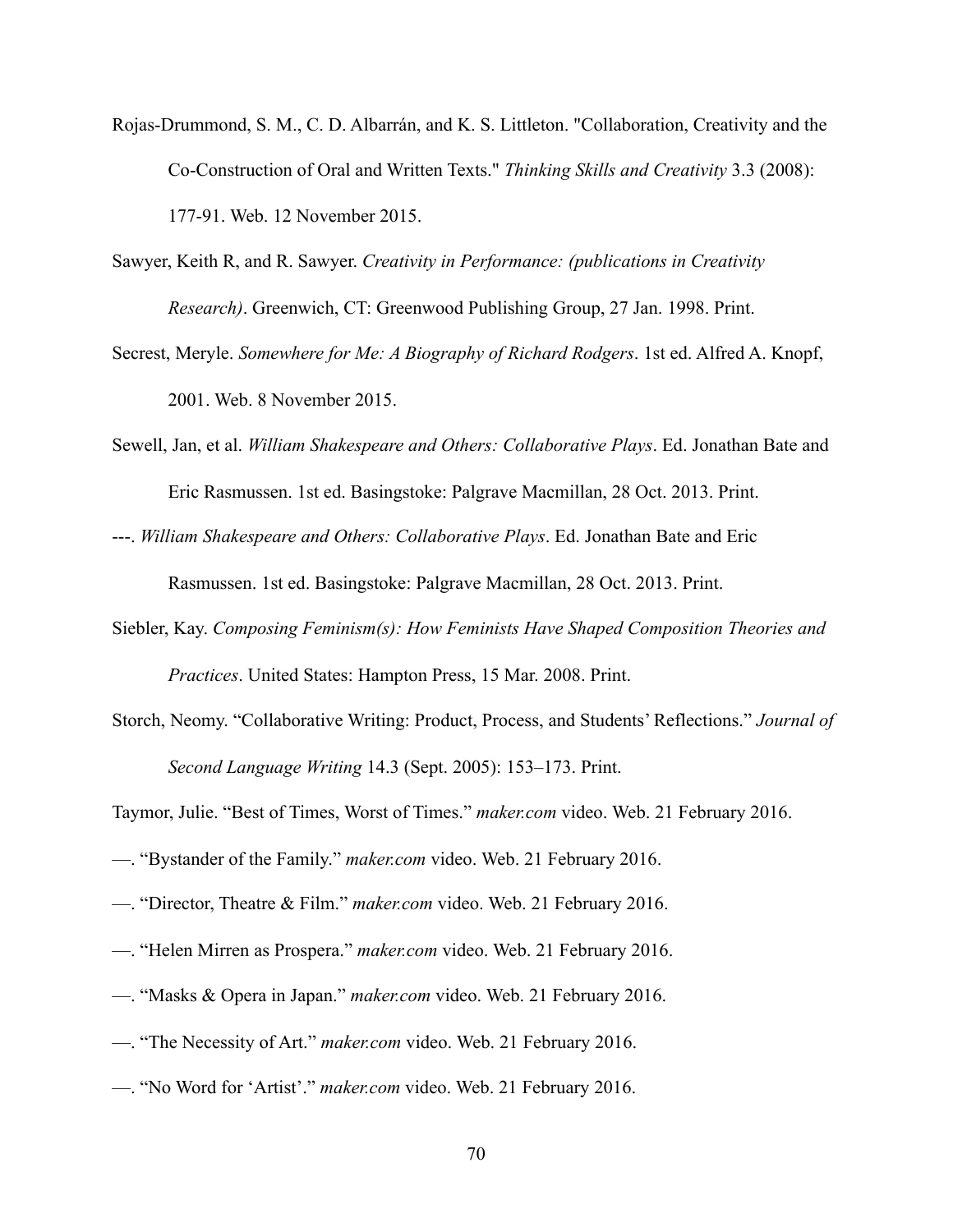- —. "The Origins of Theater." *[maker.com](http://maker.com)* video. Web. 21 February 2016.
- —. "Proud to Have a Working Mom." *[maker.com](http://maker.com)* video. Web. 21 February 2016.
- —. "The Shadow Plays." *[maker.com](http://maker.com)* video. Web. 21 February 2016.
- —. "Spider-man Unfinished." *[maker.com](http://maker.com)* video. Web. 21 February 2016.
- —. "The Woman 'Thing' in Hollywood." *[maker.com](http://maker.com)* video. Web. 21 February 2016.
- Taymor, Julie. "Spiderman, The Lion King, and Life on the Creative Edge." TED Talk, March 2011. Web. 21 February 2016.
- Taymor, Julie and Alexis Greene. *The Lion King: Pride Rock on Broadway.* New York: Hyperion, 1997. Print.
- Taymor, Julie, Linda Winer and The League of Professional Theatre Women. "Women in Theatre: Julie Taymor." Online video. *YouTube.* YouTube, 22 Sept. 2003. Web. 25 February 2015.
- Taymor, Julie and The Nantucket Project. "Julie Taymor: In Order to Innovate You Must Play With Fire." Online video. *YouTube.* YouTube, 28 Mar. 2014. Web. 25 February 2015.
- Taymor, Julie and the WGBH Forum Network. "Meet the Director: Julie Taymor." Online video. *YouTube.* YouTube, 17 Apr. 2014. Web. 22 February 2015.
- Taymor, Julie and Dusty Wright. "The Dusty Wright Show: Julie Taymor." Online video. *YouTube.* YouTube, 23 June 2012. Web. 23 February 2015.
- Thompson, David (David S. )., et al. *Broadway and Beyond: Commercial Theatre Considered*. 22 Vol. The University Alabama Press, 2014. Web. 2 November 2015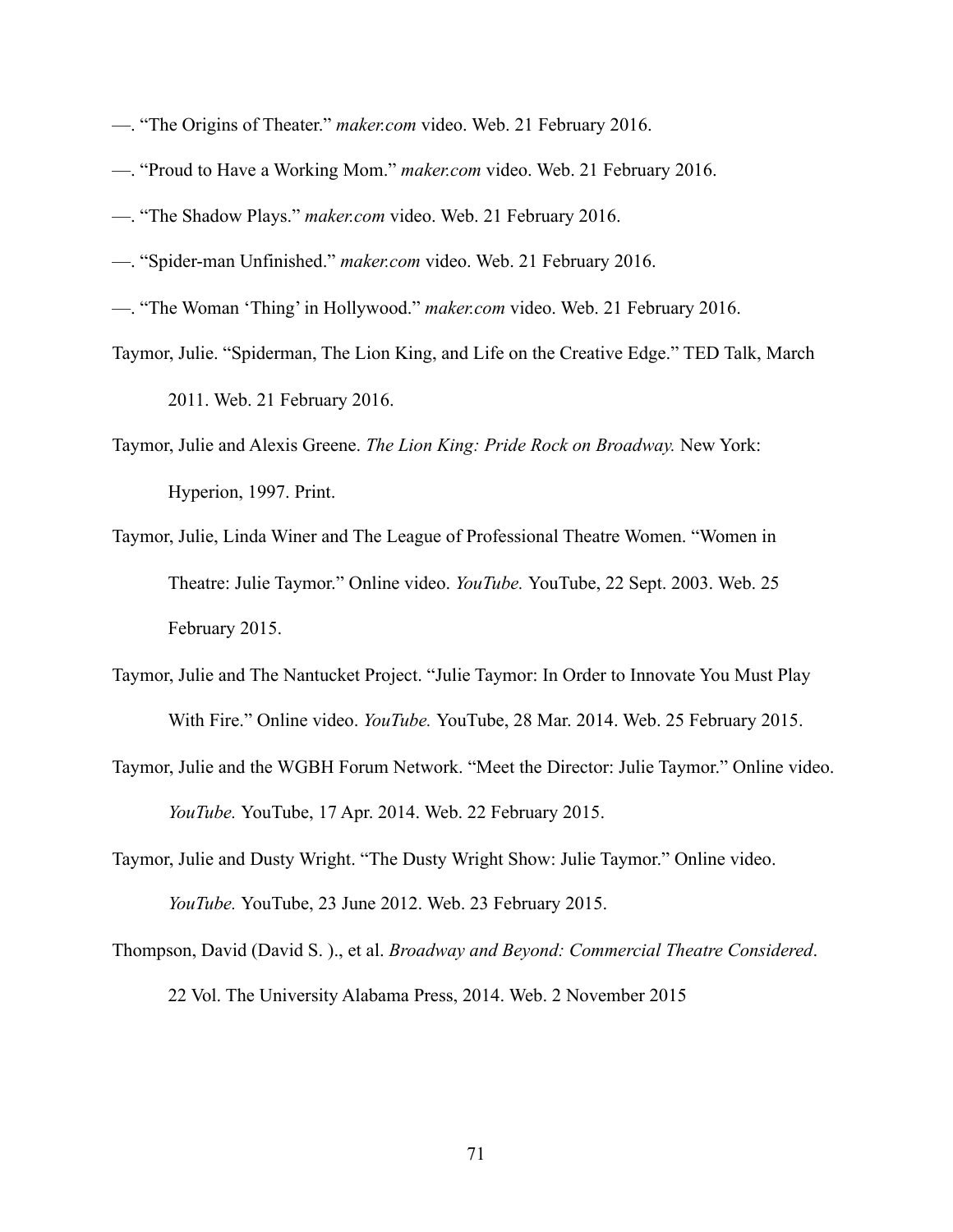- Thralls, Charlotte. "Bakhtin, Collaborative Partners, and Published Discourse: A Collaborative View of Composing." *New Visions of Collaborative Writing.* Ed. Janis Forman. Portsmouth: Boynton/Cook Publishers, 1992. Print.
- United States Copyright Office. "Copyright Basics." Washington, DC: 2012. Web. 29 March 2016.
- Vickers, Brian. *Shakespeare, Co-Author: A Historical Study of the Five Collaborative Plays*. New York: Oxford University Press, USA, 9 Jan. 2003. Print.
- Wells, Stanley. *Shakespeare & Co.: Christopher Marlowe, Thomas Dekker, Ben Jonson, Thomas Middleton, John Fletcher and the Other Players in His Story.* New York: Vintage Books, 2006. Print.
- Wickstrom, Maurya. "Commodities, Mimesis, and "the Lion King": Retail Theatre for the 1990s." *Theatre Journal* 51.3 (1999): 285-98. Web. 12 October 2015.

Wilk, Max. *The Making of the Sound of Music*. Routledge, 2007. Print.

- ——-. *Overture and Finale: Rodgers & Hammerstein and the Creation of their Two Greatest Hits*. Back Stage Books, 1993. Print.
- Woodmanse, Martha, and Peter Jaszi. *The Construction of Authorship: Textual Appropriation in Law and Literature (post-Contemporary Interventions)*. 2nd ed. United States: Duke University Press, 1 June 1993. Print.
- York, Lorraine Mary M. *Rethinking Women's Collaborative Writing: Power, Difference, Property*. Toronto: University of Toronto Press, 25 May 2002. Print.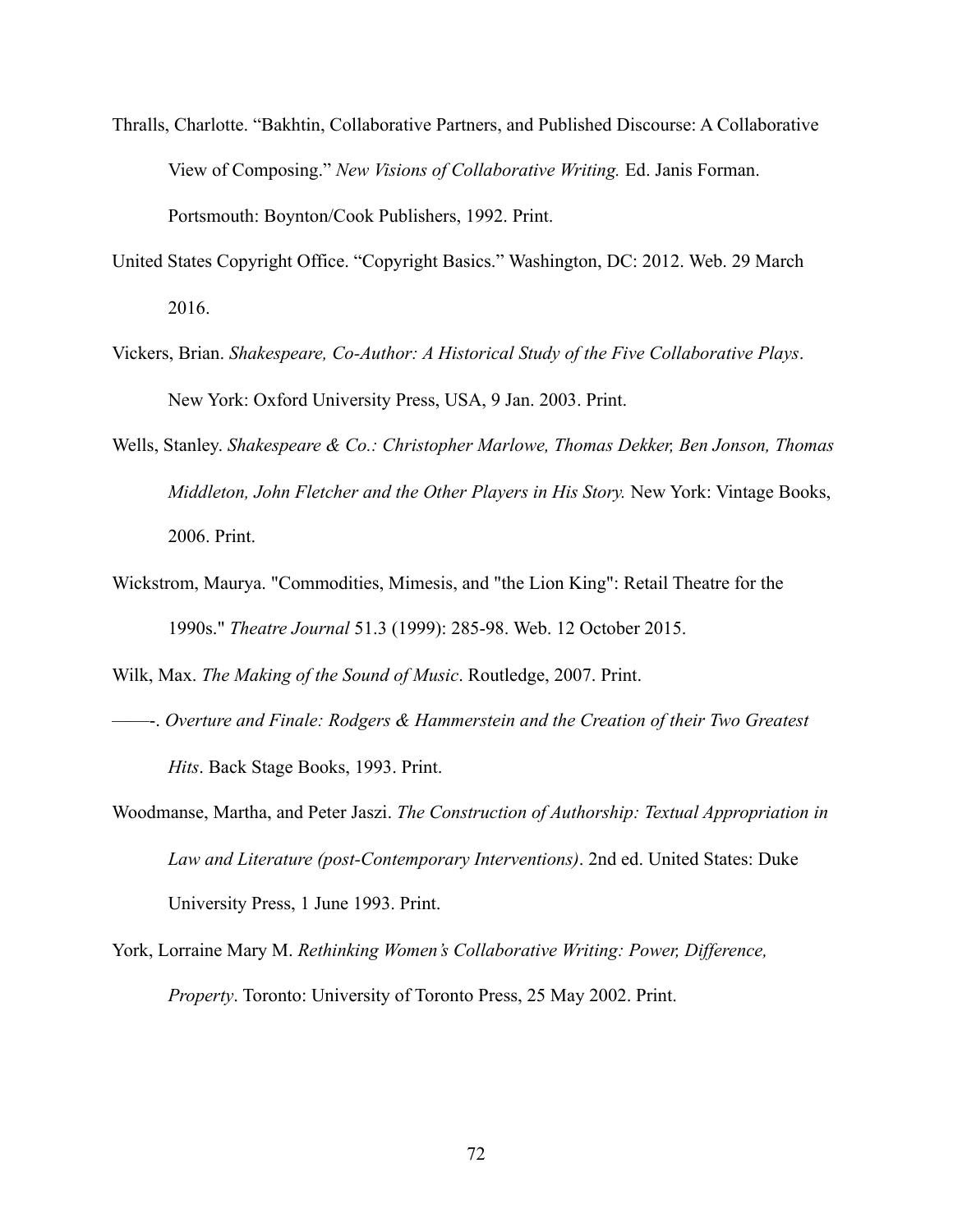Zemelman, Steven, and Harvey Daniels. *A Community of Writers: Teaching Writing in the Junior and Senior High School*. 1st ed. Portsmouth, NH: Heinemann Educational Publishers, 8 June 1988. Print.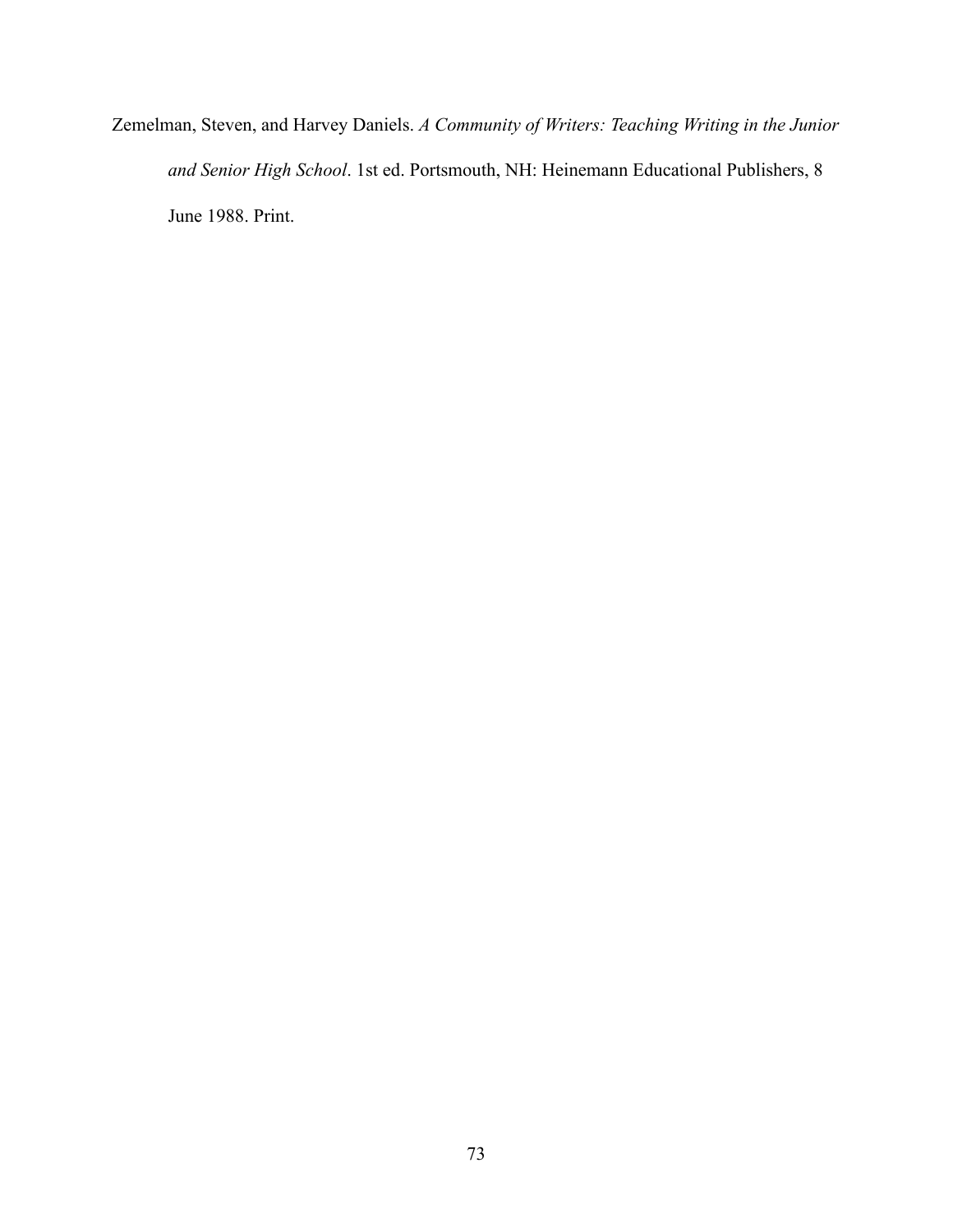## **Curriculum Vitae**

# **Alexandra Grill-Childers**

Phone: (415) 202-4478 Email: [krishna@krishnaalexandra.com](mailto:krishna@krishnaalexandra.com)

#### **Education**

Academy of Art University, San Francisco M.F.A., Illustration, December 2013

### **Academic Employment**

Instructor, Gay Plays (THTR 424) University of Nevada, Las Vegas Spring 2015 - Spring 2016

Instructor, Script Analysis I (THTR 199) University of Nevada, Las Vegas Fall 2015-Spring 2016

Co-Instructor, Introduction to Theatre (THTR 100) University of Nevada, Las Vegas Fall 2014

Private Instructor Voice, Acting, Music Theory 2000-2016